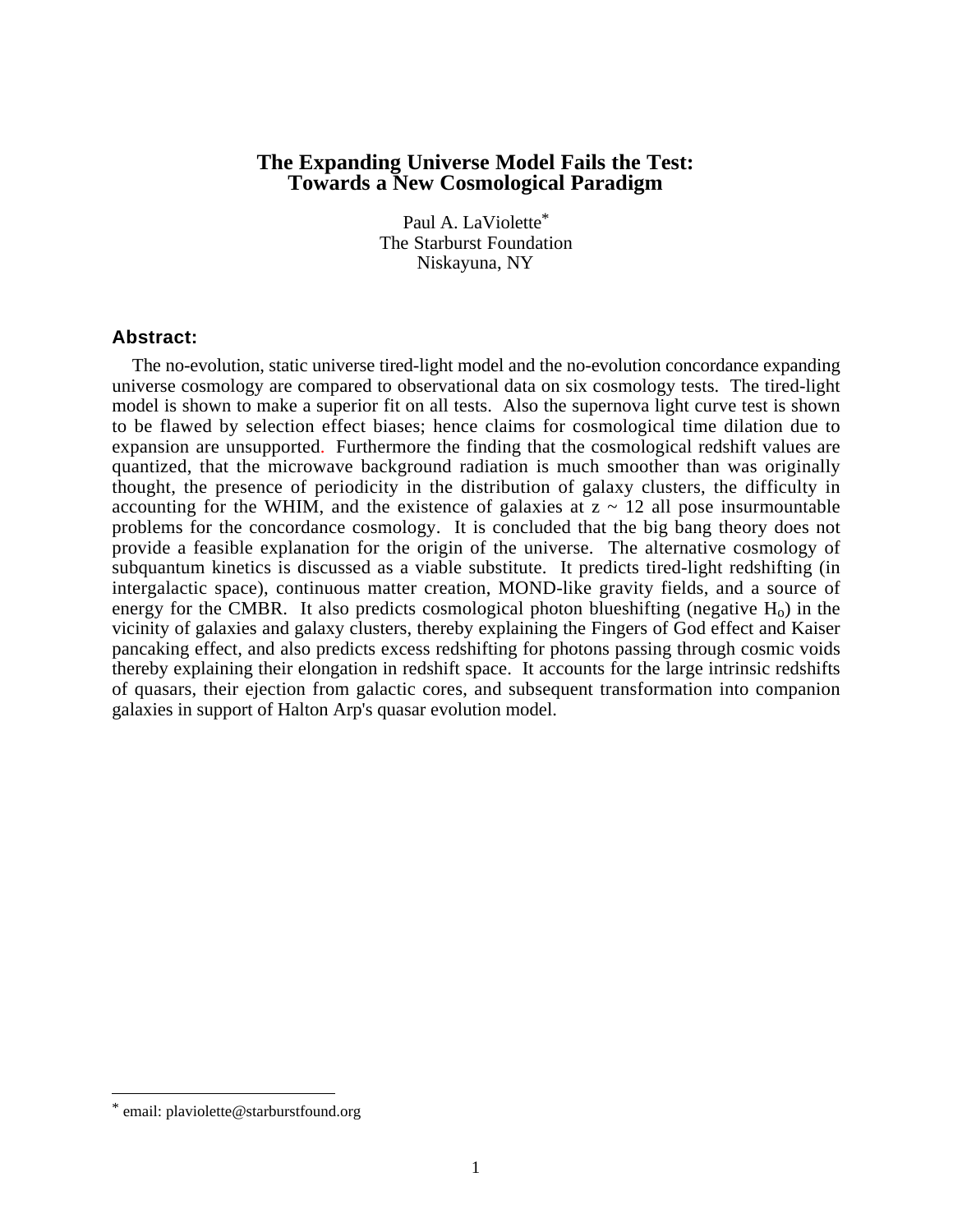## **1. A History of the Tired-Light Model**

In the past there have been two competing interpretations of the cosmological redshift phenomenon, the standard interpretation asserting that it is a recessional Doppler effect due to the expansion of space-time, and the competing view that the universe is not expanding and that the redshift is instead due to a "tired-light" energy loss which photons undergo on their journey through space. These two models are most equitably compared to cosmological test data by refraining from introducing ad hoc evolutionary corrections. As shown in the next section, when the no-evolution expanding universe hypothesis and no-evolution tired-light model, are compared to data on multiple cosmology tests, the tired light model consistently makes a superior fit.

Before examining this evidence it is useful to review the historical background of the tired-light model. The notion that the cosmological redshift may be a non-Doppler phenomenon in which photons continuously undergo an energy-depletion or "aging" effect has been around for some time. Maxwell's [1,2] original electromagnetic wave equation contained the energy damping term  $\sigma_0\mu_0(\partial\varphi/\partial t)$ , where  $\sigma_0$  and  $\mu_0$  represented the electrical conductivity and magnetic permeability of background space. In 1921, Nernst [3–5] put forth the idea in an astronomical context, proposing that Olber's paradox might be resolved if photons were assumed to undergo nonconservative energy damping during their journey through intergalactic space. Like Maxwell's damped EM wave, in Nernst's version the photon's lost energy physically disappeared from the universe. In 1990, Vigier proposed a non-energy-conserving tired-light model in which photons lose energy through energy dissipating interactions with stochastic vacuum fluctuations [6}. The subquantum kinetics (SQK) physics methodology discussed in Section 4 also predicts a nonconservative tired-light effect for photons traveling through intergalactic space [7,8].

In addition, energy conserving tired-light mechanisms have also been proposed in which the lost radiation is conceived to remain in the universe as low grade heat. For example, as a way of interpreting the discovery of the redshift-distance relation that Hubble published in 1929, seven months later Zwicky published in the same journal a theory proposing an energy-conserving mechanism in which photons were assumed to have a nonzero rest mass and to lose energy as a result of a gravitational drag resulting from their interaction with ambient matter [9]. Alternatively, Pecker and Vigier in 1986 suggested that cosmological photons have a nonzero rest mass and lose energy through their interaction with a bath of ϕ-particles having masses much smaller than that of an electron [10]. Also in 1990, Marmet proposed an energy loss mechanism involving energy-conserving photon scattering from intergalactic hydrogen nuclei that has some basis in laboratory experiments [11–13]. He has convincingly shown that photon interactions with intergalactic gas would produce no angular deflection and hence no image blurring. Also Zheng [14] has proposed that "soft photon" scattering from intergalactic electrons can cause redshifting. However, both of these scattering theories have difficulty explaining the redshifting of radio frequency spectral lines since an intergalactic medium of hydrogen gas or electron ions does not scatter radio waves in the same manner as visible wavelengths. This criticism, however, does not apply to most non-conservative tired-light mechanisms. The SQK tired-light effect, for example, can be adjusted to have an undetectably small wavelength dependence. Also since its photons lose energy without radiating a secondary photon, they undergo no recoil and suffer no angular deflection. For an early review of tired-light mechanisms see Narlikar [15].

According to the tired-light model, the energy loss that a photon undergoes is given as:

$$
E(r) = E_0 e^{-\beta r}.
$$
 (1)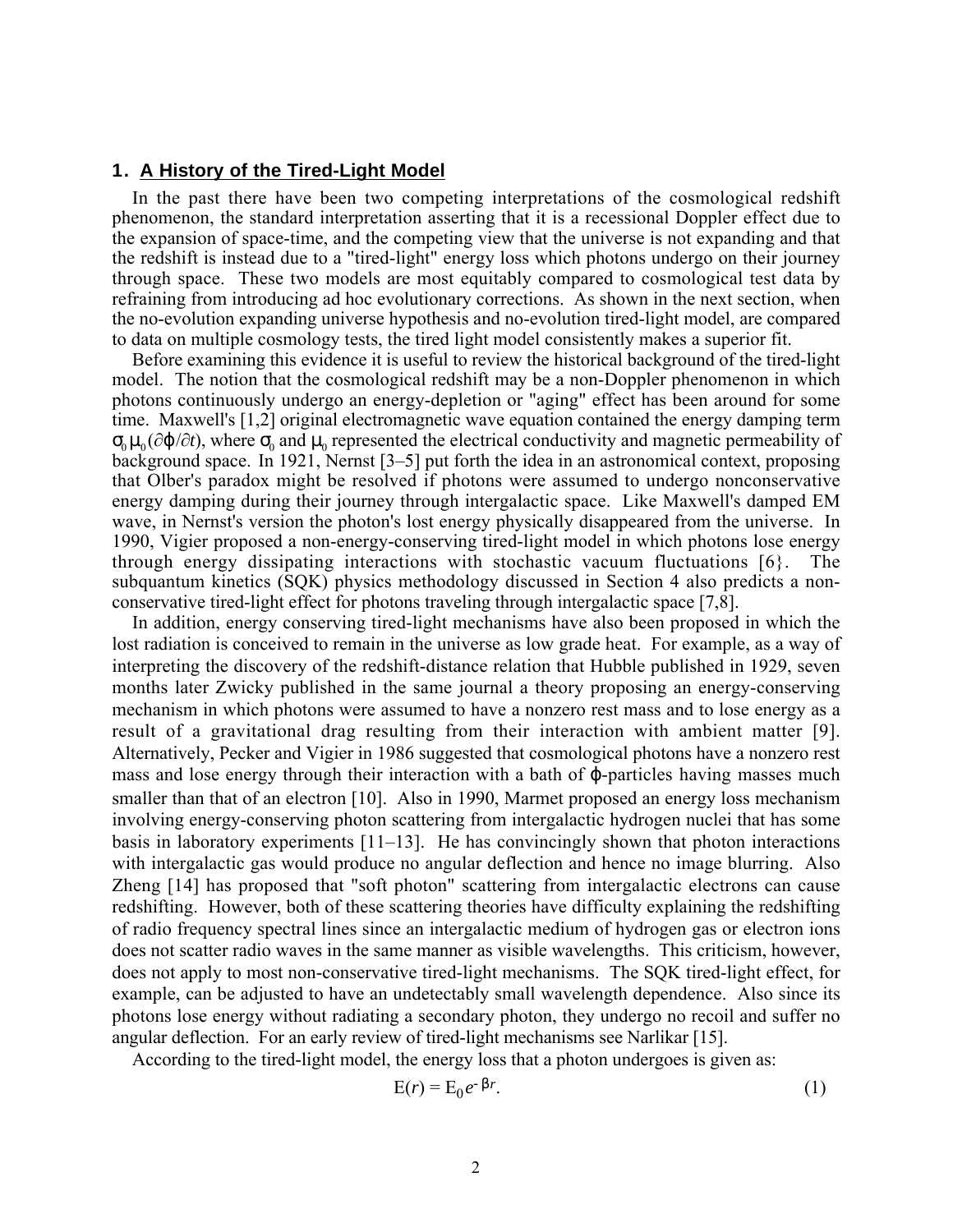where  $\beta$  represents the energy attenuation rate that the photon experiences during the course of its journey. Relation (1) implies that photon wavelength  $\lambda$  should increase exponentially with distance as:

$$
\lambda(r) = \lambda_0 e^{\beta r} \tag{2}
$$

and that photon redshift, *z*, should vary with distance as:

$$
z(r) = \Delta \lambda / \lambda_0 = e^{\beta r} - 1,\tag{3}
$$

where  $\lambda_0$  is the wavelength of the photon at the time of emission. For small propagation distances such that  $\beta r \ll 1$ , Equation (3) may be approximated by the linear redshift-distance relation:

$$
z = \beta r \tag{4}
$$

By making the substitution  $β = H_0/c$ , where H<sub>0</sub> is the Hubble constant, Equation (4) is transformed into the Hubble redshift-distance relation. Redshift-distance studies indicate that the Hubble constant should have a value of  $72 \pm 8$  km/s/Mpc [16]. Some calculate it to be as low as  $62 \pm 1$  km/s/Mpc. Here we adopt the conventional value of  $72 \pm 8$ . Expressed as an attenuation coefficient, this is equivalent to a photon energy loss rate of  $\beta = 7.4\%$  per billion light years (bly) travel distance. When multiplied by the factor  $c = 3.17 \times 10^{-17}$  bly/s to express it in time units, this energy change rate equals  $\mu = -\beta c = -2.3 \times 10^{-18}$ /s, which is about 10 orders of magnitude smaller than the current laboratory observation limit. Nevertheless such a small amount of energy change has very important consequences from a cosmological standpoint. The alternative to these tired-light interpretations, and the more widely held view, is the hypothesis that wellseparated galaxies are receding from one another and that the cosmological redshift is instead a Doppler effect arising from a continual expansion of space-time. Thus any test of the tired-light cosmology against available data must necessarily include a comparison with this standard expanding universe interpretation.

These two alternative cosmological hypotheses, the no-evolution tired-light hypothesis and the no-evolution expanding universe hypothesis are compared below against data on several cosmology tests: the angular-size-redshift test, the Hubble diagram test, the galaxy numbercount-magnitude test, and the Tolman surface brightness test. As will become apparent, on *all tests* the no-evolution tired-light model exhibits superior performance. That is, it makes the best fit to the data with the fewest number of assumptions. The no-evolution expanding universe cosmology is able to fit the data only if numerous *ad hoc* assumptions are introduced which specify the presence of *major* evolutionary effects, e.g., evolution in galaxy cluster size, galaxy angular size, galaxy radio lobe size, galaxy luminosity, galaxy surface brightness, and galaxy number density. The tired-light relation, on the other hand, fits the data reasonably well without requiring such major corrections. Thus the tired-light cosmology is preferred because of its overall simplicity.

Finally, we must discuss these two competing cosmologies in the context of the redshift quantization phenomenon. Although not a cosmological test *per se*, this effect is something that any candidate cosmology must address; see Section 3.

#### **2. Cosmology Tests Favor the Static Universe Hypotheses**

The Angular-Size-Redshift Test. The first cosmological test we will consider is the angularsize-redshift test. In one version of this test, the angular statistic,  $\theta$ , is derived by observing the angular separations between bright galaxies in a cluster, as seen projected on the plane of the sky, and calculating the corrected harmonic mean of these separations. This  $\theta$  value is then plotted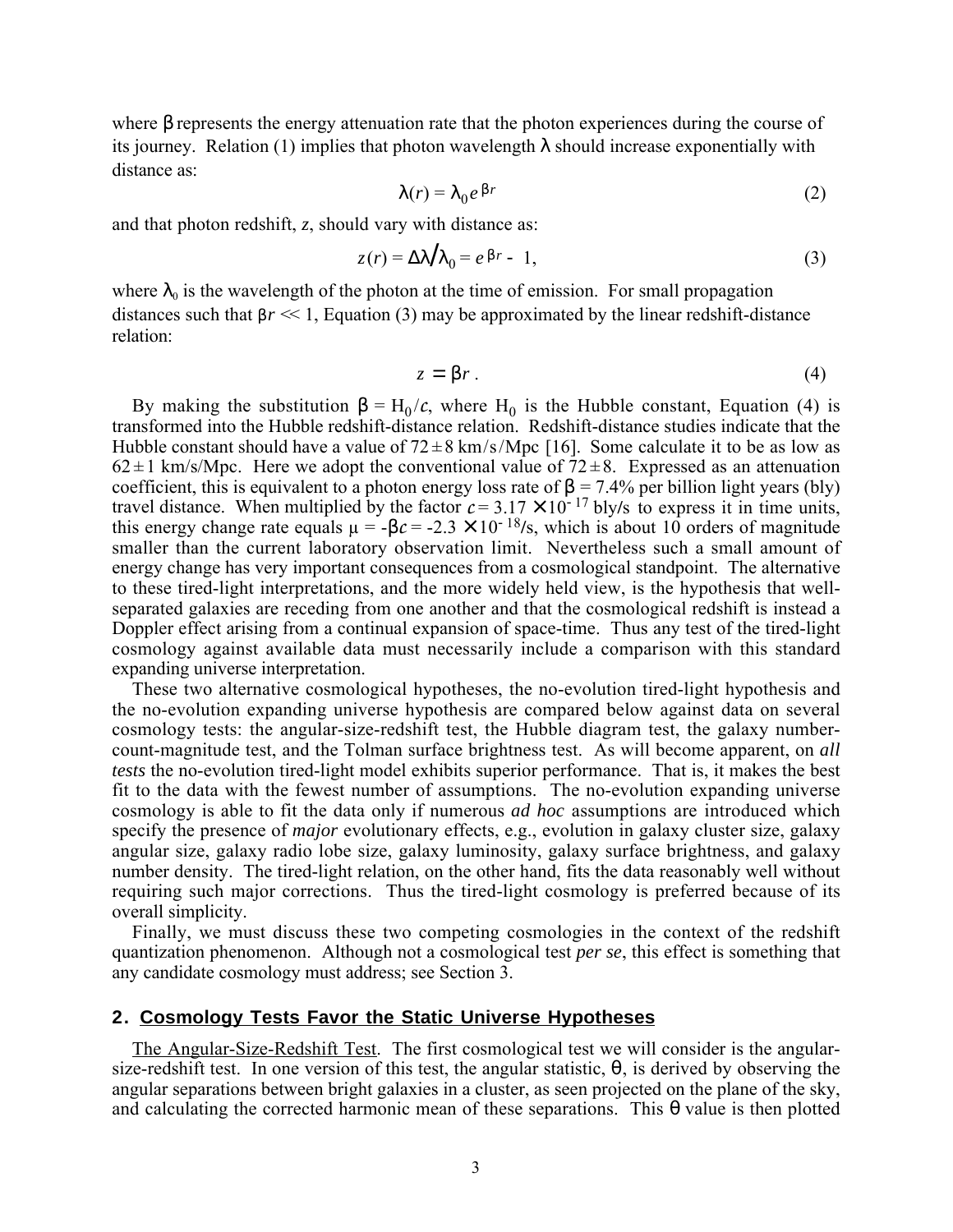against the cluster's redshift [17-21]. One suitable θ−*z* data set is that published by Hickson and Adams for a set of 94 galaxy clusters and which includes clusters at moderately high redshifts reaching up to  $z = 0.46$  [21]. LaViolette [8] subsequently plotted the linear Hubble relation, the no-evolution tired-light model, and the no-evolution expanding universe prediction against the Hickson-Adams data set . This comparison is reproduced here as Figure 1. The first of these, the Hubble relation model, assumes that space is static and Euclidean, that galaxy clusters do not change their size appreciably over long look-back times, and that redshift varies linearly with distance as  $r = z/\beta$ . For flat space, cluster angular size  $\theta$  and distance *r* are related as:

$$
\Theta = d_0/r, \tag{5}
$$

where  $d_0 = 1.88$  mly is the measured intrinsic size of a typical cluster. The linear  $z$ -r dependence proposed by the Hubble relation may be expressed in terms of  $\theta$  as:

$$
\theta = k/z, \tag{6}
$$

where  $k = \beta d_0 = H_0 d_0/c = 1.38 \times 10^{-4}$ ,  $\beta$  specifying either the rate of attenuation of the



Figure 1. Harmonic mean angular separation for the brightest galaxies in a cluster plotted vs. redshift for 94 galaxy clusters. The no-evolution tired-light model makes a far better fit to the data than the no-evolution  $q_0 = 0$  Friedmann model assuming universal expansion (LaViolette [8] using data from Hickson and Adams [18].).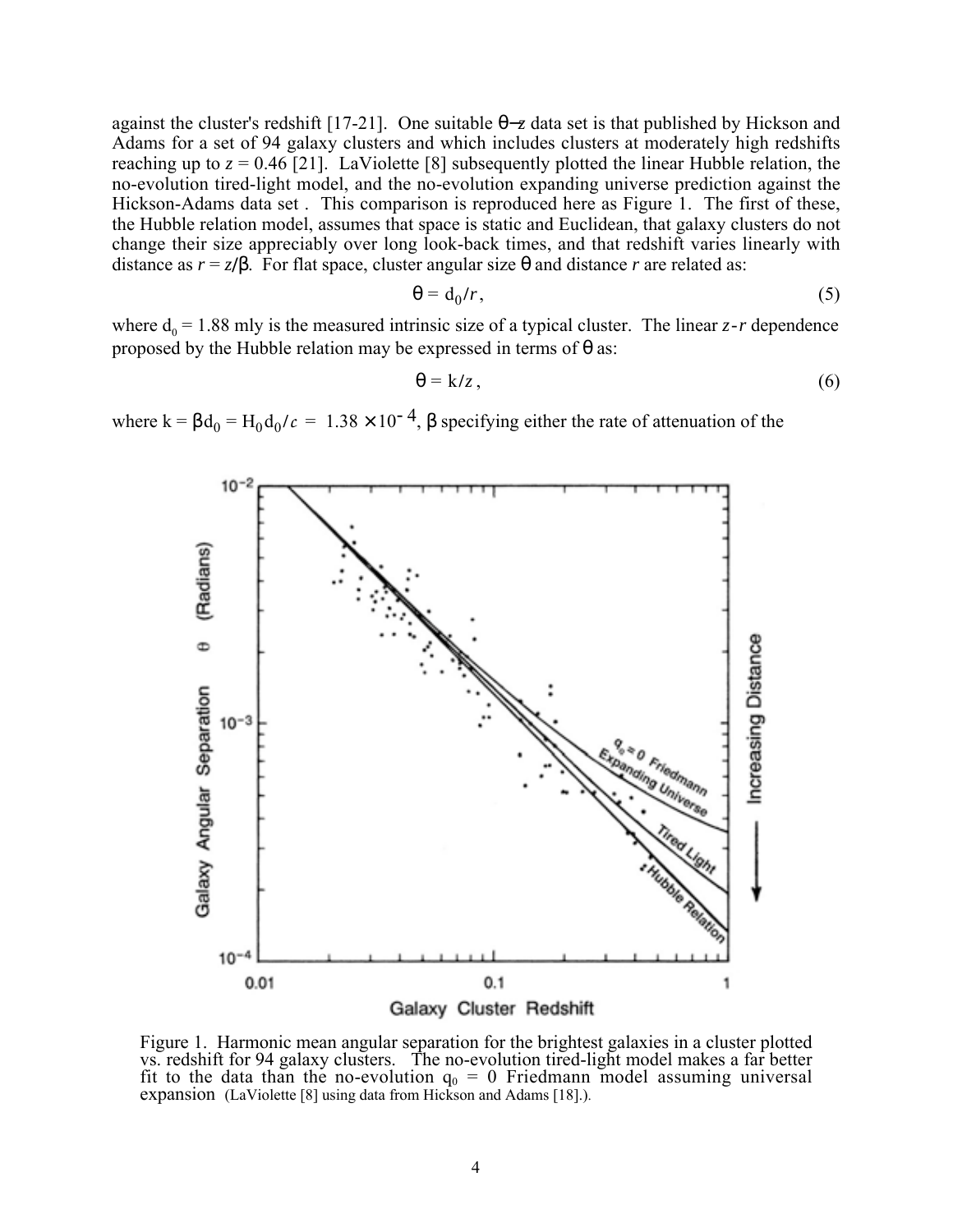photon's energy with distance or the rate of increase of the photon's wavelength with distance. For the Hubble constant, we adopt the conventionally accepted value  $H_0 = 72 \text{ km/s/Mpc}$ , and set  $d_0 = 0.573 \pm 0.12$  Mpc, which is consistent with the intrinsic size value reported by Hickson for nearby galaxy clusters [17]. This linear angular-size-redshift Hubble relation (6) is plotted in Figure 1 as the lower line.

The second hypothesis, the no-evolution, tired-light model, is identical to that described above with the exception that a logarithmic term is introduced in the denominator in accordance with the nonlinear *z*-r relation specified as:  $r = \ln(1 + z)/\beta$ , an equation derived from Equation (3). The  $\theta$ *z* relation for the tired-light cosmology is therefore given as:

$$
\theta = k / \ln(1 + z) \tag{7}
$$

where k is the same as in (2). This tired-light relation, is seen in figure 1 to diverge upward from the 1/*z* Hubble relation at high redshifts.

The third cosmology tested is the no-evolution, Friedmann expanding universe model having a  $q_0 = 0$  deceleration parameter and a  $\Lambda = 0$  cosmological constant. The  $\theta$ -*z* dependence for this model is given as [21]:

$$
\theta = \frac{k(1+z)^2}{z(1+z/2)},
$$
\n(8)

where k is again constrained to be the same as in Equation (2). This appears in Figure 2 as the upper most diverging solid line. This prediction is almost indistinguishable from that of a cold dark matter (ΛCDM) cosmology with  $\Omega_M = 0.3$  and  $\Omega_\Lambda = 0.7$  which Goldhaber, et al. [22] have used in interpreting their supernova data.

In a Friedmann model, the value of the deceleration parameter is equal to the value of the cosmological density parameter  $\sigma_0$  which is determined from estimates of the mean mass density of the universe  $\rho_0$  according to  $q_0 = \sigma_0 = 4\pi G \rho_0 / 3H_0^2$ . However, based on a variety of observations it may be concluded that unless "hidden mass" is present,  $q_0$  should have a relatively low value. An early study by Gott et al. quotes a value of about 0.03 for  $q_0$  [23]. Bahcall cites a somewhat higher value of  $0.16 \pm 0.05$  [24]. Consequently, it is permissible to consider  $q_0$  to be essentially zero in the absence of an ad hoc hidden mass assumption and to adopt Relation (8) as being a reasonable representation of a no-evolution, expanding universe model.

To test the fit of these three models, a variance-like statistic ∆V was determined for each model curve as follows. The observed  $\theta$  value was subtracted from the model predicted  $\theta$  value for that redshift, these  $\Delta\theta$  residuals were normalized relative to the  $\theta$  value predicted by Relation (6), each normalized residual was then squared, and all values were summed together for the 94 data points giving:

$$
\Delta V = \sum (\Delta \theta_i / \theta_i)^2 \,. \tag{9}
$$

The "variances" determined in this way for the linear  $\theta \propto 1/z$  model, the tired-light model, and the expanding universe model were found to be in the ratio 1:1.2:5.0. Repeating the calculation for the 31 most distant clusters  $(z > 0.1)$  give relative variance ratios of 1:1.4:10. Thus due to their lower variances, the static, Euclidean cosmologies are significantly favored over the  $q_0 = 0$ expanding universe model. The linear 1**/***z* relation exhibits a slightly lower variance than the tiredlight model. However, at the high-*z* end of the sample the difference between these two predictions is so slight compared to the intrinsic scatter of the sample that it is better to say that they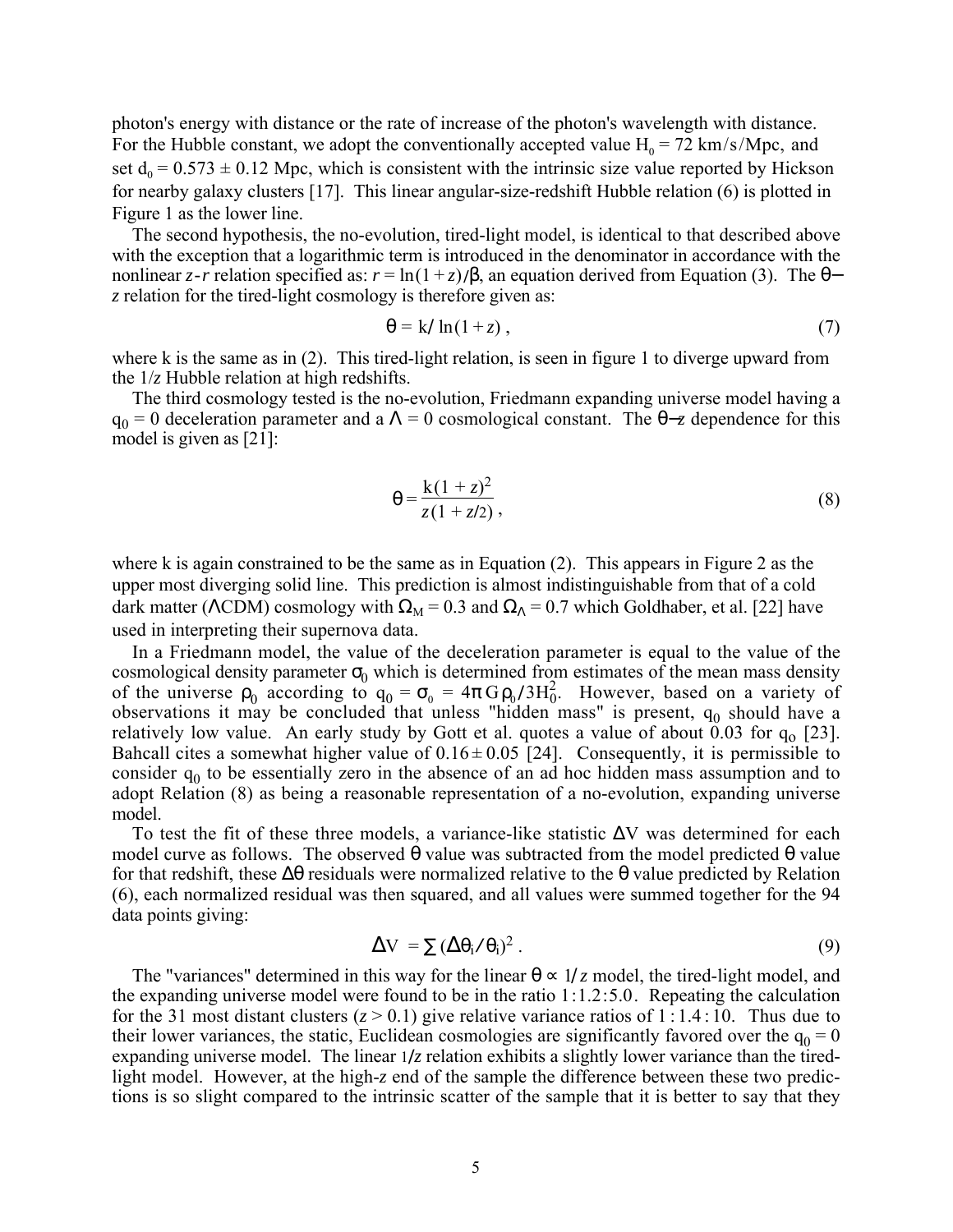fit the data about equally well.

Increasing the value of  $q_0$  does not help the expanding universe model since this causes the  $\theta$ -*z* curve to move upward at high *z*, not downward. Working with 88 θ−*z* data points, a subset of the Hickson-Adams data base, Hickson finds that a Friedmann model having a cosmological constant equal to zero ( $\Lambda = 0$ ) makes its best fit to the data for a *negative*  $q_0$  value of  $q_0 = \sigma_0$  $-0.9 \pm 0.2$  [19]. However, such a Friedmann model is unrealistic since it requires a negative mass density, i.e., that the gravitational force field be repulsive, rather than attractive. Relaxing the restriction that Λ be zero does not help either. For example, Hickson and Adams show that for a positive deceleration parameter,  $q_0 > 0$ , their data make the best match to a  $\Lambda \neq 0$  model having an even greater negative mass density of  $\sigma_0$  = -4.3 [22]. By comparison, the ΛCDM cosmology of Goldhaber, et al., mentioned earlier, predicts a far smaller negative mass density ranging from only 0 to -0.2. It approximates closely to the  $q_0 = 0$  model and hence also does not fit as well as the tired-light cosmology.

One way to save the expanding universe cosmology is to introduce the assumption that galaxy clusters were larger at earlier epochs and that they have been gradually collapsing. However, Hickson finds that expected rates of cluster collapse would succeed in changing  $q_0$  by only  $\approx 0.1$ , far short of the required amount [19]. It has been speculated that the Friedmann model's apparent discrepancy with the data could be resolved if dynamic friction effects are sufficiently intense in very high density clusters so as to lead to shorter cluster relaxation times [22]. But this proposal is countered by Tifft's observation that galaxies show relatively weak gravitational interaction with their more distant cluster neighbors [25]. Thus, unless special *ad hoc* evolutionary assumptions are introduced, whose basis is questionable, it must be concluded that the expanding universe postulate is not consistent with the data. A static, Euclidean universe exhibiting tired-light behavior and minimal cluster evolution, then comes out as being the better choice on this particular test.

Another kind of angular size redshift test judges distance based on the apparent angular size of the galaxy. Buitrago, et al. [26] and Trujillo, et al. [27] have both measured the radii of massive galaxies  $(M > 10^{11} M_{\odot})$ . Both samples combined comprise about 913 galaxies that extend out to redshift  $z = 3$ . They classify galaxies in their sample as being either disc-like or spheroid-like, the disc-like fraction, having a Sersic ellipticity index of less than 2.5, comprises about three fourths of the sample. They also divide their galaxy sample into a number of redshift categories and for each redshift group determine an average angular effective galaxy radius which they normalize to the effective angular radius of a sample of nearby galaxies in the range  $z = 0$  to 0.2. Table 1 combines the data from both authors for disc-like galaxies. This includes data from the redshift categories of Trujillo:  $z = 0.2 - 0.5$ ,  $0.5 - 0.8$ ,  $0.8 - 1.1$ ,  $1.1 - 1.4$ ,  $1.4 - 1.7$ , and  $1.7 - 2.0$ , and of Buitrago:  $z = 1.7 - 2.0$ ,  $2.0 - 2.5$ , and  $2.5 - 3.0$ .

Compared to the disc-like galaxies in the sample, the spheroidal galaxies exhibit much greater size evolution, i.e., increase in size with decreasing redshift, which also happens to be consistent with the predictions of the SQK physics methodology; see LaViolette, Ch. 8 [28]. Since size evolution is seen to be minimal for disc-like galaxies, data for such galaxies is more appropriate as an angular-size-redshift statistic for the present cosmology test which compares cosmologies with evolution assumptions omitted. To remove the ΛCDM cosmology assumption built into these reported values, which assumes H<sub>o</sub> = 70,  $\Omega_M$  = 0.3,  $\Omega_{\Lambda}$  = 0.7, the normalized angular effective radii for disk-like galaxies (Table 1, column 2) were multiplied by the angular size distance for  $z = 0.1$ , i.e.,  $d = 1.241$  billion light years, and divided by the angular size distance corresponding to that particular redshift group.

A log-log plot of this data is presented in Figure 2 for comparison to three cosmology models. The straight solid line represents the prediction of a static Euclidean Hubble model having a linear redshift-distance variation,  $\theta \propto 1/z$ . The curved solid line represents the prediction of a static,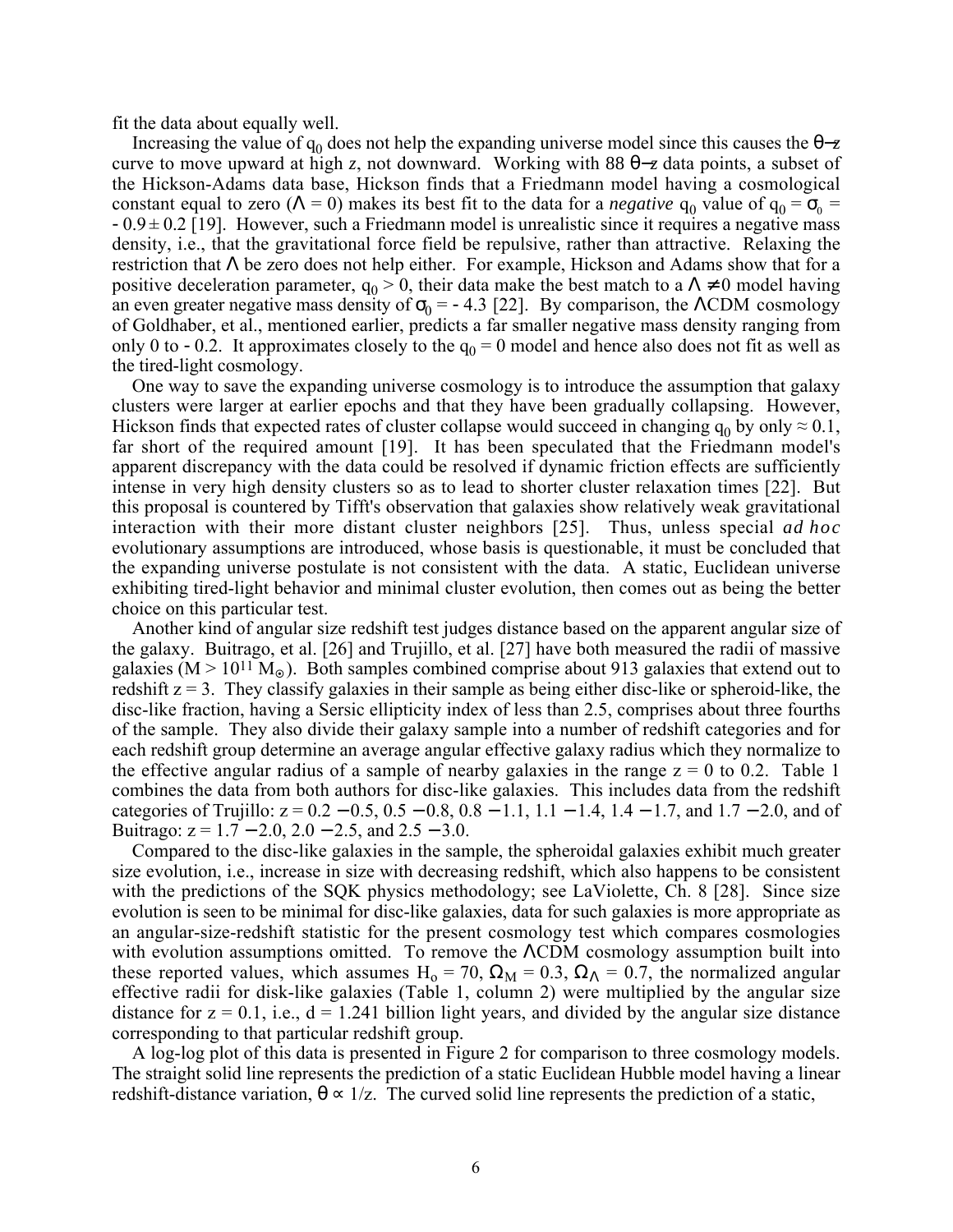| (1)            | (2)     |
|----------------|---------|
| Z              | $r/r_0$ |
| 0 <sub>1</sub> | 1       |
| 0.35           | 0.9     |
| 0.65           | 0.69    |
| 0.95           | 0.67    |
| 1 25           | 0.61    |
| 1.55           | 0 48    |
| 185            | 0 38    |
| 185            | 0 44    |
| 2.25           | 0.39    |
| 2.75           | 0 31    |

Table 1 Radius of Disk-like Galaxies vs. Redshift



Figure 2. Log normalized galaxy size vs. log redshift for massive disc-like galaxies.

tired-light, Euclidean universe with no size evolution,  $\theta \propto 1/\ln(1+z)$ . The upper curved dashed line represents the no-evolution, Friedmann expanding universe model of Equation (8) which assumes a  $q_0 = 0$  deceleration parameter and a  $\Lambda = 0$  cosmological constant. Of these, the tiredlight prediction is seen to make almost an exact fit to the data trend. Hence we arrive at the same conclusion as for the previous angular-size redshift test, but using an entirely different angular size statistic, namely galaxy radius rather than the angular separation of galaxies in a cluster. Lopez-Corredoira [29] has performed a study of galaxy angular radii over the redshift range  $z =$ 0.2 to 3.2 and also concludes that the angular sizes for disc-like galaxies conform closely to a static, tired-light cosmology with no size evolution.

Yet another type of angular-size-redshift test utilizes radio lobe separation in double-lobed radio galaxies and quasars as the angular statistic [30,31]. Ubachukwu and Onuora conducted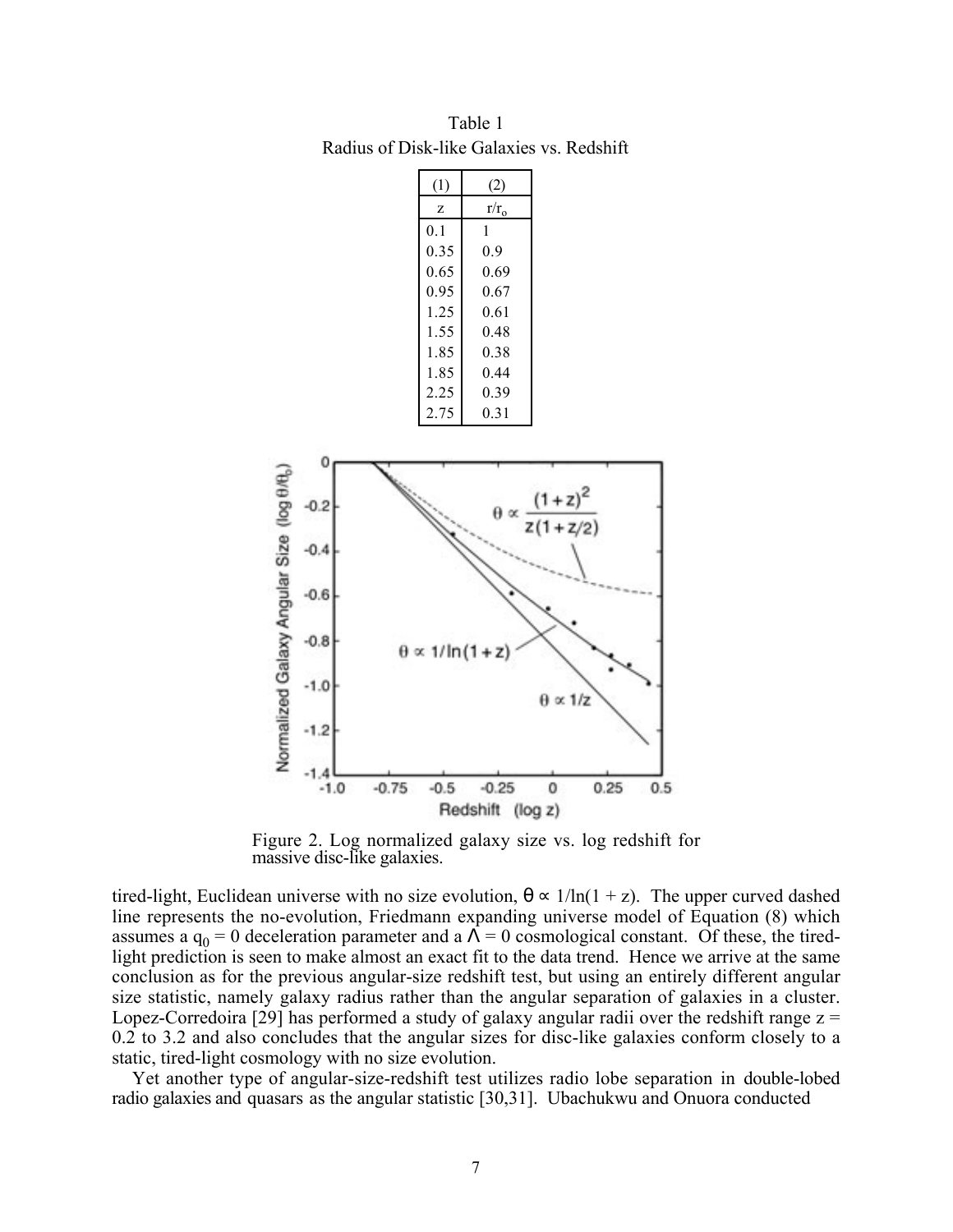

Figure 3. Median values of the angular separation of double radio lobes in quasars plotted against quasar redshift  $1 + z$ . The angular data is corrected for projection effects arising from the host galaxy's inclination to the line of sight. The tired-light model is seen to make a far superior fit to the data (after Ubachukwu and Onuora [32]).

one such test which compares quasar data extending up to  $z = 2.1$  to various cosmological models; see Figure 3 [32]. They concluded that the static-universe tired-light model gave the best fit. The most favorable no-evolution Friedmann model which assumes a minimally curved space with  $q_0 = 0$  predicts angular separations that are high by a factor of two at  $z = 2$ . For the Friedmann expanding universe model to attain a fit similar to the tired-light model, strong evolutionary effects would need to be introduced. That is, it would be necessary to invoke the *ad hoc* assumption that galaxy radio lobes had larger angular separations in earlier epochs and have been gradually decreasing in size over time. However, not only does this further increase the complexity of the expanding universe cosmology vis-a-vis the tired-light cosmology, it also requires that one accept that galaxy cluster size and galactic radio lobe separation, which normally would not be expected to be related, both change over time in just the right manner so as to allow the expanding universe model to make a good fit to the data! One might indeed be justified in asking the question that Kellerman [31] has asked namely, "Are we drawing too many epicycles?" The law of parsimony would instead point to the tired-light model as the candidate model that is capable of explaining the greatest amount of data with the fewest assumptions.

Hoyle [33] has noted that Friedmann models having  $q_0 > 0$  predict a minimum angular size at some finite *z*, with the expectation that observed angular size should increase with increasing *z*. For example, a  $q_0 = 0.5$  Friedmann model predicts a minimum radio lobe separation of around 1 arc minute, but no such minimum is observed in the data; see Figure 3. Sandage [34] has noted that this minimum has been sought for in many observational tests but has not been found. He points out that this failure is considered by cosmologists to raise serious doubts as to whether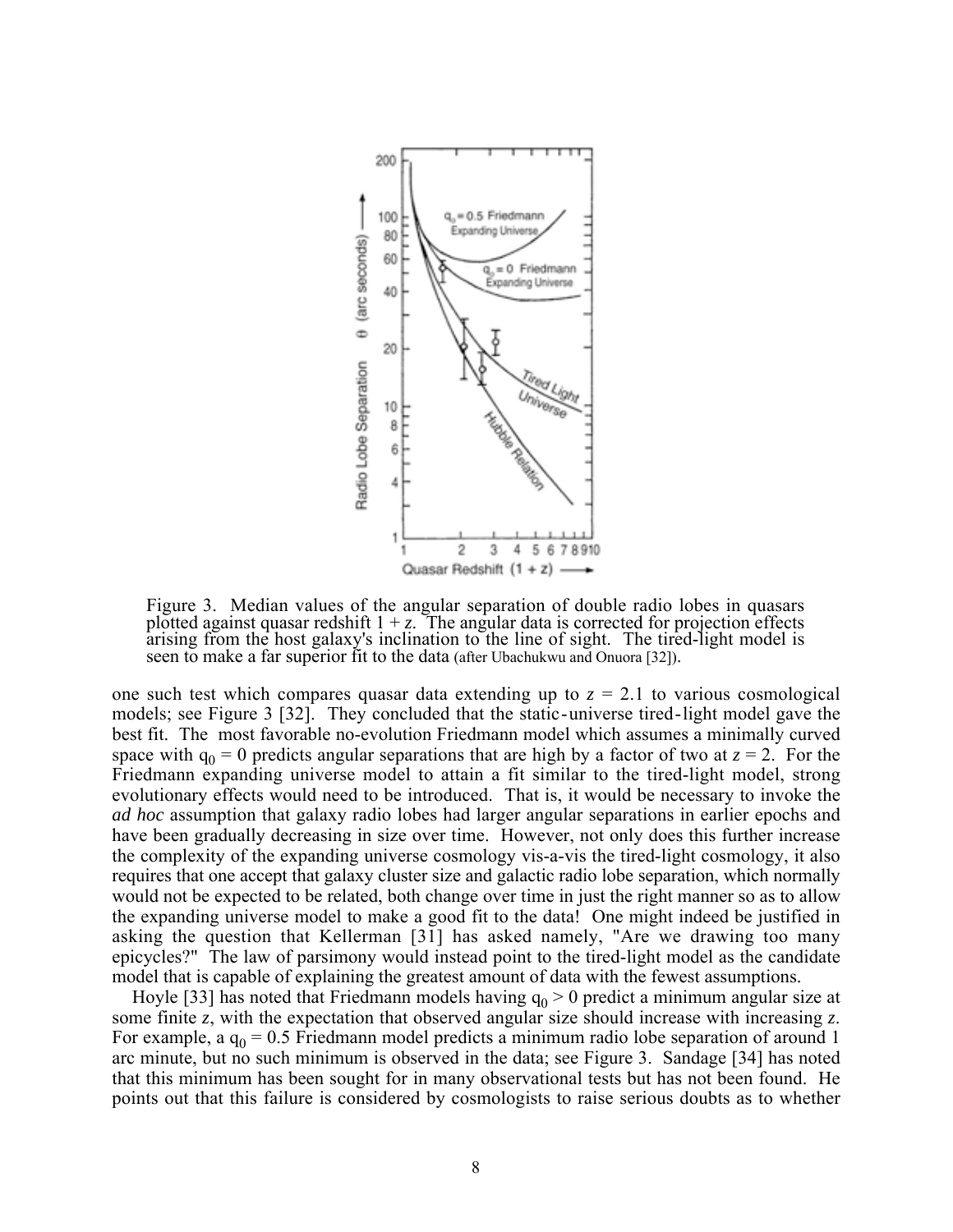the cosmological redshift is indeed due to a real expansion of space.

Many others have noted that the expanding universe hypothesis makes a poor fit against angular size redshift test data in both the radio, near infrared and visible parts of the spectrum. These include López-Corredoira [35], Kapahi [36], Andrews [37], Nabokov, et al. [38], and Lerner [39].

The Hubble Diagram Test. The Hubble diagram test uses galaxy apparent magnitude, m, as a distance indicator for comparison to galaxy redshift. Figure 4 plots the R-band magnitudes and redshifts of galaxies that rank brightest in their cluster. The data, consisting of 83 galaxies, is taken from Table V of the 1978 paper of Kristian, Sandage and Westphal [40]. This Hubble diagram data set is compared to the no-evolution, tired-light cosmology (solid line) and to the  $q_0$  $= 0$  and  $q_0 = 0.5$  no-evolution expanding universe predictions (dashed lines). As seen, the tiredlight model makes the better fit at the high z end of the graph.

The m-*z* curve plotting the no-evolution tired-light prediction is taken from the following equation:

$$
m = 5 \log \{ [\ln(1+z)](1+z)^{1/2} ] \} + C , \qquad (10)
$$

where C = 19.8. The ln  $(1 + z)$  term here is derived by taking the tired-light relation  $r = (1/\beta) \times$ ln(1 + z) and substituting it into the magnitude relation  $m = 5 \log r + constant$ , with the 1/β term being absorbed into the constant. In the tired-light model galaxy dimming is due to the spontaneous diminution of photon energy with apparent luminosity varying as  $\ell = L/4\pi r^2(1 +$ *z*), where L is absolute luminosity [41]. Knowing that m  $\infty$  -2.5 log  $\ell$ , this requires the introduction in Equation (10) of the second  $(1 + z)^{1/2}$  term, the L/4 $\pi r^2$  being absorbed into the



Figure 4. The Hubble diagram charts the R-band magnitude-redshift coordinates for the brightest galaxies in each of 86 clusters; data for  $z \le 0.7$  is taken from Kristian, Sandage and Westphal (1978) [40]. Distance from Earth increases from left to right. The data is compared with the no-evolution tired-light cosmology (solid line), the  $q_0 = 0.5$  no-evolution expanding universe cosmology (short dashes), and the  $q_0 = 0$  no-evolution expanding universe cosmology (long dashes).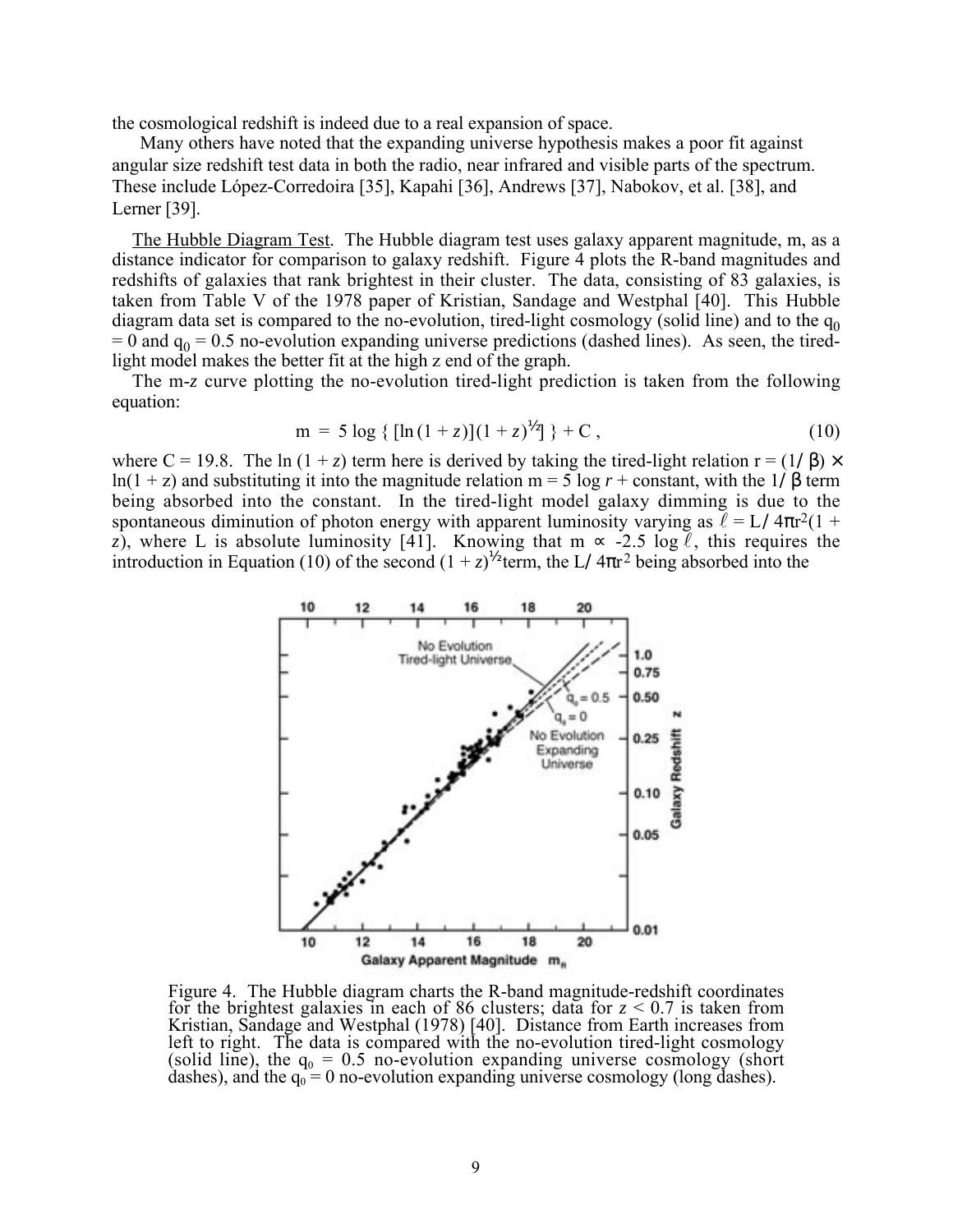constant.\*

In the expanding universe cosmology, galaxy dimming is due both to the Doppler redshift effect and to relativistic time dilation, the latter effect causing the emitted stream of photons to spread out in time. It is also affected by the distances modeled for the galaxies, which differ from those in the tired-light cosmology. The m-*z* curves that plot the standard no-evolution Friedmann model predictions are based on the equations of Mattig given as:

$$
m = 5 \log [z (1 + \frac{z}{2})] + C \quad (for q_0 = 0)
$$
 (11)

$$
m = 5 \log \{ 2 [1 + z - (1 + z)^{1/2}] \} + C \text{ (for } q_0 = 0.5),
$$
 (12)

where  $C = 19.8$ . [42] At a given redshift, these expanding universe cosmologies predict magnitudes fainter than the tired-light model.

The Galaxy Number Count Magnitude Test. Another kind of cosmological test that has been used to check the predictions of cosmological models compares the differential number count, dN**/**dm (the number of galaxies per square degree falling in a given apparent magnitude interval dm), to the average magnitude of that interval, m. Figure 5 displays K-band data obtained up to the 25th magnitude that has been taken from Figure 1 of the paper by Totani, et al. [43] This is compared to the no-evolution, tired-light prediction (solid line), which is seen to make a relatively good fit to the data trend. The number counts for the tired-light prediction were reduced in accordance with the selection effect correction which Totani et al. give in Figure 6 of their paper. The dot-dashed line shows the uncorrected tired-light prediction.<sup>\*</sup>

The expanding universe alternative predicts an additional dimming of galaxy apparent magnitude since it incorporates an additional factor of  $(1 + z)$  due to the relativistic time dilation effect (the Hubble "number effect"). The  $q_0 = 0.5$  expanding universe prediction is plotted as the dashed line and the accelerating expanding universe cosmology modeled with  $\Omega_M = 0.2$  and  $\Omega_{\Lambda} =$ 0.8 is plotted as the dotted line. Both are taken from Figure 9 of Totani's paper and include corrections for data selection effects [43]. The  $q_0 = 0$  cosmology, not shown, would plot somewhat below the accelerating universe prediction. The  $q_0 = 0.5$  expanding universe cosmology which Lubin and Sandage have picked as their favored cosmology on the Tolman test, falls substantially below the dN**/**dm data trend on the galaxy-number-count-magnitude test. It can be made to fit the data only by introducing the ad hoc assumption that space was more densely populated with galaxies in earlier epochs and that galaxy number density has been rapidly decreasing over time. For example, galaxies would have had to be 10 times more abundant at m<sub>K</sub> = 22 ( $z \approx 2.3$ , t  $\approx$  10 billion years lookback time) as they are at present. But then this raises the question whether it is justified to assume that the spatial population density of galaxies has been varying in just the right manner so as to allow the expanding universe model to make a good fit to the data, given that the tired-light cosmology already makes a reasonably good fit. The accelerating universe model makes a better fit to the number count data but still falls below the data trend. Moreover this cosmology emerges as the less desirable alternative on the Tolman surface brightness test, which is considered next (Section 5), since it requires a very large amount of luminosity evolution to secure a good fit on that test ( $\approx$  1.8 magnitudes at  $z = 0.9$ ).

<sup>\*</sup> This corrects an error in my 1986 *Ap.J.* paper which mistakenly omitted this second term in deriving the tired-light *m*-*z* relation for the Hubble test.

<sup>\*\*</sup> The dN/dm vs. m dependence for a static, non-evolving Euclidean universe with no redshift dependent attenuation is represented by the sloping straight line in Figure 6. In such a universe the integral galaxy number count N would increase with the cube of distance, r:  $N \propto r^3$ . Galaxy brightness would decrease according to the inverse square of distance or, expressed in terms of apparent magnitude m, it would vary as:  $m \approx 5 \log (r/10)$ , or  $r \approx 10^{0.2 \text{ m}}$ . Combining these relations gives: N  $\approx 10^{0.6 \text{ m}}$ , or similarly for differential counts: dN/dm  $\approx 10^{0.6 \text{ m}}$ .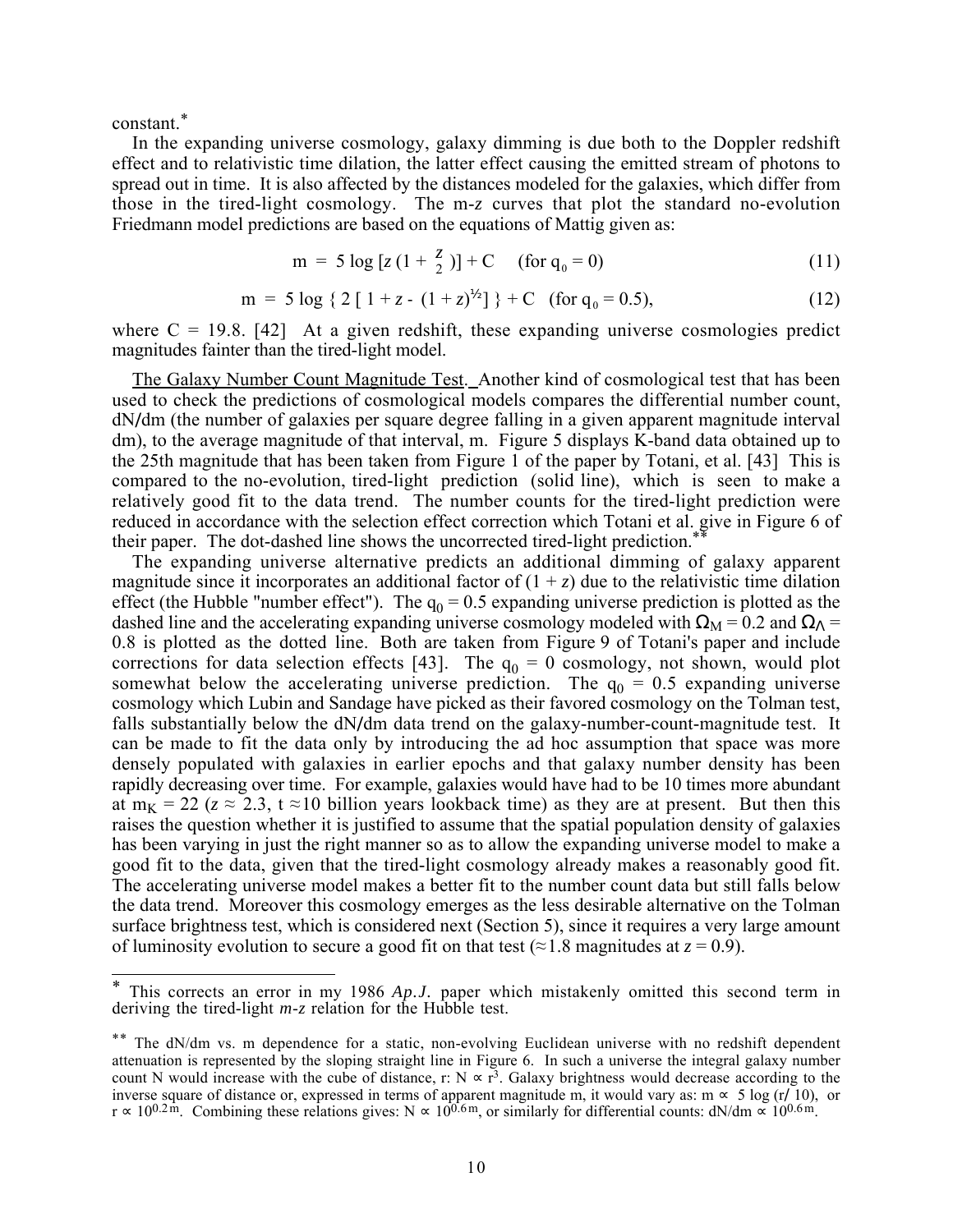

Figure 5. Differential galaxy number counts plotted against uncorrected galaxy K magnitude. Superimposed for comparison are the no-evolution, tired-light model corrected for data selection effects (solid line), the tired-light model with no correction (dotdash line), the no-evolution,  $\Omega(0.2, 0.8)$  accelerating universe model with selection effect correction (dotted line), and the no-evolution,  $q_0 = 0.5$  expanding universe model with selection effect correction (dashed line).

The Tolman Surface Brightness Test. The Tolman surface brightness test, devised in 1930 by Richard Tolman, provides another way of distinguishing the predictions of alternative cosmologies [44]. This test uses galaxy surface brightness, S, as a distance indicator for comparison to galaxy redshift. The expanding universe model predicts that surface brightness should vary as the inverse fourth power of redshift,  $S \propto (1+z)^{-4}$ , one factor of  $(1+z)$  being due to relativistic time dilation, one factor being due to the Doppler redshift effect, and two factors being due to relativistic geometrical aberration [45]. The tired-light model, on the other hand, predicts an inverse surface brightness-redshift relation of  $S \propto (1 + z)^{-1}$  involving just one factor of  $(1 + z)$ , the decline in surface brightness being due exclusively to the photon energy loss that produces the nonDoppler redshift. Consequently, the tired-light model predicts that galaxy surface brightnesses should appear far brighter than the expanding universe alternative.

In the present discussion, we consider a version of this test which Lubin and Sandage conducted in the optical part of the spectrum [46–48, 41]. Their test compared the expanding universe and tired-light cosmology predictions to the average surface brightnesses of galaxies in three high-redshift galaxy clusters having redshifts of 0.76, 0.9, and 0.92. In performing their cosmology test, they commit the same "sin" that many other cosmologists have done, which is to add evolutionary corrections to their data to allow their favored expanding universe model to make a good fit. Then once these corrections are added, they plot also the tired light model, noting that it lies further from their data set and, on the basis of this one Tolman test, they claim to have disproved the tired-light model, stating that their "Hubble Space Telescope data rule out the tired light model at a significance level of better than  $10 \sigma$ ".

Lubin and Sandage had considerable flexibility in adjusting the expanding universe model to fit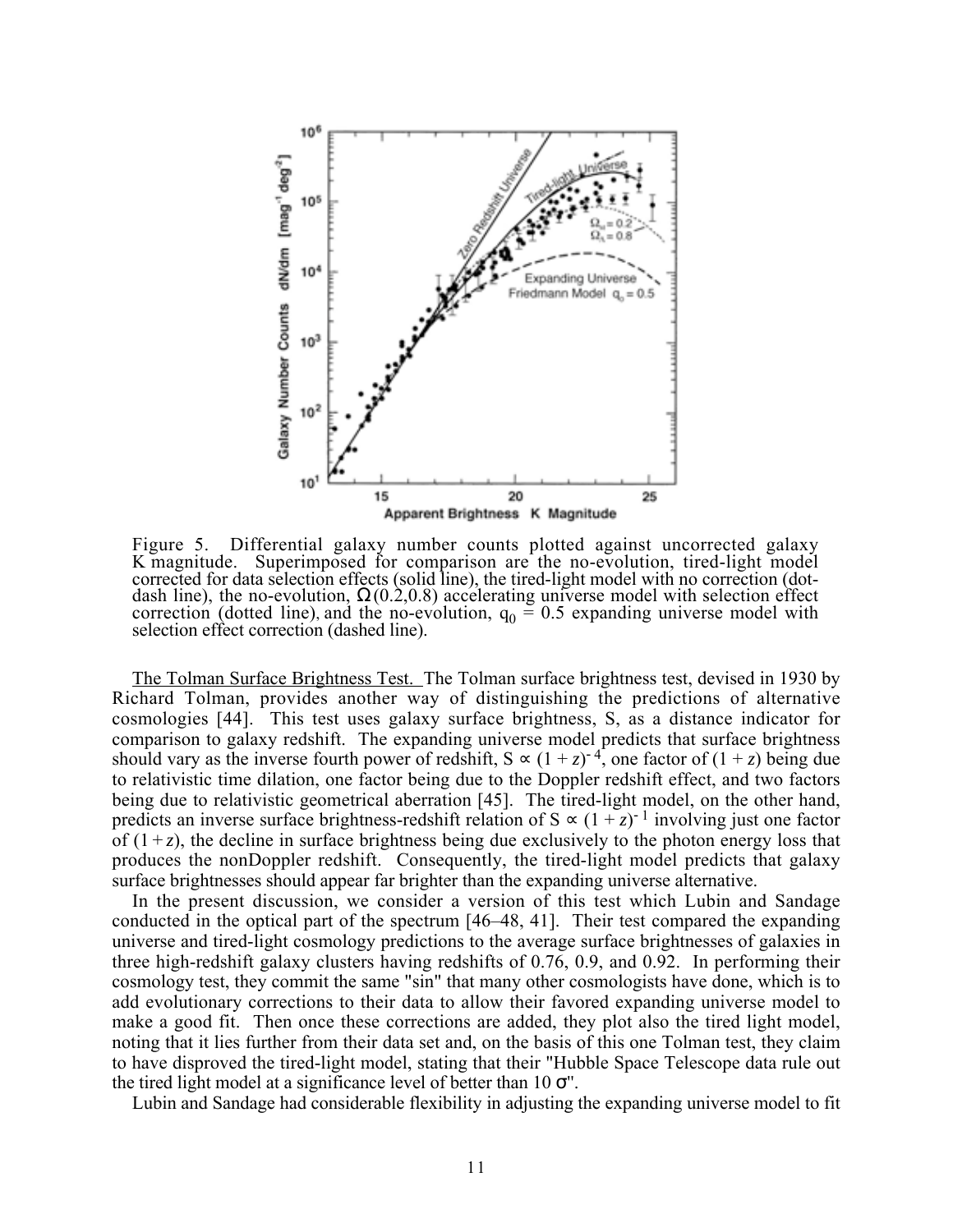their data. On the one hand, they had a range of expanding universe cosmologies available to them, differing from one another by the value of the deceleration parameter (e.g.,  $q_0 = 0, 0.5$ , or 1). On the other hand, for a given cosmology, they had a wide range of galaxy luminosity evolution models to choose from to close the gap between theory and observation on the assumption that galaxies were brighter in primordial times to varying extents. For example, at a redshift of  $z = 0.9$  in the R-band, they could make corrections ranging from 0.6 up to 1.7 magnitudes, a threefold difference [41]. With this wide range, they chose the  $q_0 = 0.5$  cosmology as their best alternative and noted that closing its prediction gap required an assumed luminosity correction of  $\Delta M$  (R) = 0.99 mag for the R-band data for the  $z = 0.92$  cluster, and  $\Delta M$  (I) = 0.39 mag and 0.44 mag for the I-band data for clusters at redshifts  $z = 0.76$  and 0.9. But because of the flexibility involved in this model fitting, it is inappropriate for them to claim that they were checking the validity of the expanding universe cosmology relative to the tired-light model.

They cite the paper by LaViolette [8], which concluded that the tired-light alternative makes a better fit to data on four cosmology tests, and state that their results invalidate those earlier findings. However, to invalidate those findings, and thereby make a legitimate claim against tiredlight cosmologies, they should have plotted their favored expanding universe model against data on the four tests that LaViolette had considered. If they had done so, they would have discovered very quickly that their model does not fare well on those other tests.

Their best approach would have been to use the method advocated by LaViolette [8] and plot both a no-evolution expanding universe model and a no-evolution tired-light model against their data set. When this is done and the alternatives are compared to their R-band surface brightness data, the no-evolution, tired-light cosmology is actually found to lie *closer* to the data trend than their no-evolution, expanding universe cosmologies, the tired-light model deviating by  $\approx 0.4$ magnitudes at  $z = 0.92$ , as compared with 1 magnitude for the  $q_0 = 0.5$  cosmology and 1.2 magnitudes for the  $q_0 = 0$  cosmology. Here the tired-light model predicts surface brightnesses that are slightly higher than the data trend, while the expanding universe cosmology predicts surface brightnesses substantially below the data trend. When compared to the I-band surface brightnesses data, the tired light prediction in this case lies further away, deviating by 0.89 magnitudes at  $z = 0.90$ , as compared with 0.45 and 0.65 magnitudes for the  $q_0 = 0.5$  and  $q_0 = 0$ expanding universe cosmologies.

However, their study has an inherent bias in that they chose galaxy clusters which are much less luminous than the average galaxy cluster. For example, compared to the distribution in luminosities of either the 102 clusters tabulated in the paper by Kristian, Sandage and Westphal [40] or the 119 clusters tabulated in the paper by Postman and Lauer [49], the three clusters that Lubin and Sandage had used in their surface brightness test lie near the faint limit of those luminosity ranges [50]. If the data points for the first ranked galaxies from each of the three high*z* clusters analyzed by Lubin and Sandage are compared against the first ranked galaxies of the Kristian-Sandage-Westphal data set plotted in figure 4 above, they are seen to be about half a magnitude dimmer than the data trend for the other first-ranked galaxies in that data set. In performing their study, if they had instead selected brighter high-*z* clusters whose galaxies had more typical absolute magnitudes, the resulting data would no longer have been too faint relative to the no-evolution tired light model prediction. For example, if they had used clusters whose average R-band magnitudes were 0.4 magnitudes more luminous, the no-evolution tired-light model would have made a very good fit to the data, while the fit of the expanding universe cosmology would have worsened by 0.4 magnitudes. To match the data, the expanding universe models would then require much greater evolutionary corrections of 1.4 magnitudes for the  $q_0$  = 0.5 cosmology and 1.6 magnitudes for the  $q_0 = 0$  cosmology, bringing them near the range limit allowed by the Bruzual-Charlot luminosity evolution models. The no-evolution tired-light model would then emerge as the superior choice. A similar adjustment to the I-band data would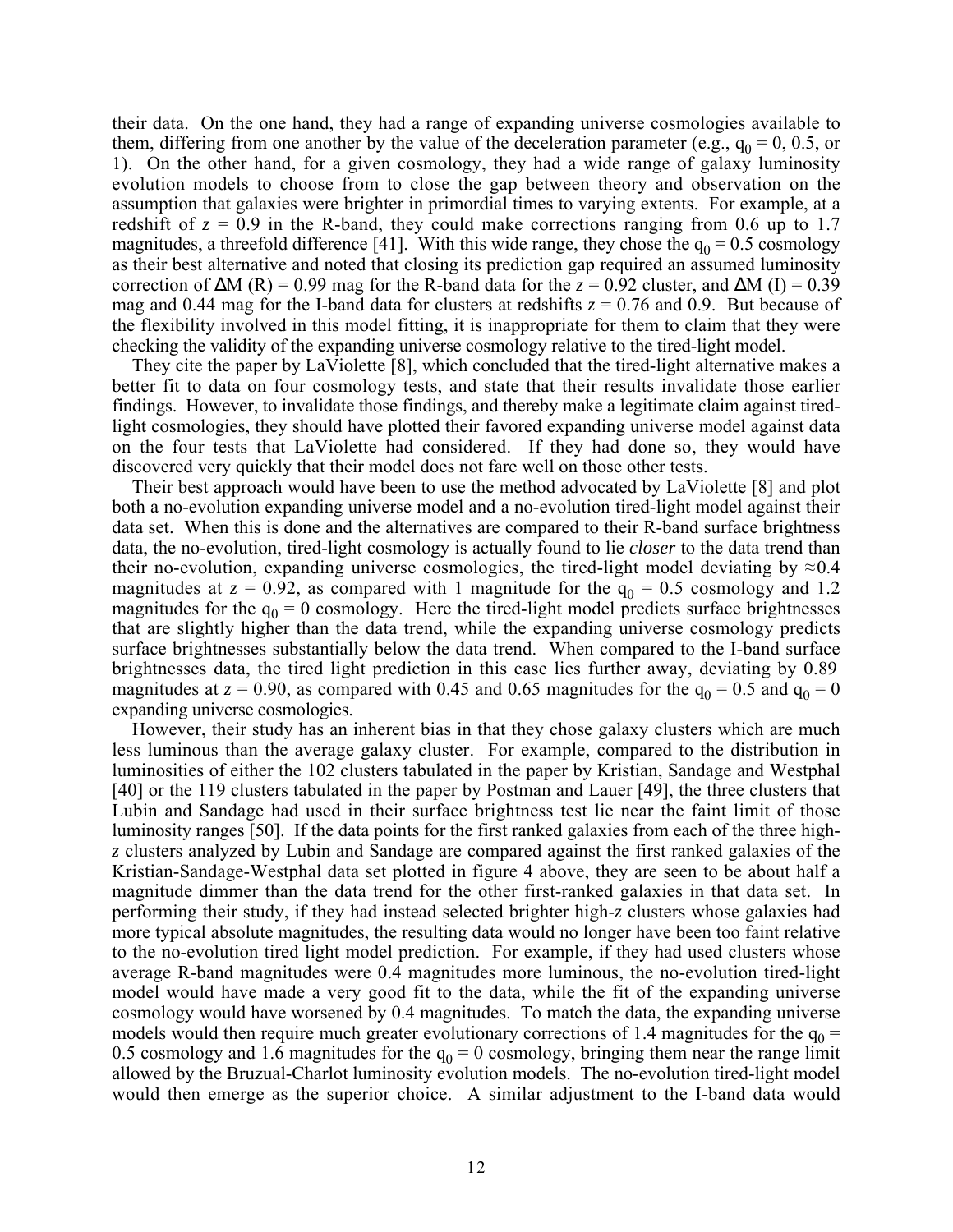similarly improve the fit of the tired-light model while at the same time worsen the fit of both expanding universe cosmologies. As in the R-band data, the tired-light model here ends up making the better fit to the data.

Also Lubin and Sandage do not introduce any corrections for light extinction due to a combination of galactic and intergalactic dust. However, both Aguirre [51,52] and Goobar et al. [53] argue that light extinction by intergalactic dust may be as high as 0.2 magnitudes at  $z = 0.5$  in the case of an open universe cosmology with  $\Omega_M = 0.2$  ( $q_0 = 0.1$ ). According to Model B of the paper by Goobar et al. (Figures 9 and 10 in their paper) galaxies at a redshift of  $z = 0.92$  would be dimmed by  $\approx$ 0.33 magnitudes in the R band and by  $\approx$ 0.3 magnitudes in the I band. Also Rowan-Robinson has proposed internal extinctions of 0.33 magnitudes for galaxies in the redshift range *z*  $= 0.15$  to 0.8 [54]. To correct the data for dimming due to assumed dust extinction, the R-band surface brightnesses which Lubin and Sandage report for galaxies in the *z* = 0.92 cluster should be increased by 0.4 magnitudes and the I-band surface brightnesses they found for galaxies in the  $z =$ 0.76 and *z* = 0.9 clusters should be increased by 0.36 magnitudes, the dust extinction correction in the I-band being assumed to be slightly smaller.

Given that Lubin and Sandage used clusters in their study that are comparatively dim, it does not seem unreasonable to assume that dust extinction may be responsible, at least in part, for their faintness. With these extinction corrections, the data trends move upward by an amount sufficient to allow the no-evolution tired-light prediction to make a good fit to the R-band data set, while increasing the discrepancy of their expanding universe predictions. Even against their I-band data, which is about 0.4 to 0.5 magnitudes dimmer than their R-band data, the tired-light cosmology with dust extinction makes a better fit than the  $q_0 = 0$  cosmology which lies 0.7 magnitudes further from the data trend. To be fair, the tired-light cosmology should be compared to the  $q_0 = 0$  expanding universe cosmology since the  $q_0 = 0.5$  cosmology requires the introduction of unsupported assumptions about the existence of hidden mass.

As mentioned earlier, to fit the Tolman surface brightness test data (with the dust extinction correction included), the expanding universe cosmology requires luminosity evolution corrections that brighten the  $z \approx 0.92$  galaxies in the R-band by ≈1.6 magnitudes for  $q_0 = 0$  or by ≈1.4 magnitudes for  $q_0 = 0.5$ . Applying these corrections to the Hubble diagram (figure 4) causes the expanding universe cosmology predictions to become brighter than the no-evolution tired-light cosmology prediction by 0.7 and 1 magnitude respectively hence to lie far to the left of the data trend. Thus considering both the Tolman and Hubble diagram tests together, the no-evolution tired-light cosmology is seen to make a more consistent fit to the high-z data.

Lubin and Sandage [41] argue that standard luminosity evolution models require that galaxies should have been brighter in primordial times and that such a luminosity evolution assumption would move the tired-light model prediction away from the data trend, instead of closer, to the model's detriment. However, their desire to apply the same luminosity evolution assumptions to the tired light model are poorly founded. For tired-light cosmologies require nonstandard models of stellar evolution. Indeed, when one adopts the tired light model as the correct alternative, galaxy distances and look-back times must substantially increase in comparison with distances predicted by the expanding universe cosmology, which necessarily affects the rate of galaxy evolution. Also static universe cosmologies lead in the direction of adopting a mechanism of *continuous matter creation*, which would drastically alter any assumptions about primordial galaxy evolution.

Lerner [55] is critical of Lubin and Sandage's claim that Tolman test data refutes the static universe, tired-light model. He has performed a repeat Tolman test whose data set includes galaxies with redshifts of up to  $z = 6$  and concludes that the data is clearly compatible with the nonexpanding universe hypothesis and clearly incompatible with the expanding hypothesis, even when reasonable brightness evolution is included. Also Lerner, et al. [56] have conducted a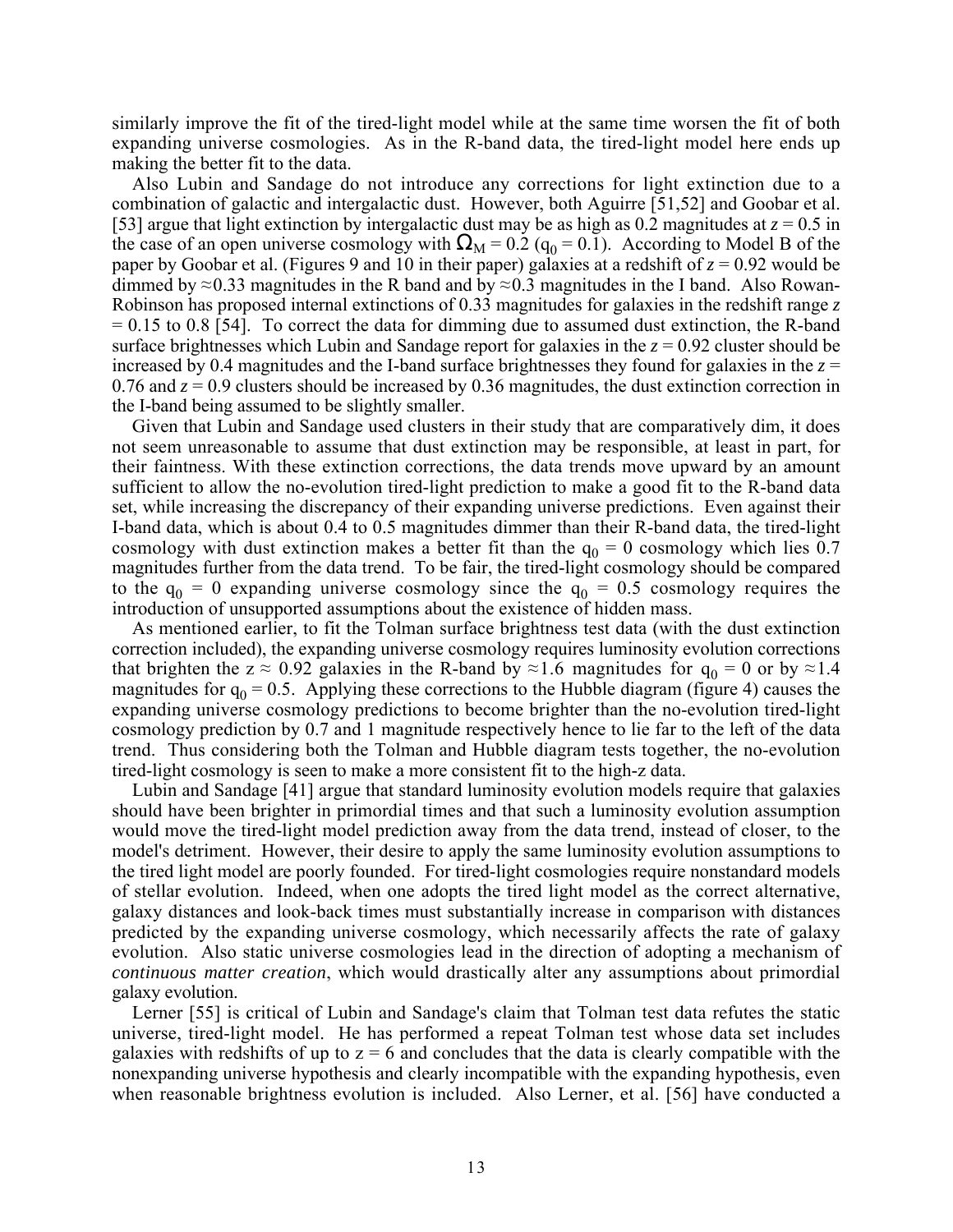Tolman test using UV surface brightnesses of galaxies having redshifts as high as  $z \sim 5$  and have concluded that their data are consistent with a static universe Euclidean tired-light model, contrary to the conclusions of Lubin and Sandage. Andrews [57] has also compared the expanding universe model and the static universe, tired-light model and has concluded that the data conclusively prove that the universe is static and not expanding. Furthermore both López-Corredoira [58] and Crawford [59] have been critical of the way the Lubin and Sandage study was performed.

Before leaving the subject of the Lubin and Sandage study, it is important to point out one of their misstatements in regard to tired-light theories. In their paper, they incorrectly suggested that the tired-light mechanism proposed by LaViolette [8] accomplished its photon energy loss through photon scattering which would cause the images of distant galaxies to blur. This is far from the truth. The tired-light mechanism proposed there involves a nonconservative photon energy loss that is predicted by the basic field equations of SQK and not through any kind of photon scattering; see Section 4 below for a further discussion.

As we have seen, in the multi-test comparison presented here, the tired-light model makes a more consistent fit to the data on six different cosmology tests. If we include the differential number count test made at radio wavelengths which was discussed in the earlier paper [8], this brings to seven the total number of tests favoring the tired-light model. Regarding the latter test, Edward Wright[60] has claimed that the no-evolution tired-light cosmology should be ruled out because it does not make a good fit to the small dip in the data trend evident for the number counts of the brightest sources, a data anomaly that comprises *one hundredth of one percent* of the total number of sources. Kellermann and others, however, have questioned whether this minor number-count deficiency of bright sources is even real, suggesting that it may be an artifact of the poor sampling statistics in that part of the data set which samples nearby galaxies. By most standards, a model that fits 99.99 percent of a data trend would be considered to be a desirable choice, especially when compared with the non-evolving  $q_0 = 0$  Friedmann cosmology which fits only a small fraction of the data points  $(<10^{-4})$ . In response to a letter pointing out to him that his refutation of the tired-light model is supported by very few data points, he responded that "a valid theory must fit all the data, not just 99.99 percent of it" [61]. But, given that number count data is inherently stochastic, it is meaningless to distinguish 99.99 percent from 100 percent.

In summary, in interpreting the cosmology tests presented above, it is important to keep in mind that it is best to plot non-evolving cosmological models so that their performance against the various data sets can be most candidly judged. That is, the discrepancy of each model relative to the data trend becomes most apparent in the absence of evolutionary adjustments. This should not be taken to imply that galaxies do not evolve over time. Indeed, evolution is expected to occur in both the conventional big bang cosmology and to a lesser extent in the tired-light cosmology (e.g., the SQK version examined here) . Although due to the limitations inherent in knowing how much evolution actually takes place, it is best to introduce evolutionary corrections only as a last resort and to choose as the most valid model the one that requires the least correction to conform to the data. As we have seen, such a criterion leads to the tired-light model as the best alternative.

Supernova Data: Evidence for Time Dilation? The expanding universe cosmology hypothesizes that high redshift galaxies are receding from us at close to the speed of light and that, due to the relativistic time dilation effect, clocks in those galaxies should be ticking slower or alternatively that supernova explosions should be taking longer to occur. Astronomers associated with the Supernova Cosmology Project (SCP), Goldhaber, et al. [62], have analyzed the durations of supernovae out to a redshift of 0.83 and claim that their results indicate that supernova explosions in distant galaxies are time-dilated in accordance with the predictions of the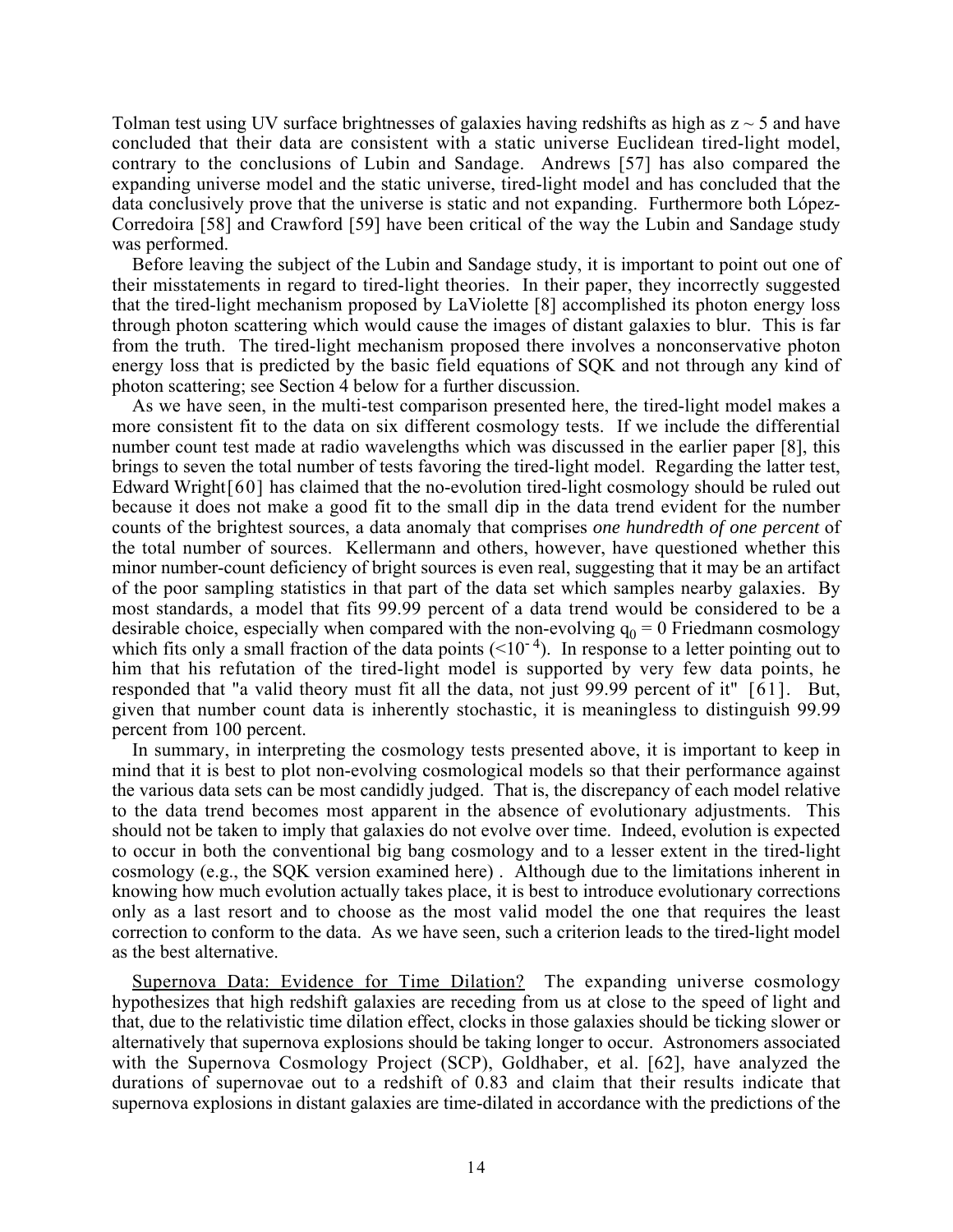expanding universe cosmology. For example, Figure 6, taken from their 2001 paper, plots the light curve width factor *w* (supernova duration) as a function of redshift for 18 nearby type IA supernovae and 42 high-redshift distant supernovae. This shows light curve width increasing with redshift as  $1 + z$ , as would be expected if a time dilation effect were present. They claim this is best fit by a particular ΛCDM expanding universe cosmology having cosmological parameters  $\Omega_M = 0.28$  and  $\Omega_A = 0.72$ .

Furthermore they contend that their analysis refutes the static universe tired-light model, which predicts that supernova duration is independent of redshift since time everywhere would flow at the same rate. Here they cite the paper by LaViolette [8] as a study which their results purportedly refute. Again, like Lubin and Sandage, they make a substantial overstatement. For, if they wished to refute the conclusions of that paper, they should have plotted both their favored expanding universe cosmology and the no-evolution, tired-light model on the four cosmology tests discussed there to see which fairs best. If they had done so, they would not have made such an assertion.

But the dependence of light-curve width on supernova redshift which their data shows is likely an artifact of data selection bias, which is why a question mark has been added in Figure 6. In particular, this study is handicapped by the Malmquist bias, the tendency to preferentially detect intrinsically bright objects. As Phillips [63] has pointed out, searches for distant type Ia supernovae  $(z > 0.2)$  will clearly favor the discovery of superluminous events and this could introduce a significant Malmquist bias into the survey. At higher redshifts our telescopes necessarily sample a much greater volume of the universe and hence a much greater number of supernova-producing galaxies. In the redshift range 0.4 to 0.5, one would be surveying a volume of space that was 34 times larger than that of the local neighborhood which spans the redshift range 0 to 0.1. Going out to a redshift range of 0.7 to 0.8, this observational volume increases to 66 times greater than the local volume. Hence because the high redshift domain subtends a very large volume of space, compared with the local environment, there is a much greater probability of observing extremely luminous high-energy supernovae, which normally occur very rarely. Since the light curve of such supernovae persist much longer than those of less luminous supernovae [64], high-z supernova searches will be skewed to discovering high-luminosity, long-



Figure 6. Observed supernova light curve width (w) vs. redshift  $(1 + z)$  for an expanding universe with cosmological parameters  $\Omega_M = 0.28$  and  $\Omega_A = 0.72$  (after Goldhaber, et al., Fig. 3).<br>The trend line may be an artifact of selection effect biases rather than an indication of time dilation.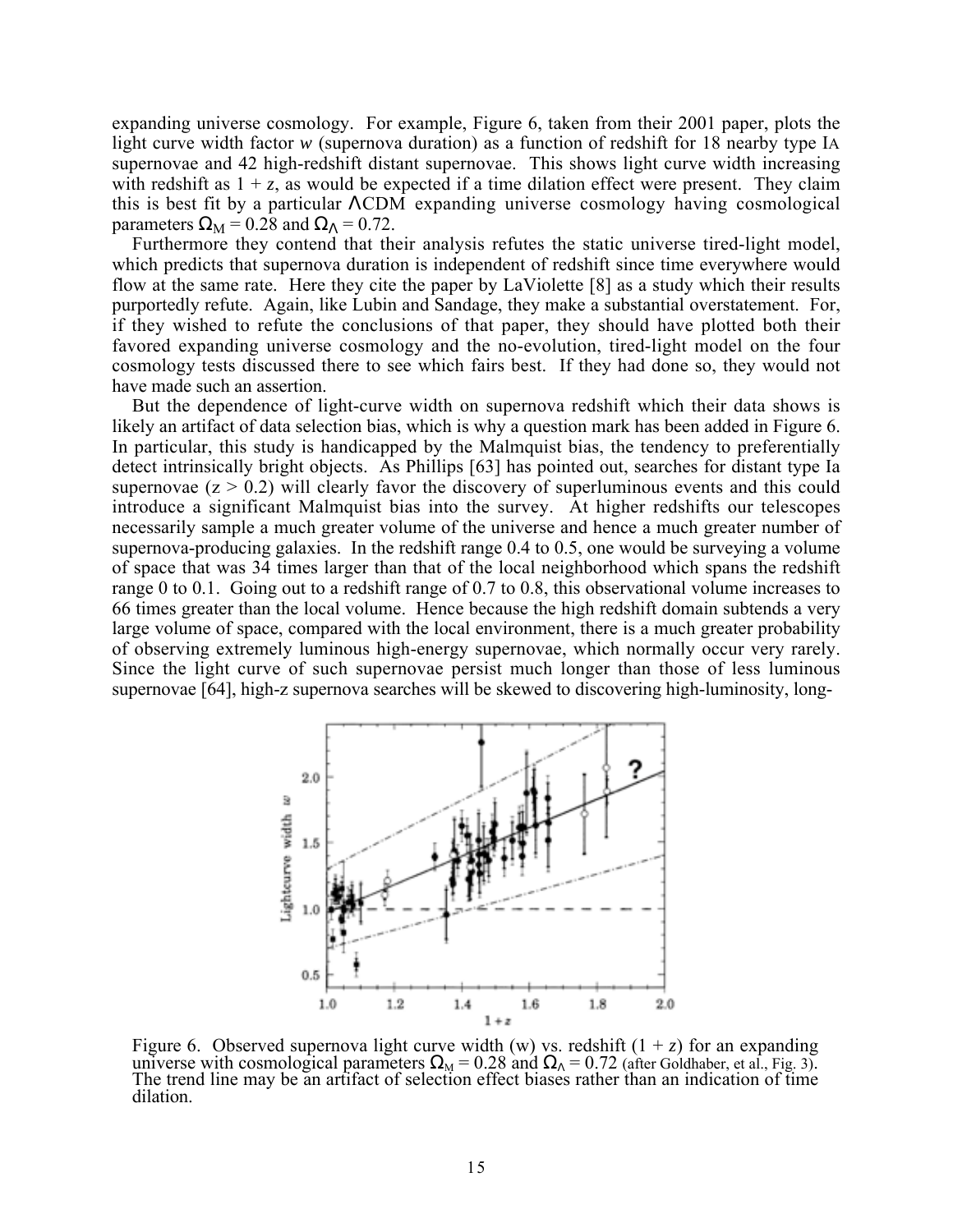duration supernovae, giving exactly the result seen in Figure 6 even when time dilation is left out of the picture.

Moreover, shorter duration supernovae, being less luminous at maximum light, would not be as easily seen, especially at high redshifts where both the greater distances and greater dimming due to photon energy loss conspire to create conditions adverse to their detection. Hence there would be a tendency for supernovae with lower *w* values to pass undetected resulting in flux limited selection. Such flux limitation could explain why the SCP data set contains progressively fewer supernovae at progressively higher redshifts where instead progressively more supernovae should be observed due to the progressive increase in the volume of surveyable space. For example, the SCP data set contains 24 supernovae in the redshift range of 0.3 to 0.5; 13 supernovae in the redshift range of 0.5 to 0.66 (defining a volume of space 30% larger); and only 3 supernovae in the redshift range of 0.66 to 0.85 (a 210% larger space volume). It is not a question of whether this data set might be flux limited. It is clear that it *is* flux limited since there is no other explanation that could account for this kind of number drop off. Standard theories of galaxy evolution cannot explain this drop off since such theories predict that high-z galaxies were bluer and had greater star formation rates with more frequent supernovae.

The occurrence in their data of a supernova at  $z = 0.46$  with a width factor of 2.26 provides evidence that some supernovae can have very long light curve durations, more than three times greater than what the time dilation assumption would predict; see the outlying data point in Figure 6 at  $1 + z = 1.46$ . The width of this supernova even surpasses the widths of the two supernovae having almost twice its redshift. Rather than interpreting this as a peculiar supernova that is not in the same class as the rest of the sample, we might simply be observing a supernova that is at the upper end of the spectrum in terms of luminosity and duration. Moreover, a decade after this SCP study was published, Quimby et al. [65] reported discovering supernovae that are an order of magnitude brighter than type I supernovae and that take much longer to fade away. If we were to wait long enough, such supernovae would be seen also in the local low-*z* neighborhood.

Although there is a tendency for brighter supernovae to last longer and to decline slower, supernovae having the same peak absolute magnitude can nevertheless have widely varying light curve decline rates, as represented by the parameter  $\Delta m_{15}(B)$ , the amount that the supernova's B-band apparent magnitude decreases from supernova maximum by the 15th day. In Figure 7 of his paper, Rowan-Robinson [54] has plotted ∆*m*15(*B*) versus peak absolute magnitude for *local* supernovae that were first observed before their maximum and finds a large amount of data point scatter. For the same absolute magnitude,  $\Delta m_{15}(B)$  can vary by up to  $\pm 30\%$ . If we were to study a sample of supernovae collected over a much longer time period, say over two centuries, we would most likely find an even greater amount of data scatter perhaps as large as  $\pm 50\%$  since the more rarely occurring, brighter and longer lasting supernovae would have more of a chance of being seen. So to avoid a selection effect bias, a larger data scatter value of about  $\pm 50\%$  would be more appropriate when interpreting data observed at high redshifts. Given this amount of data scatter and a flux limitation to observing at high redshifts, one is left to conclude that the high-*z* data published by Goldhaber et al. may be significantly biased toward the high width factor end of the data scatter range and could be plotting width factors that are as much as 50% too high compared to the norm.

A related problem with the SCP study is that the local neighborhood is under sampled. To get a fair sampling of supernova light curve widths in the local environment that would compare in a fair manner with what is seen at high redshifts, we would need to observe for a total of 260 years, or 65 times longer than the four-year period over which Goldhaber et al. collected their data. If the SCP group were to extend their study of the local environment for a few more centuries, quite likely they would discover supernovae that had durations just as long as the one's they observed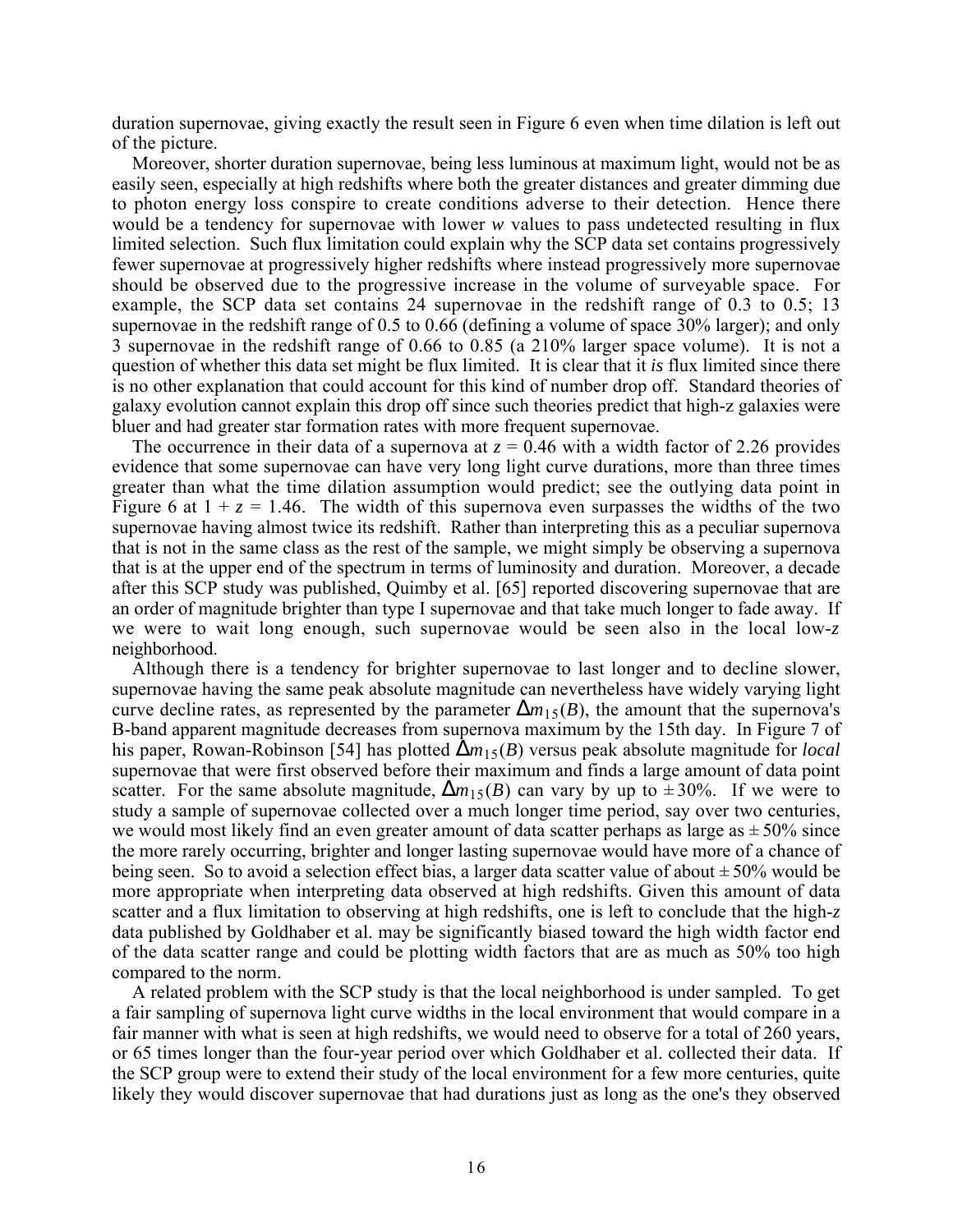at high redshift. Adding in these potentially observable long duration supernovae would shift the light curve width data upward toward higher *w* values.

In summary, due to the comparatively short time span for their search for local supernovae, the Supernova Cosmology Project's data set at low redshifts is biased toward charting lower *w* values. At the same time, due to flux limited sample selection effects their data set is biased at high redshifts toward charting higher *w* values. Together, these two effects conspire to produce the observed upward sloping trend line. With proper sampling, it is expected that the data would yield a flat trend line with no evidence for time dilation.

In section 4 of their paper, Goldhaber et al. briefly acknowledge that their supernova data might suffer from such a selection effect bias. David Crawford has also noted that the SCP supernova data set may be biased by selection effects that could affect the outcome of the study's time dilation conclusions [66]. John Masreliez, who is also a critic of the study's conclusions also makes a convincing case that the SCP supernova sample is flux limited and that selection effects could entirely account for the  $1 + z$  rise in supernova light curve width factor [67,68]. He also notes that the positive slope in the *z*-*w* relation arising from selection effects should have added on to the slope predicted by the  $1 + z$  time dilation effect, if in fact it were present, to produce a slope much steeper than 1. Since such a steep upward slope is not seen, we are left to suppose that there is no  $1 + z$  correlation and that the slope is due to other factors, e.g., selection effects fortuitously mimicking the slope predicted by the expanding universe hypothesis.

One indication that we live in a cosmologically stationary, non-time-dilated universe comes from studies of gamma ray bursts. These are believed likely to be produced by supernova explosions [69]. So, if the light curves of distant supernova were in fact being time dilated, one would expect to see a similar effect in the duration of gamma ray bursts, the more distant, more highly redshifted gamma ray bursts being expected to last longer on the average. But this is not seen to be the case. It has now been established that X-ray bursts are essentially the same phenomenon as gamma ray bursts, except that they originate from much greater distances, the gamma rays in the original burst being cosmologically redshifted down to the X-ray energy band. However, the X-ray bursts are found to last about as long as gamma ray bursts [70].

Another study examined the durations of 195 Swift detected gamma ray bursts ranging out to a redshift of 8.1, yet found no evidence of time-dilation broadening in the light curves [71]. The data from this study, which is presented here in Figure 7, shows no evidence of any correlation between redshift and duration. Crawford has also examined gamma ray burst data and found no evidence for any time dilation of their light curves [72]. Quasar light curves also show no evidence of time-dilation broadening. A study published in 2010 performed a Fourier analysis of the light curves of 800 quasars which were monitored on timescales from 50 days to 28 years to see if more distant quasars exhibited longer duration outbursts [73]. Low redshift quasars  $(z < 1)$ were compared to high redshift quasars  $(z > 1)$ , but no evidence for time dilation was seen. The results of these various studies not only support the tired-light prediction but also confirm the contention that the time dilation conclusions of the Goldhaber supernova study are flawed [74].

As stated earlier, a particular cosmology cannot be proven or disproved on the basis of a single cosmology test. We must take a more holistic approach and view a cosmology's performance on several tests simultaneously. On the one hand, we have the supernova-light-curve-width test of Goldhaber et al. whose results are questionable due to selection effect biases and which favors a specific accelerating universe ΛCDM cosmology that does not perform well on other cosmology tests. On the other hand, we have the angular-size-redshift test, Tolman test, Hubble diagram, and number count magnitude test, all of which favor the tired-light cosmology which consistently makes a better fit to the data. The expanding universe hypothesis may be considered plausible only if it is modified to include specific assumptions regarding the evolution of galaxy cluster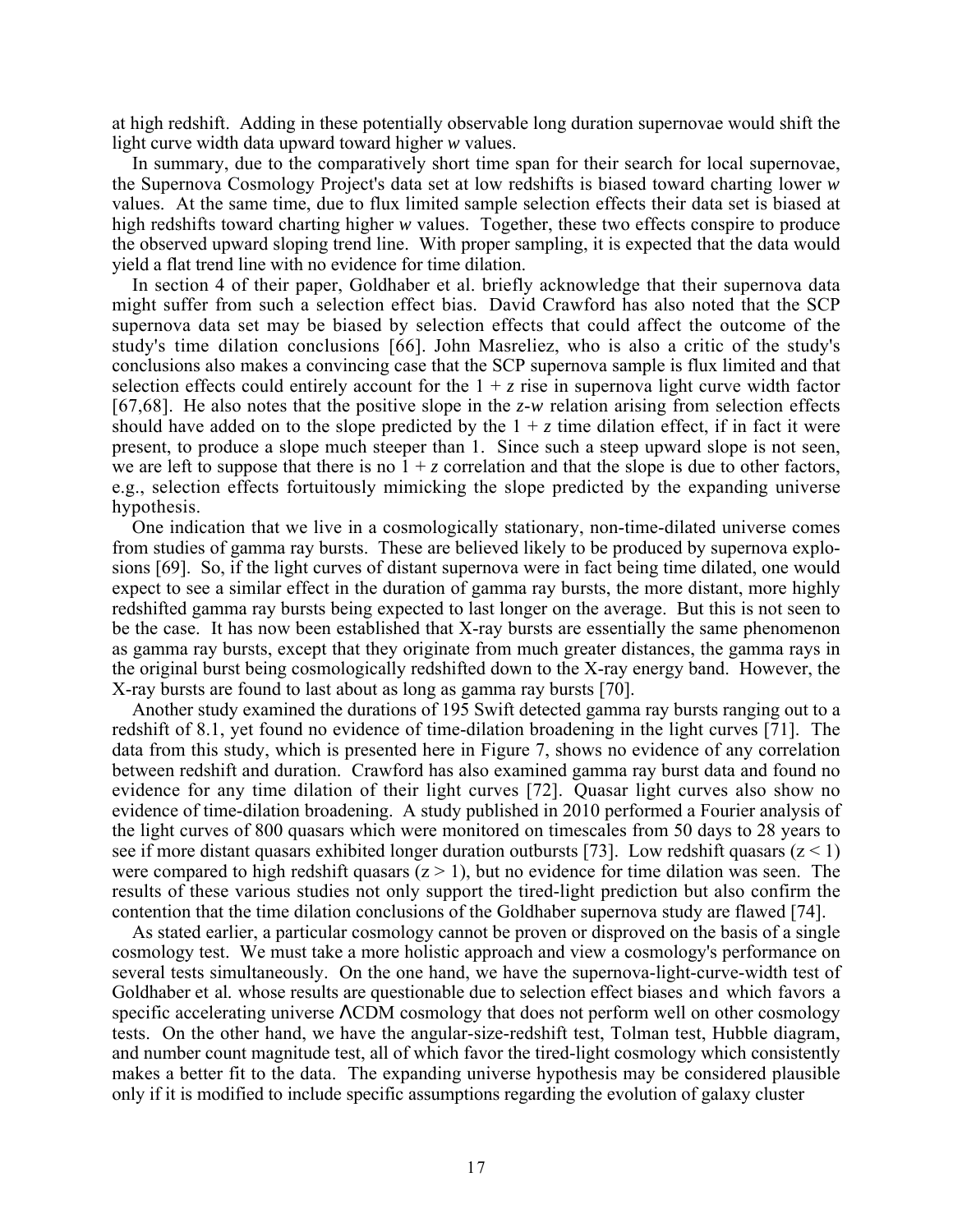

Figure 7. T90 duration vs. redshift for 195 Swift detected GRBs. Courtesy of D. Kocevski and V. Petrosian.

size, galaxy radio lobe size, galaxy luminosity, and galaxy number density. But the required assumptions are numerous, and some even worsen the fit on certain of these tests. The tiredlight model, on the other hand, is preferred on the basis of its simplicity.

#### **3. Other Problems with the Expanding Universe Hypothesis**

The Redshift Quantization Effect. Tifft and Cocke found that cosmological redshifts are *"quantized,"* that they change in one sixth submultiples of  $c\Delta z = 72.45$  km/s, i.e., 12 km/s (or  $\Delta z$ )  $= 2.4 \times 10^{-4}$ ), the 24 km/s and 36 km/s harmonics being most prevalent [75–82]. After further study, Tifft concluded that these other redshift quantizations were higher multiples of either 8.05 km**/**s or 2.68 km**/**s which he then regarded as the most basic quantizations (1/9 and 1/27 of the originally discovered unit) [83]. This effect has been demonstrated most convincingly by studying differential redshifts within galaxy pairs and compact groups obtained by both radio and optical means. The existence of a 72 km**/**s periodicity in the data is now well established with a  $10^{-6}$  probability that it is due to chance. These findings have more recently been confirmed by Guthrie and Napier who find 37.5 and 71.5 km**/**s periodicities in the redshifts of the local supercluster [84,85].

Cocke and Tifft suggest two explanations for this phenomenon. One interpretation, is that the redshifts are due to Doppler motion and that the observed quantization indicates that the expansion of the universe is quantized [80]. The second interpretation they suggest is that the universe is stationary and that the photon emission properties of atoms are quasi-stationary, with some parameter, such as the Rydberg constant, monotonically changing its value over time in discrete steps. Here they may be alluding to the variable mass theory of Narlikar [86], which also has been adopted by Arp [87], which suggests that matter is being continuously created in the universe and that the inertial mass of matter gradually increases from the time of its creation.

However, a third interpretation of the redshift quantization effect may also be conceived, namely that the observed redshift increments represent discrete steps in the decay of photon energy as photons propagate through space [8]. Thus, rather than losing energy continuously, as Relation (1) implies, photon quanta might be supposed to change their energy (and wavelength) states in an incremental fashion. If  $\Delta r$  is the distance an average photon travels before undergoing a redshift transition of amount ∆*z*, then the redshift over *n* increments would be given as: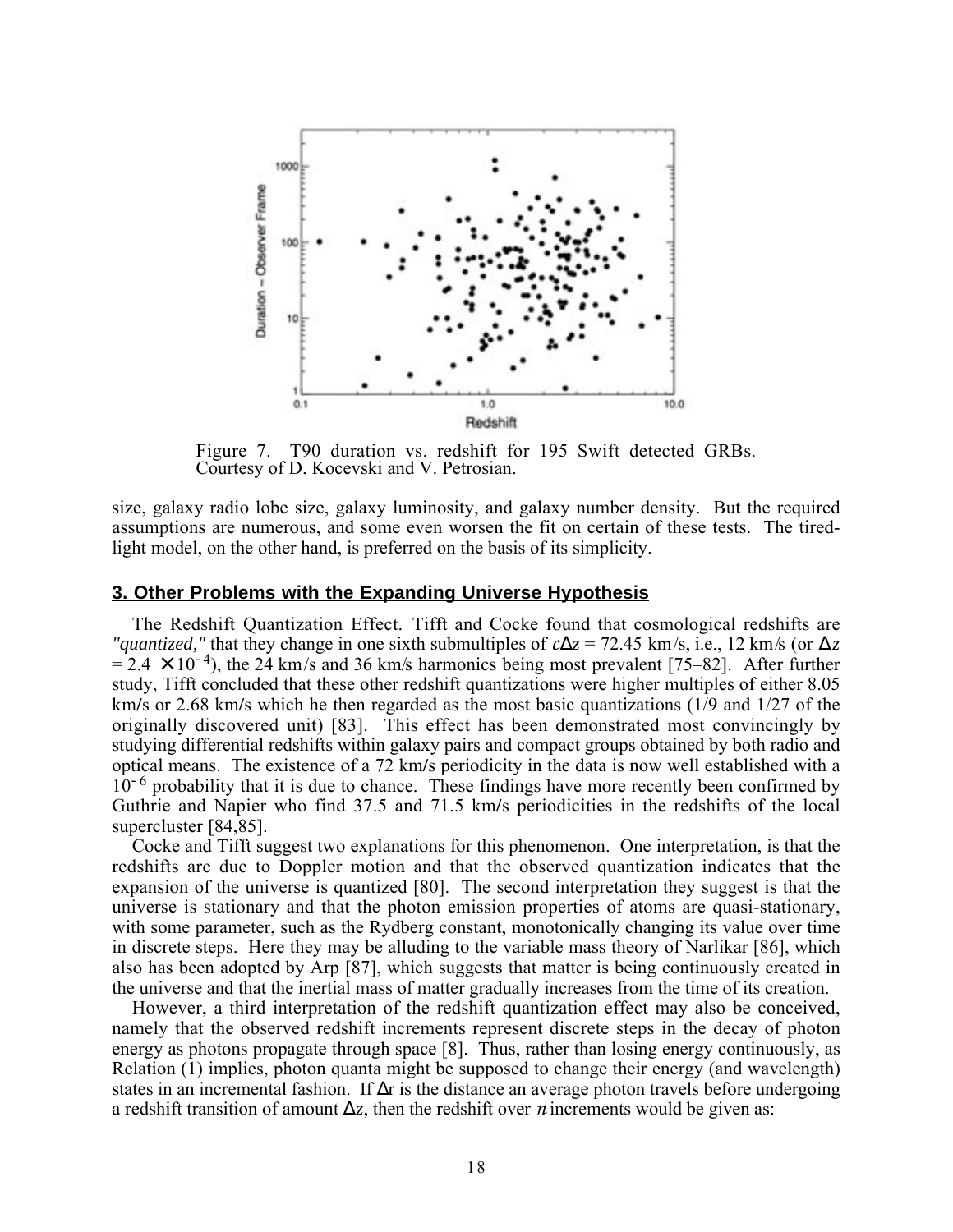$$
z = n\beta \Delta r. \tag{14}
$$

Thus for  $c\Delta z = 12$  km/s and H<sub>0</sub> = 72 km/s/Mpc ( $\beta$  = 7.4%/bly),  $\Delta r = c\Delta z / H_0 = 5.5 \times 10^5$  lt-yr. Thus a photon would travel a distance of about half a million light years before undergoing the smaller of these incremental redshifts. For extended distances (14) would be given as:

$$
z = e^{\pi \beta \Delta r} - 1 = e^{\pi \Delta z} - 1. \tag{15}
$$

The above equations would be substituted for Relations (4) and (3) respectively.

Discrete step-like energy transitions are a common feature of quantum level phenomena. So it is reasonable to expect that photon energy loss due to a tired-light effect would occur in discrete fashion as well. It might be imagined that for a considerable part of its journey a photon's energy remains relatively constant, but that after a given distance or time interval it enters a period of instability in which its former energy state becomes unstable. Small perturbations would then induce the photon to rapidly change to a new stable lower energy state. Another possibility is that a photon's quantum of action is metastable. That the value of Planck's "constant," *h*, gradually declines by a very small amount as the photon loses energy, allowing wavelength to remain constant. Then at some threshold value, it snaps back to its normal value, producing an abrupt incremental increase in the photon's wavelength.

On the other hand, if the expanding universe hypothesis is adhered to, one is forced to adopt a Doppler-shift interpretation of the redshift quantization phenomenon, which would require introducing new physics, namely that the cosmological expansion is quantized on a stupendous scale. Not only is such behavior not predicted by any standard physics theory, it is also difficult to imagine how such progressive step-like velocity differences would persist considering that they should have been smoothed out over the course of billions of years as a result of the gravitational interactions which the concordance cosmology assumes to take place between galaxies. Moreover the added assumption of quantized expansion further increases the assumptive burden of the big bang theory, a cosmology that is already overburdened with assumptions. Considering that the cosmological test results reviewed earlier favor the tired-light model over the expanding universe model, we are encouraged instead to choose the nonDoppler, tired-light interpretation of the redshift quantization effect.

One other interesting result has come from the observations of Arp [88] which show that galaxy redshifts relative to the main galaxies M31 and M81 in the Local Group and Sculptor Group are quantized in steps of approximately 72.4 km/s, matching the quantization interval that Tifft and Cocke have found for more distant galaxies. Arp reports that since the redshifts are known with a precision of about  $\pm 8$  km/s, and for seven of these galaxies even more precisely, about  $\pm 4$  km/s, one is led to conclude that the galaxies in these groups are unusually "quiet" (relatively motionless). Observing that galaxy redshifts in the M31 and M81 groups are distributed around the 72.4 km/s periodicity with a standard deviation of 17 km/s, Arp [89] has quite reasonably interpreted this as evidence that the peculiar motions of galaxies in these clusters can be no larger than this. This presents a strong argument that the differential redshifts of galaxies in these local groups are not due to relative motion, or to any cosmological redshift, but to some phenomenon intrinsic to these galaxies.

Origin of the Cosmic Microwave Background. The big bang hypothesis makes no rigid prediction as to the precise magnitude of its fireball expansion velocity. The theory that the cosmic microwave background radiation (CMBR) is of big bang origin requires that its fireball was expanding at just the right velocity so that its blackbody radiation field would redshift by a factor of  $\approx$ 1500 down to its presently observed 2.73 K temperature. But this is just an assumption. In view of the cosmological test results discussed above which overwhelmingly favor the static universe choice, and in view of the contrived nature of this expansion velocity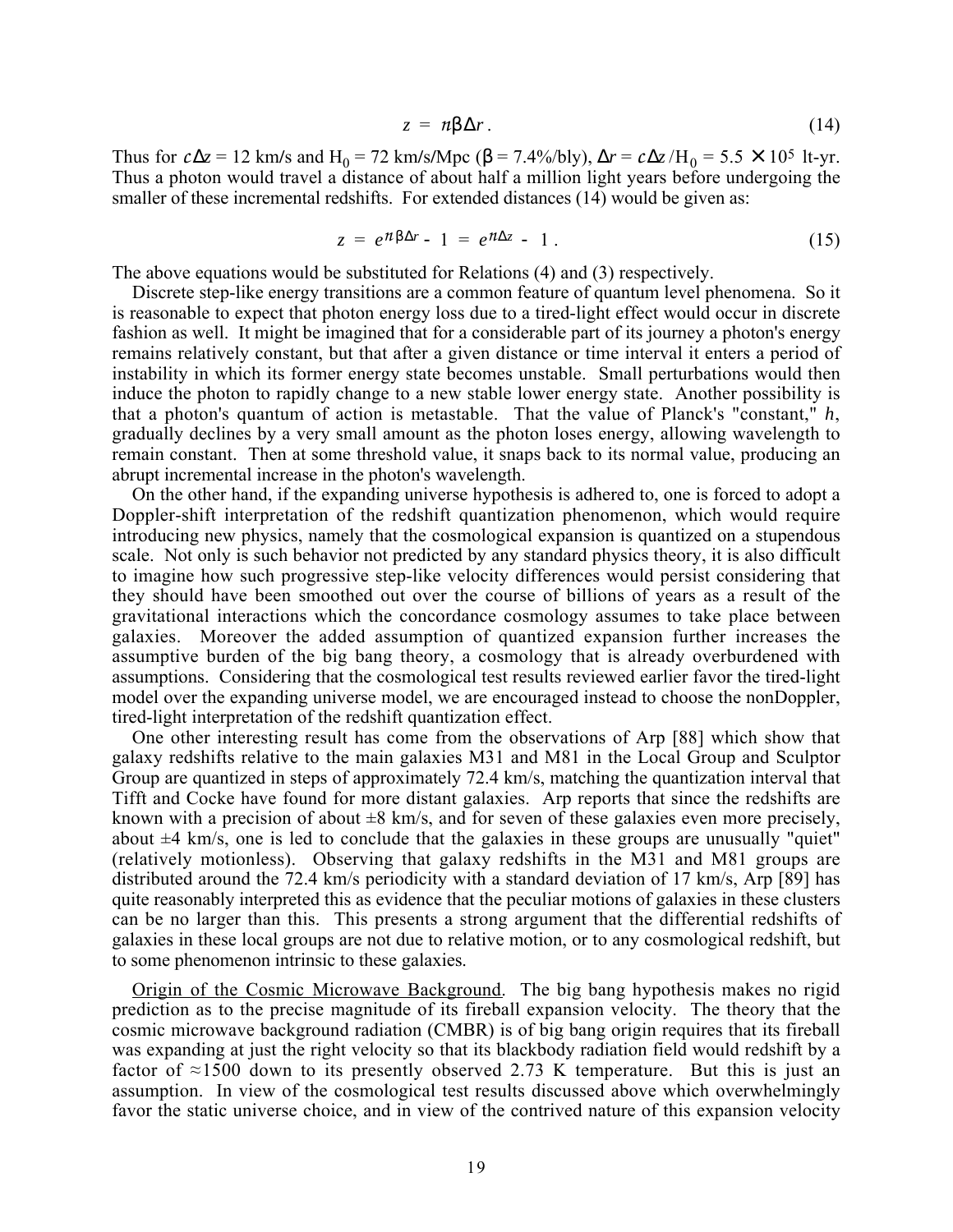assumption, a big bang origin for the microwave background should no longer be regarded as a foregone conclusion.

Sawangwit, et al. [90] have found reason to doubt the standard theory of a big bang cause. They took CMBR data mapped out by WMAP (Wilkinson Microwave Anisotropy Probe), compared it with the distribution of galaxies having redshifts up to  $z = 0.7$ , and found that errors in the CMBR data were much larger than had previously been supposed. They used radio point sources to examine the effects of the WMAP signal smoothing protocol and found that the smoothing it produces is much larger than was previously believed. On this basis, they concluded that the microwave radiation background is much smoother with temperature ripples being much smaller than previously thought. This, in turn, indicates that dark matter and dark energy are not present in the universe, and raises problems with the standard big bang model which requires the presence of dark matter and energy to bolster its hypothesis that the universe is expanding at an accelerating speed. This study also looked for evidence that the CMBR experiences a residual blueshift to higher temperatures after its photons pass through galactic superclusters, a situation that would prevail if superclusters were accelerating away from one another due to cosmic expansion. They found no blueshift, thus again undermining the standard expansion model.

Ijjas, et al. [91] have published an article in *Scientific American* criticizing the concept of inflation that has long underpinned the concordant cosmological model. They note that the latest measurements of the CMBR refute the earlier simple inflation models and leave only very complex models that are able to match observation and these only by presuming the occurrence of special highly unlikely circumstances. They further note that because so many inflation models have been advanced, each making its own predictions, the inflation concept cannot be considered to constitute a testable theory, hence is not real science. A similar criticism has been made of string theory. Also Ijjas et al. note that inflation is predicted to generate primordial gravity waves but so far no such gravity waves have been found. They advocate that cosmologists should relinquish their attachment to the currently favored concordance cosmology and begin considering new ideas about how the universe began. They themselves advocate a cyclic big bang cosmology involving repeating cycles of cosmic expansion and contraction, one that does not require the assumption of inflation. However, the cosmology test results discussed in Section 2, indicate that cosmologists would spend their time more productively if they were to examine theories in which matter creation takes place in a static universe, one such theory or methodology being SQK which is discussed briefly in Section 4.

Analysis of the CMBR data has also shown that it contains a prominent dipole anisotropy, its temperature being 3.3 milliKelvin warmer in the direction of Leo and 3.3 milliKelvin cooler in the direction of Aquarius. What is embarrassing for the big bang theory is the finding that the dipole axis lies very close to the ecliptic and is oriented almost perpendicular to the direction of the Galactic center. For example the WMAP results place the dipole's hot pole at ecliptic longitude  $\lambda = 171.56 \pm 0.08^{\circ}$ , latitude  $\beta = -11.18 \pm 0.08^{\circ}$ , which is almost orthogonal to the Galactic center ecliptic longitude direction  $\lambda = 266.84^{\circ}$ , deviating from perpendicular by 5.3°. When the WMAP measurement is combined with six other determinations of the dipole anisotropy direction made between 1977 and 1981, the results average to  $\lambda = 172 \pm 8^{\circ}$ ,  $\beta = -1 \pm 9^{\circ}$  which is consistent with a direction on the ecliptic oriented perpendicular to the Galactic center to within the margin of error. If the anisotropy is due to Earth's motion relative to the CMBR, why would we happen to be moving in this particular direction, the situation seeming to beg for a Galactic, non-velocity origin explanation. Also the dipole direction has tended to move around over the years to an extent greater than can be accounted for in terms of measurement error. This, together with its suspicious ecliptic orientation suggests that this anisotropic contribution to the CMBR may be locally generated [92].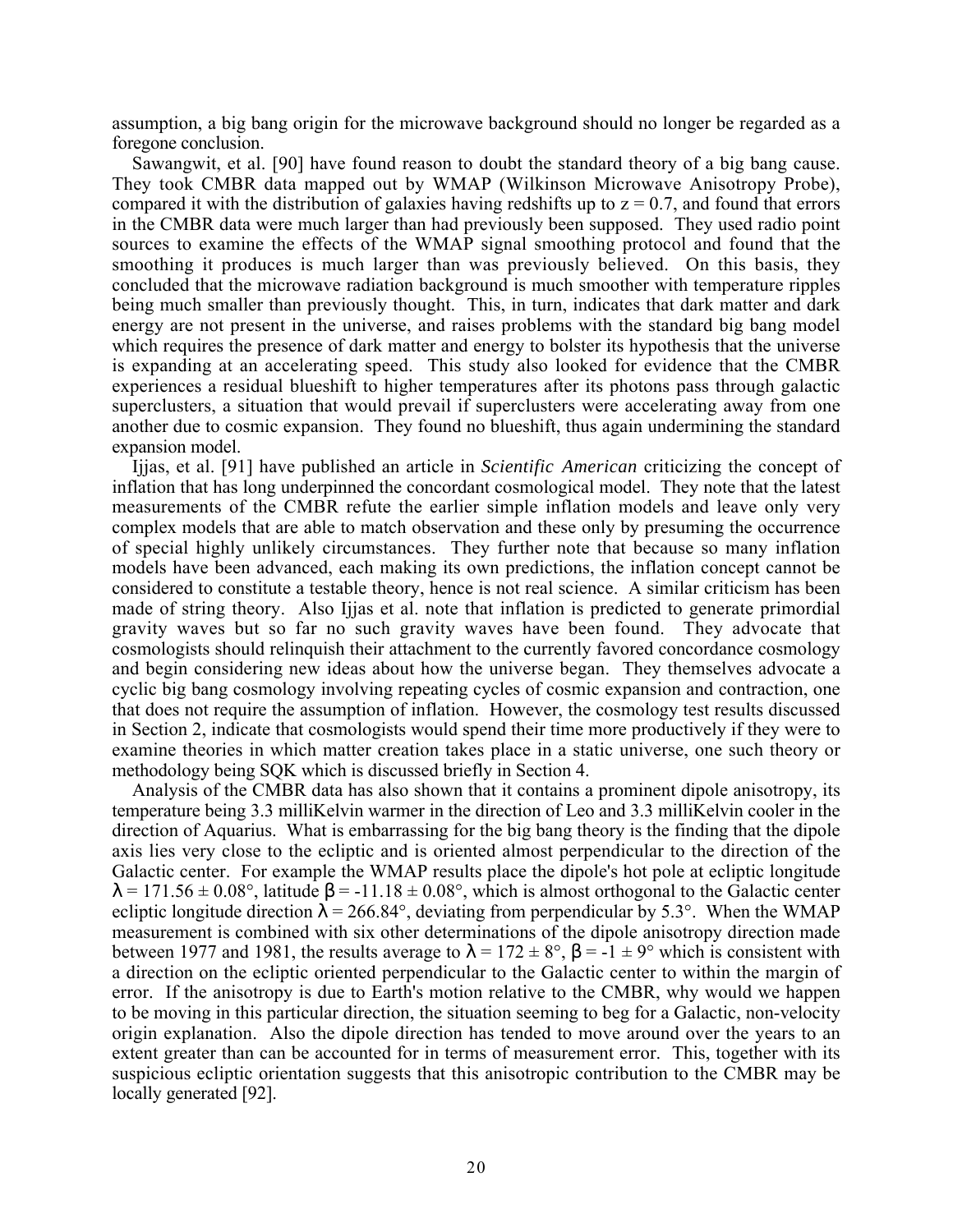Given the large number of cosmological test results that favor a stationary over an expanding universe (reviewed above), it is clear that we should now be looking for alternative causes of the CMBR that are plausible for stationary universe cosmologies. One such alternative theory proposed by Crawford [59,93-95] for a cosmologically static universe suggests that the CMBR is generated by secondary photons produced by very high energy electrons in the hot component of the intergalactic plasma known as the WHIM (Warm Hot Intergalactic Medium). He notes that if these photons have frequencies below the plasma frequency of the intergalactic gas, they will undergo Rutherford scattering on cooler intergalactic electrons heating them and causing the collective to emit blackbody microwave radiation at a temperature that depends on the plasma's average energy density. The diffuse X-ray background radiation is found to have a broad hump in its spectrum at energies below 400 kev; see Figure 1 of Crawford [95]. Crawford proproses that this is due to energy added from the WHIM. The higher end of the X-ray background spectrum is believed to be contributed by unresolved point sources. Crawford [93] has analyzed this portion of the X-ray spectrum and has calculated that this intergalactic plasma should have an electron density of 1.35 electrons/m<sup>3</sup>, a temperature of  $2.62 \pm 0.04$  billion °K, and an energy density that would yield a blackbody microwave background temperature of 3.18 K. This deviates only 16% from the measured value of 2.73 K. His calculations assume that the intergalactic gas has atomic abundances of 91.5% hydrogen and 8.5% helium, equivalent to a 27% helium mass abundance, which is somewhat higher than the 23% abundance seen in metal poor stars. By assuming a slightly different intergalactic gas composition having a lower helium abundance, the electron density is correspondingly reduced, decreasing the calculated temperature closer to the observed CMBR value. For example, a helium mass abundance of 23% would lower this prediction to about 3.05 K, and the temperature would drop further by relaxing the assumption that this gas is homogeneously distributed.

The cosmology of SQK adopts Crawford's CMBR mechanism and further goes on to explain the origin of the WHIM, i.e., how its particles were created and how they became heated into a plasma. It predicts that neutrons spontaneously nucleate throughout all space through a process of continual creation; see Section 4. Each nascent neutron would subsequently undergo beta decay, producing a relativistic electron, subrelativistic proton, and antineutrino, the electron and antineutrino carrying away the bulk of the released 782 kev. These decay remnants would form an intergalactic hydrogen gas medium and the beta particle component would collisionally transfer energy to its neighboring particles, collectively warming them up into an X-ray emitting plasma. Others who have proposed the idea of neutrons being continuously created in space include Hoyle [96] and de Turville [97], although they propose different creation mechanisms. Beta decay would necessarily play an important role in those scenarios as well.

Let us now consider whether nascent neutron beta decay would provide sufficient energy to explain the heating of the WHIM and consequent production of the CMBR. If we take a hydrogen-helium ion number density of 1.33 ions/m<sup>3</sup>, slightly lower than the value Crawford assumed above, and a mass abundance of 23% He and 77% H (number abundance of 7% He and 93% H), this implies a proton number density of 1.24 protons/ $m<sup>3</sup>$ . Then, if we assume that each of these protons was generated through neutron beta decay with the associated release of 780,000 electron volts of kinetic energy, we then calculate a resulting energy density of  $0.97$  ev/cm<sup>3</sup>. By comparison, a 2.73 K microwave background temperature corresponds to an energy density of  $0.26$  ev/cm<sup>3</sup>. Immediately, this shows that the beta decay of nascent intergalactic neutrons provides sufficient energy to power the CMBR. However, this greatly overestimates the current energy density of the CMBR since during the course of their lifetime these microwave photons would have been losing energy through nonconservative tired-light energy loss. Hence the proton and electron particle fraction of the WHIM that had been created billions of years earlier will have lost much of its acquired energy.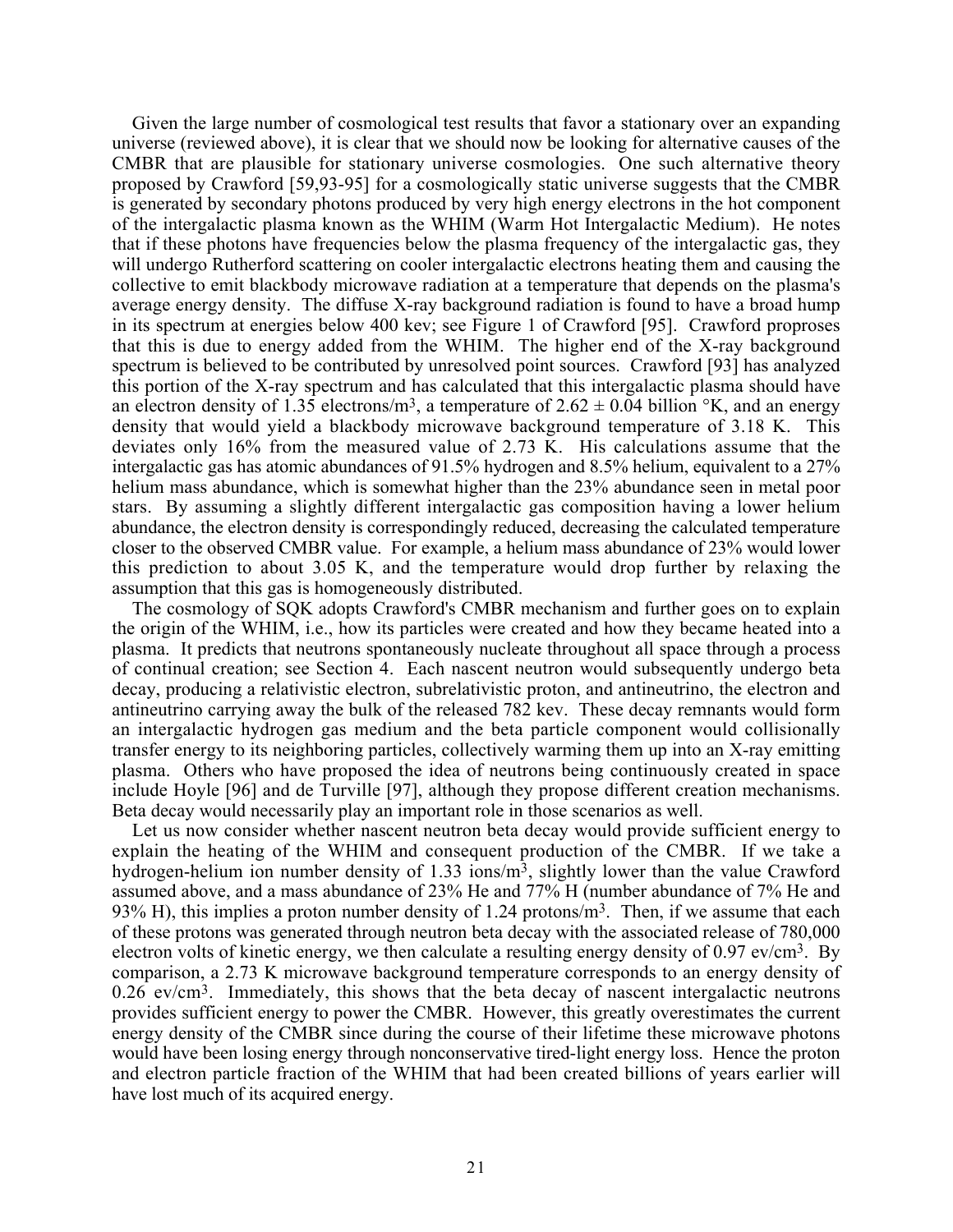If for example, the WHIM had been created all at once 50 billion years ago and had been heated up at that time by its beta particle component, then figuring a tired-light energy loss rate of 0.074% per billion years, the energy density of the CMBR would have dropped 3.7 fold to its currently observed value of  $0.26$  ev/cm<sup>3</sup>. However, in the case where the WHIM is being generated and heated up gradually over its lifetime, we must assume that the CMBR has been in existence for a much greater length of time to exhibit its observed energy density, perhaps even 100 billion years or more. Such long spans of time are permissible in continuous creation cosmologies since, unlike the big bang theory, they can postulate even an infinite age for the universe.

One point that should be addressed is whether this radiated microwave energy would have a blackbody spectrum considering that the space is transparent to microwaves even out to  $z \sim 4$  or 5. This is a problem in the concordance cosmology which requires that the universe have a specific age and extent. However, SQK assumes space to be of infinite extent, and as López-Corredoira [58] notes, in an infinite universe the microwave background will exhibit a blackbody spectrum, even in the case where the universe is not opaque to microwaves. Although another possible explanation is that plasma filaments distributed throughout intergalactic space thermalize the cosmic microwave spectrum by repeatedly absorbing and reradiating microwave secondary photons [98]. So with the WHIM theory described above we again have the CMBR being of cosmic origin. The only difference is that instead of the emission arising all at once from a single big bang event, it is now understood as being continuously generated by beta decay electrons associated with the ongoing creation of matter.

Standard theory encounters difficulty in accounting for the heating of the WHIM since it relies on the expectation that the intergalactic gas that remained from the big bang fireball should long ago have cooled down sufficiently due to the expansion of space to allow matter to condense into planets and stars. The discovery that this medium is now quite hot demands that the concordance cosmology must come up with some mechanism that would have caused the initially cold intergalactic medium to be reheated. Making matters worse for the concordance cosmology, Becker et al. [99] have found that additionally the energy density of the WHIM has been increasing over the past 13 billion years, increasing most rapidly between  $z = 4.8$  and  $z = 2$ . The concordance cosmology requires that this energy increase would have transpired in just 2 billion years from a look-back time of 12.25 billion years ( $z = 4.8$ ) to a look back time of 10.25 billion years  $(z = 2)$ . In the past, active galactic nuclei have been chosen as the favored heating agent. But the amount of energy required is considerable, one estimate requiring 10<sup>63</sup> ergs per galaxy. If we figure that a Seyfert-type galactic core outburst typically supplies  $10^{57}$  ergs, then one million Seyfert-like outbursts are needed to supply the required energy over this two billion year period. In other words, Seyfert-like outbursts would have to occur as frequently as once every 2000 years. But such an outburst rate is at least an order of magnitude higher than what is actually observed. One of the more liberal core explosion theories assumes that major outbursts of this magnitude occur about every 25,000 years [100,101]. Clearly, even this high a frequency is insufficient to allow the concordance cosmology to reasonably explain the heating of the WHIM.

Multi-Megaparsec Structures. Further doubt about the big bang origin of the CMBR is raised by the discovery of the phenomenal ring patterns in the high resolution WMAP data. Careful statistical analysis shows that the CMBR temperature data is not entirely random. Superimposed on the Gaussian noise one finds highly ordered patterns in the form of families of low variance concentric rings, one pattern overlying the other [102-104]. The patterns consist of very subtle variations in microwave temperature variance, the variance being at least 15 micro Kelvin lower in the circle centers as well as in their surrounding rings. Gurzadyan and Penrose who discovered these circles find that this ordering is at a  $6\sigma$  significance, indicating with very high probability that the patterns are real. Some circles consist of just two concentric rings with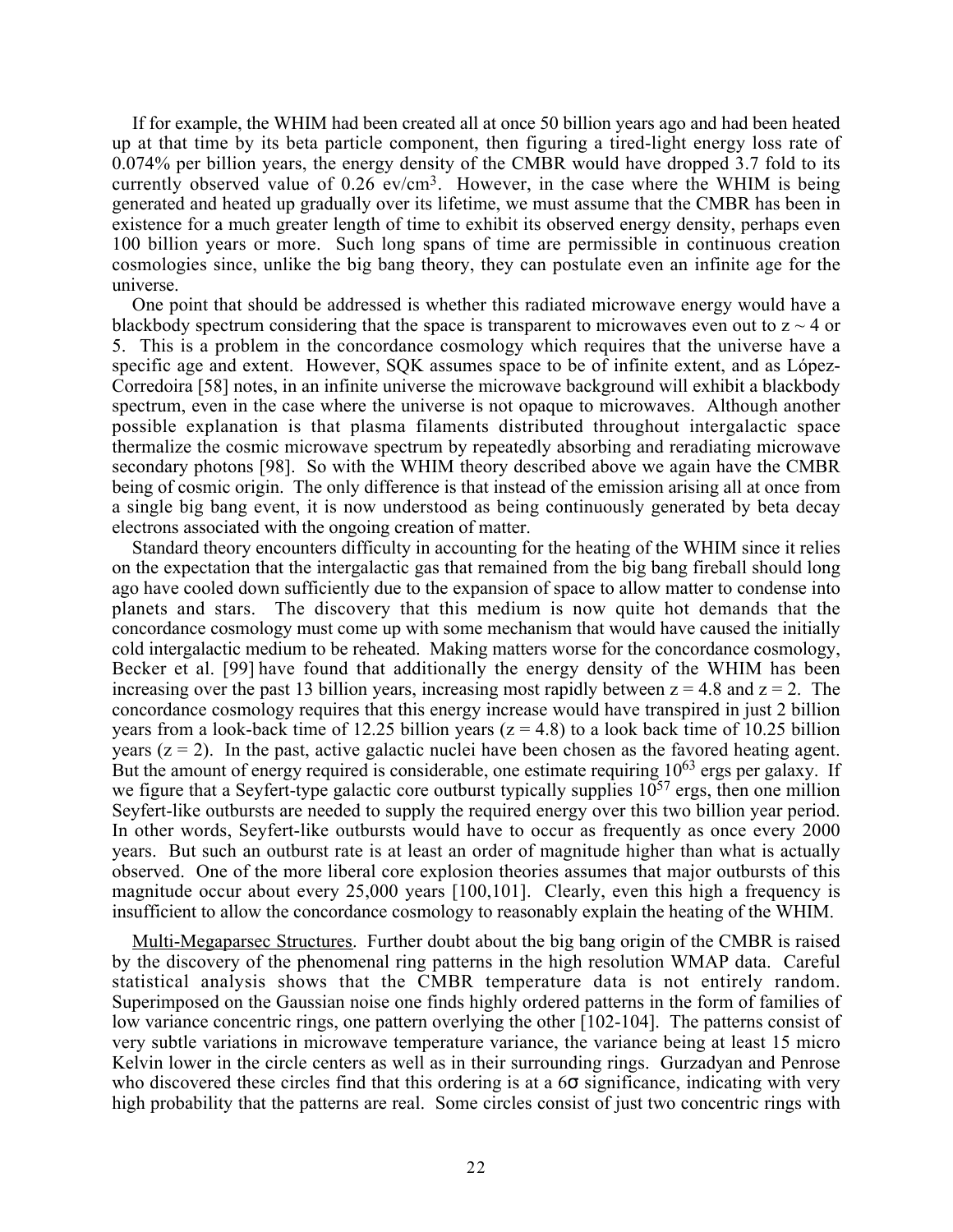ring spacings of as little as 2° of arc, whereas the larger ring patterns consisting of three or four concentric rings can have an overall radius of 15° to 20°. There is no way to determine their actual physical sizes since it is not possible to get a fix on their distances from us. The presence of the rings depends heavily on the particular method of data analysis that one uses and one wonders how the conclusions of Sawangwit, et al. regarding the smoothness of the WMAP data might impact this.

Gurzadyan and Penrose, the main proponents of this ring pattern discovery, explain these structures in terms of *conformal cyclic cosmology,* a version of the big bang theory that hypothesizes the past occurrence of multiple big bang expansion cycles each separated in time by a cycle of cosmic contraction [102-104]. They propose that these rings arise from our viewing microwave radiation from a preceding big bang universe era surviving and entering into the current universe era. A study carried out by Wehus and Eriksen [105] has confirmed the existence of the rings, but those authors do not feel that the conformal cyclic cosmology model is the only explanation. They state that the existence of the rings is compatible with the expectations of the standard model, and that they arise as a natural result of the presence of noise in the microwave background radiation. Gurzadyan and Penrose [103,104], however, have addressed their criticisms and have continued to defend their original interpretation.

Another problem with the ΛCDM expanding universe hypothesis is its inability to adequately account for the regular spacing of galaxy superclusters [106]. That is, as we look further and further out into space in the direction of the north and south galactic poles, the number of galaxies per unit volume is found to alternately increase and decrease in cyclic fashion. Galaxies are seen to group into wall-like structures that are seen to be spaced from one another by about 600 million light-years along our line of site. Their wave-like pattern is seen to stretch out 5 billion light years in either direction. This poses a problem for the expanding universe theory which predicts a space-time doubling during that period. If a supercluster wave pattern did for some reason emerge, its wavelength should vary with time and be half as large 5 billion light years ago. But this is not the case. The wavelength stays constant with look-back time. This is more logically explained if galaxies, through some unspecified process, preferentially occupy certain regions of space so as to form a wave pattern of cosmic proportions and that this phenomenon occurs in a *static*, Euclidean universe. An explanation for this is presented in the next section.

The Age of the Universe. Another difficulty with the concordance expanding universe theory is that it predicts an age for the universe that is too short in comparison to the ages found for highest-z galaxies. For example, galaxies have recently been discovered having redshifts as high as 11.1 [107] and 11.9 [108]. According to the big bang interpretation, a galaxy at  $z = 11.9$  would be seen 350 million years after the time of the big bang. This would place its existence before the beginning of the reionization epoch which is theorized to have begun about 400 million years after the big bang and to have climaxed around 570 million years after the big bang ( $z = 8.8$ ) [109]. So this would imply that this galaxy had formed at a time when the universe was still filled with neutral hydrogen. This raises the question of how this galaxy would have had time to develop given that recent models of galaxy formation indicate that it should take a galaxy at least 750 million years to form. That is, stars would have had to start forming this galaxy prior to the beginning of the big bang! Other problems with the big bang theory and expanding universe hypothesis are explored by M. López-Corredoira [58].

## **4. The Cosmology of Subquantum Kinetics**

The cosmological test data results summarized above lead inevitably to the conclusion that the universe must be globally static and that the cosmological redshift is due to a process other than recessional velocity. We find then that the big bang theory is no longer a viable theory to account for the origin of things and that we must look elsewhere for alternatives to explain the origin of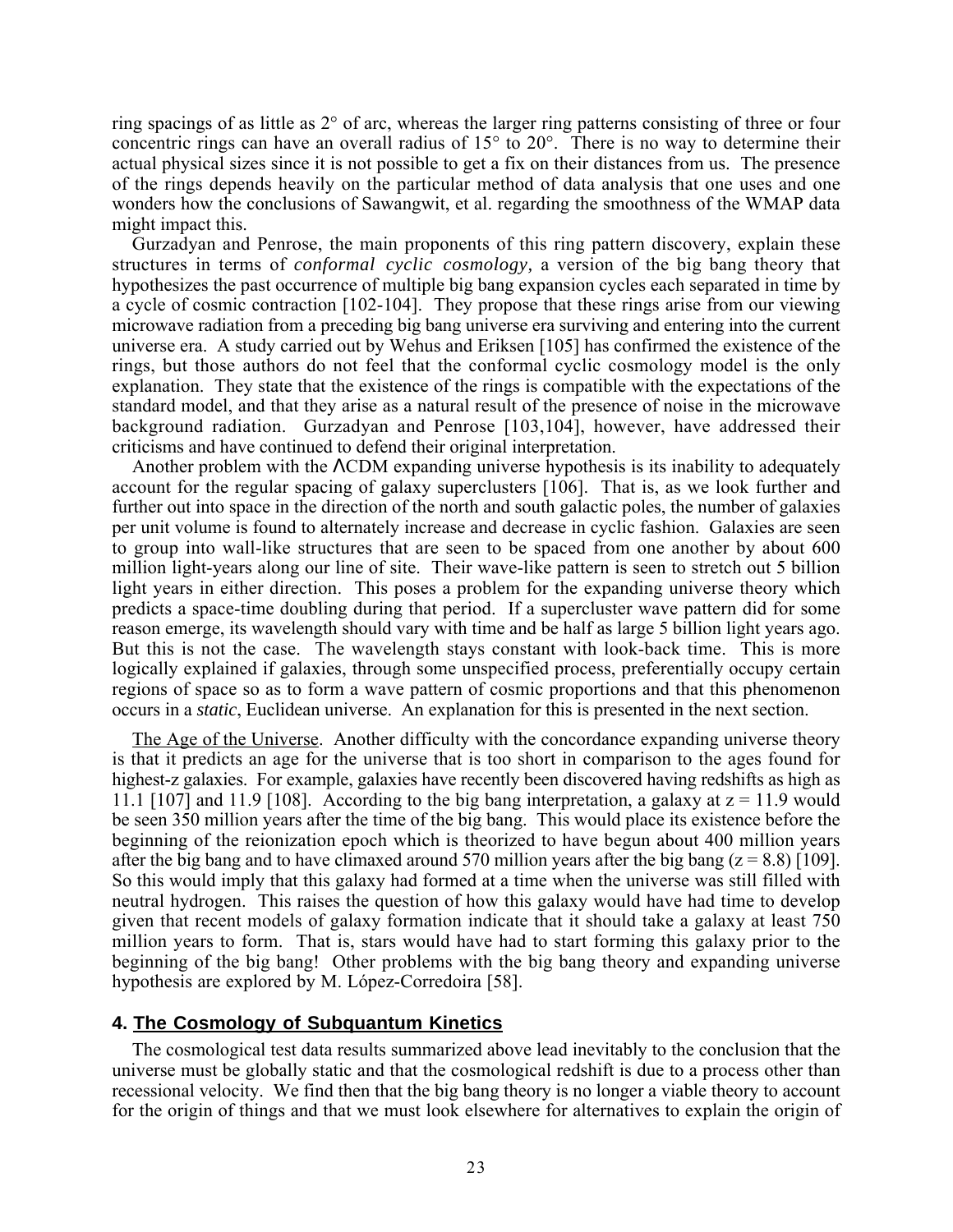matter and energy, one that does not require creation to take place all at once in a singular primordial explosive event. A preferable candidate cosmology is one in which matter is being *continuously* created in a universe that remains cosmologically static. Sir James Jeans [110] and William McCrea [111] were both led to this idea through astronomical observation. McCrea proposed that matter is continuously created throughout space, with creation being assumed to proceed most rapidly in regions of negative gravitational field potential, e.g., within stars and condensed masses. Jeans suggested that matter might pour into galactic nuclei from some other dimension. Hoyle had proposed a steady state continuous creation cosmology which adhered to the Doppler interpretation of the redshift and presumed a continuously expanding universe. However this was later disproved through its inability to fit cosmological test data. Later Hoyle and Narlikar [112] proposed a continuous creation theory that revised Hoyle's earlier theory.

Another contending cosmology is that presented by subquantum kinetics (SQK) which not only predicts intergalactic tired-light behavior, but also continuous matter creation. The physics of SQK projects that subatomic particles on occasion are able to arise spontaneously in space, and that once materialized, they serve as nucleation sites for further particle creation [7,28,113- 115]. Like McCrea's theory, it predicts that matter creation should occur most rapidly in regions of negative gravitational field potential, e.g., within stars and condensed masses, and particularly within the massive objects located in galactic cores. This physics methodology was first proposed in 1985 as a new way of modeling subatomic particles and their potential fields drawing concepts from the fields of general system theory, nonlinear thermodynamics, and chemical kinetics and applying them to microphysics. Since it takes an approach very different from that of standard microphysics, the novice may require some time to get used to it.

One attractive feature of SQK is its simplicity. Coven [116] has concluded that it is preferable to standard microphysics which is laden with many assumptions. In addition, SQK has thus far had 14 of its predictions confirmed. This an impressive track record considering the short period of time that the methodology has been under development. One prediction emerging as a consequence of the cosmology is that a photon traveling through intergalactic space should undergo a nonconservative "tired-light" energy loss similar to that expressed by Relation (1). The photon's wavelength is also predicted to increase exponentially with travel distance according to logarithmic Relation (2) resulting in a rigid and testable cosmological prediction. Were this prediction not to be confirmed by observation, the result would be fatal for SQK. However, the results presented in Section 2 provide overwhelming confirmation, the tired-light model being the better choice for fitting available cosmological data. Not only does this finding demonstrate that the static universe, tired-light cosmology is the more realistic choice, versus expanding universe cosmologies, it also confirms this key prediction of SQK.\*

Overview of the Physics. The following presents a brief overview of some aspects of the SQK cosmology. Subquantum kinetics assumes space to be occupied by a plenum of entities of unspecified small size called *etherons, which* not only diffuse through space but which also transform and react with one another in a specific way. These reactions are specified by Model G of SQK, which consists of a set of five kinetic equations specifying five reaction processes taking place between seven ether species as shown in Figure 8. Etherons would leave one ether state as they transform into the next. Collectively, these constitute the *transmuting ether*. They would define a reaction sequence that may be imagined to extend along a *transformation* dimension T as shown in Figure 9.

Spatio-temporal concentration variations in three of these species, X, Y, and G, are assumed to

The author's initial entry into the field of cosmology was for the purpose of checking out this redshift prediction, and it was at that time that he first learned about the tired-light theory which makes the same prediction.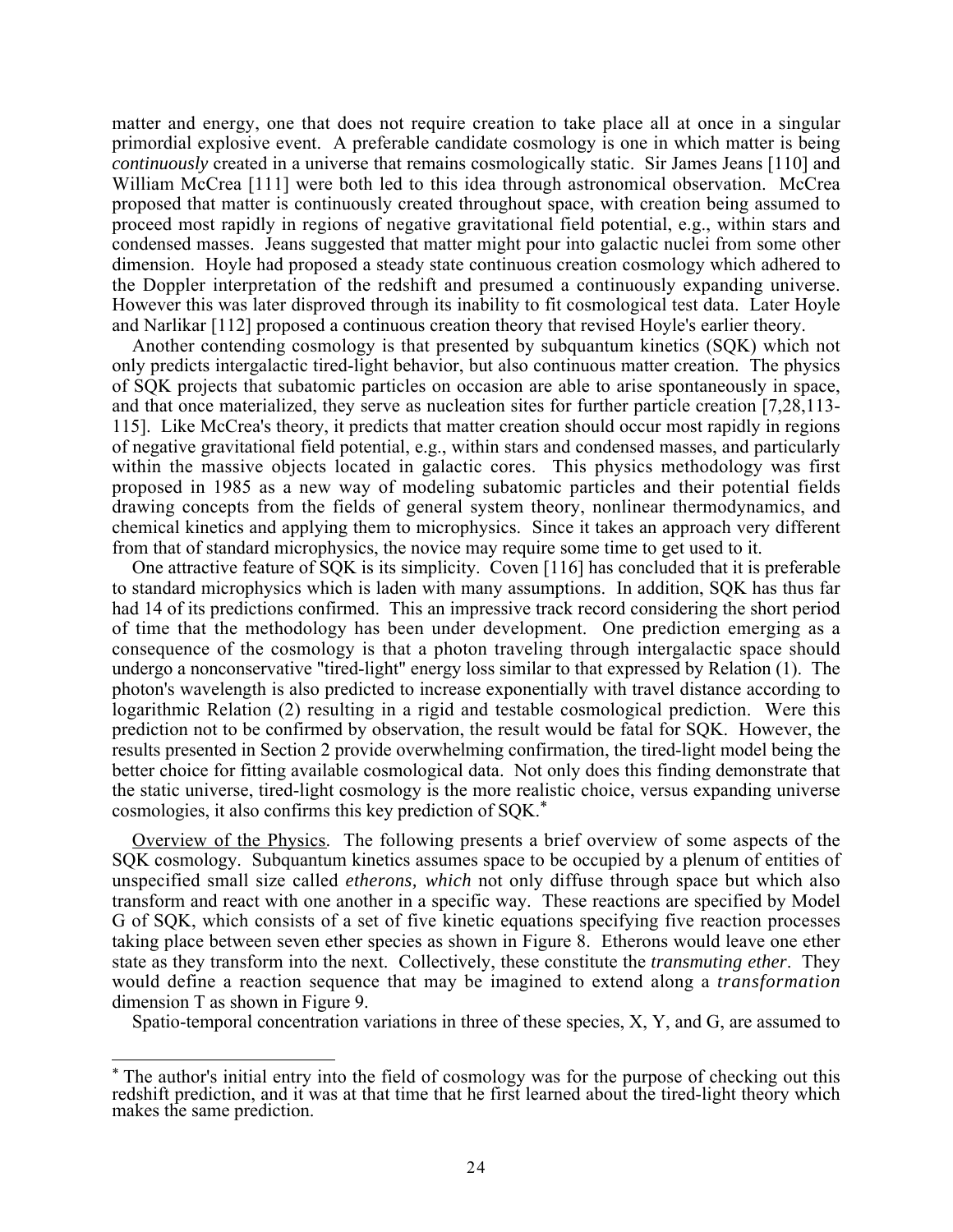

Figure 8. The Model G ether reaction system investigated by subquantum kinetics.



Figure 9. An expansion of the Model-G ether reaction scheme as it would appear disposed along dimension **T**. G, X, and Y mark the domain of the physical universe.

make up the quanta of our physical world. Other etheron states such as A', B', Z', and  $\Omega'$ , which happen to lie above and below these states along dimension T would reside "outside" of our physical universe. But the significant point to appreciate here is that Model G operates as an *open system*, the concentrations of G, X, and Y attaining their homeostatic values as a result of the continual input and output of reactants to those states. Etherons are assumed to be conserved in the course of their progression to new etheron states. However, the wave patterns they collectively form, which are identified with energy fluctuations and photons, can themselves exhibit nonconservative behavior in seeming violation of the First Law. But considering that the First Law only holds strictly for closed systems, in SQK such nonconservative behavior is permissible. The amount of this energy conservation "violation" turns out to be far smaller than what can be measured in the laboratory. By comparison, the energy quantum theorized to initiate the big bang explosion presents a stupendous violation of energy conservation, which big bang theorists justify by introducing the proper ad hoc assumptions.

Examples of this nonconservative behavior include the prediction that a photon should undergo a nonconservative tired-light energy loss when traveling through intergalactic space or that an electric potential fluctuation under the proper circumstances can spontaneously increase its energy and develop into a subatomic particle. The question as to where the photon's lost "energy" goes to or from where its gained "energy" comes from is a non sequitur. According to SQK, photon energy as we experience it is conceived to be an emergent phenomenon sustained from moment to moment by the workings of the postulated subquantum processes [7,28,113].

Model G yields the following three partial differential equations which describe how variable reactants G, X, and Y evolve in space and time: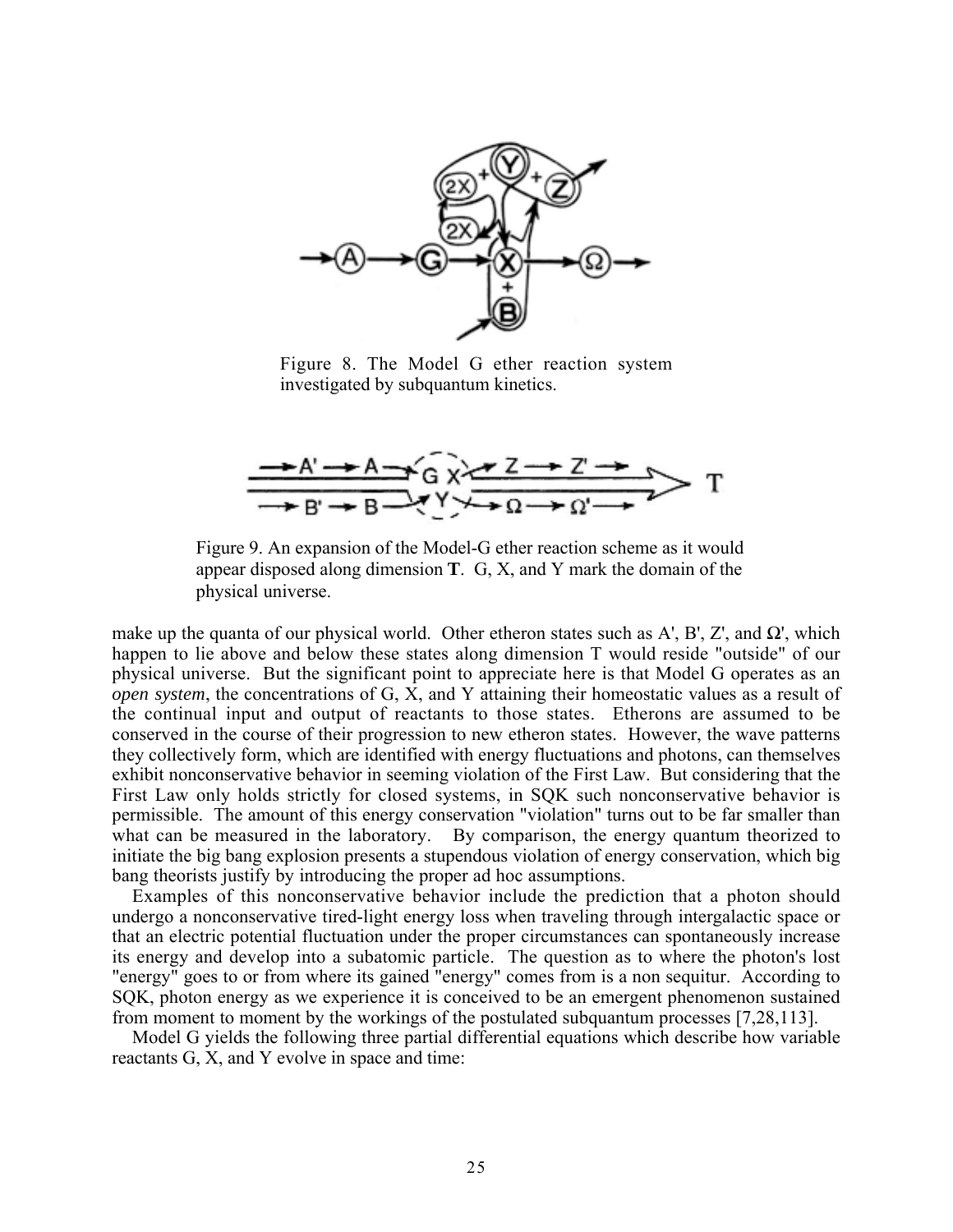$$
\frac{\partial G}{\partial t} = k_1 A - k_2 G + k_{-2} X + \mathcal{D}_g \nabla^2 G
$$
\n
$$
\frac{\partial X}{\partial t} = k_2 G + k_4 X^2 Y - k_3 BX - k_5 X + \mathcal{D}_x \nabla^2 X
$$
\n
$$
\frac{\partial Y}{\partial t} = k_3 BX - k_4 X^2 Y + \mathcal{D}_y \nabla^2 Y
$$
\n(16)

where the capital letters represent concentrations of the ether species, the  $k_i$  represent their respective kinetic constants, and the  $\mathcal{D}_i$  the diffusion coefficients describing the rate at which the species diffuse through space. For simplicity, the concentrations of the source and sink reactants A, B, Z and  $\Omega$  are kept constant.

The energy potential fields that make up our physical world are identified with extremely small deviations of G, X, and Y from their homogeneous steady state values, denoted as  $\varphi_{\sigma}$  (r,t),  $\varphi_{x}$  (r,t), and  $\varphi_{y}$  (r,t). These may be thought of as the ripples on the surface of a deep pond. Spatial variations in the  $\varphi_{g}$  potential are assumed to represent gravitational potential fields while spatial variations in the  $\bar{\varphi}_x$ , and  $\varphi_y$ , potentials would represent electrostatic potential fields. These in turn form the photons and subatomic particles that make up our world. Etherons would not have charge, mass, and spin as quarks do in quark theory. These properties arise at the quantum level as characteristics of the emergent subatomic particles.

Equation system (16) may be expressed in terms of potentials,  $\varphi_{g}$ ,  $\varphi_{x}$ , and  $\varphi_{y}$ , rather than concentrations, to facilitate carrying out computer simulations. As computer simulations of the Model G reaction system have shown, under the proper conditions this ether substrate will spawn soliton-like wave patterns that exhibit characteristics similar to subatomic particles [117]. Figure 10 shows three frames from a simulation of Model G depicting the emergence of a dissipative soliton which is representative of a neutron. As seen here, Model G predicts that the electric field within the proton and neutron should plateau at the particle's center and also should deploy a peripheral electric potential periodicity termed a *Turing wave* having a wavelength approximating the particle's Compton wavelength. This differs substantially from the spike-like field profile assumed in standard particle physics. But these field profile predictions, originally made in 1985 [114], were later confirmed by high energy particle scattering experiments conducted by Kelly [118] to probe the field structure within the nucleon. A computer simulation of Model G [117] which shows a fluctuation growing in size and spawning a neutron is posted at: https://www.youtube.com/watch?v=wZP9b3e-CMg.

The Gravitational Field. Simulations of Model G have also confirmed that a  $\varphi_{g}$  gradient does cause a material body (dissipative soliton) to translate through space. But the gravity fields generated by Model G, by their nature, have finite extent. That is, at great distances from a mass, the gravitational acceleration begins to drop off more rapidly than an inverse square due to the fact that the G reactant concentration, G(r), eventually plateaus to the ambient homogeneous steady state value,  $G_0$ , in the galaxy's neighborhood. Hence the field's gravity potential gradient,  $\nabla \varphi_{\rm g}$ , would approach zero at large distances. As a result, in SQK there is no possibility for the universe to spontaneously collapse, and hence no need to add a cosmological constant. The departure of the gravity potential field from its classical 1/r relation is assumed to become noticeable at distances greater than about 10,000 light years from the source mass, this being consistent with the assumptions of the Modified Newtonian Dynamics (MOND) theory. MOND proposes that, at about a similar distance from the source mass, the gravitational acceleration drops off with distance in a logarithmic manner. The results of McGaugh, et al. [119] favor both the predictions of MOND and of SQK. They have studied the rotation curves of 153 galaxies and conclude that the orbital velocities in their sample can be accounted for just on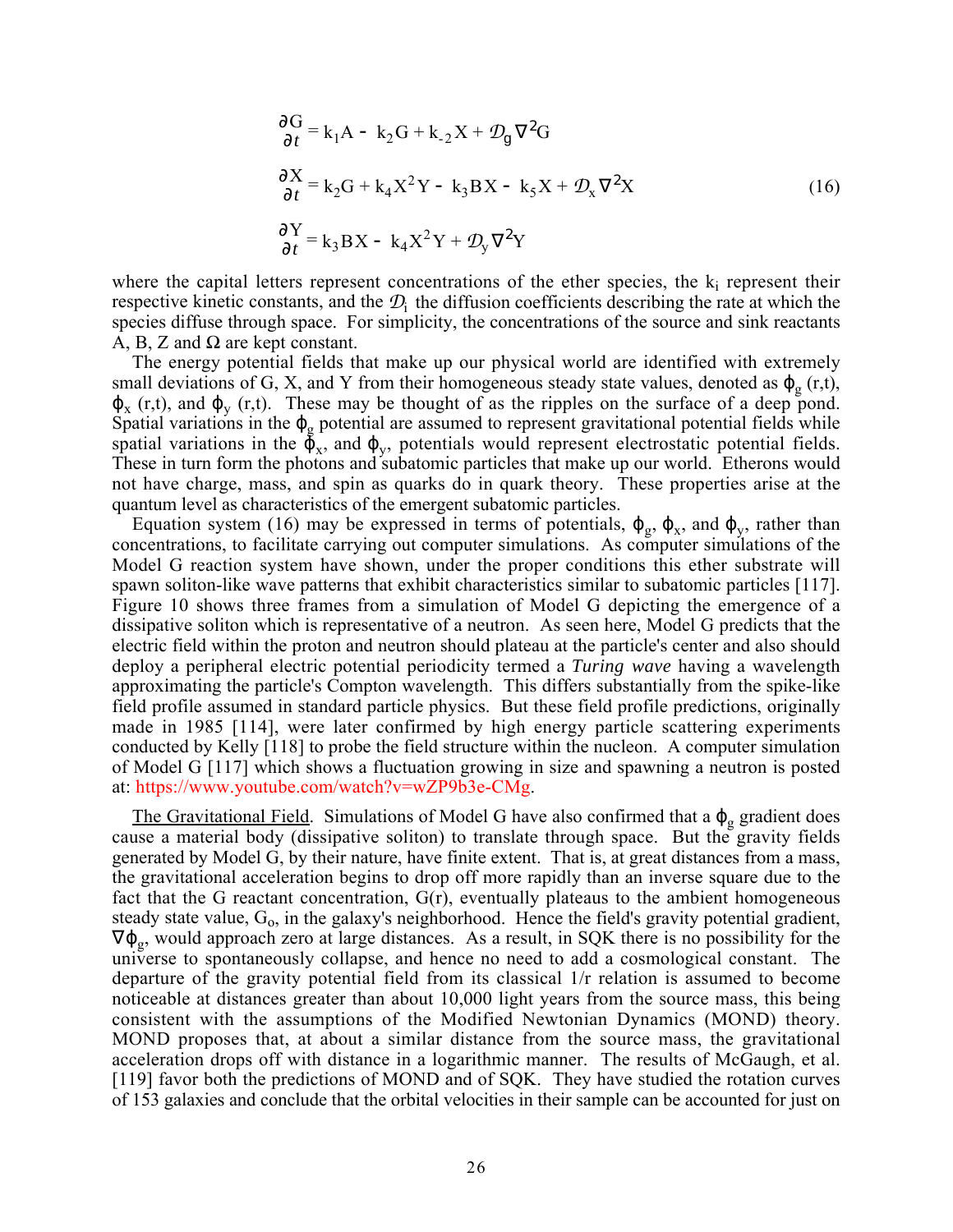

Figure 10. Sequential frames from a three-dimensional computer simulation of Model G showing the emergence of an autonomous dissipative structure particle:  $t = 0$  the initial steady state;  $t = 15$  growth of the positively charged core as the X seed fluctuation fades; t  $= 18$  deployment of the periodic electric field Turing wave pattern; and t = 35 the mature dissipative structure particle maintaining its own supercritical core G-well. Simulation by M. Pulver.

the basis of their distribution of baryonic matter in the galaxy provided that at large distances gravitational acceleration  $a_g$  is assumed to decline as  $a_g^{\gamma_2}$ , hence as 1/r rather than as 1/r<sup>2</sup>. They find that their orbital velocity data are not well explained by dark matter models. Subquantum kinetics predicts a similar attenuation of the gravitational force operating within a galaxy and hence avoids the need for introducing ad hoc assumptions about dark matter.

Subquantum kinetics requires that gravitational potential and gravitational mass should be bipolar and that they should correlate with electric charge polarity. In effect, it predicts the existence of a coupling between electric and gravitational fields. Einstein had attempted to accomplish such a synthesis with his general theory of relativity, but failed [120]. Yet such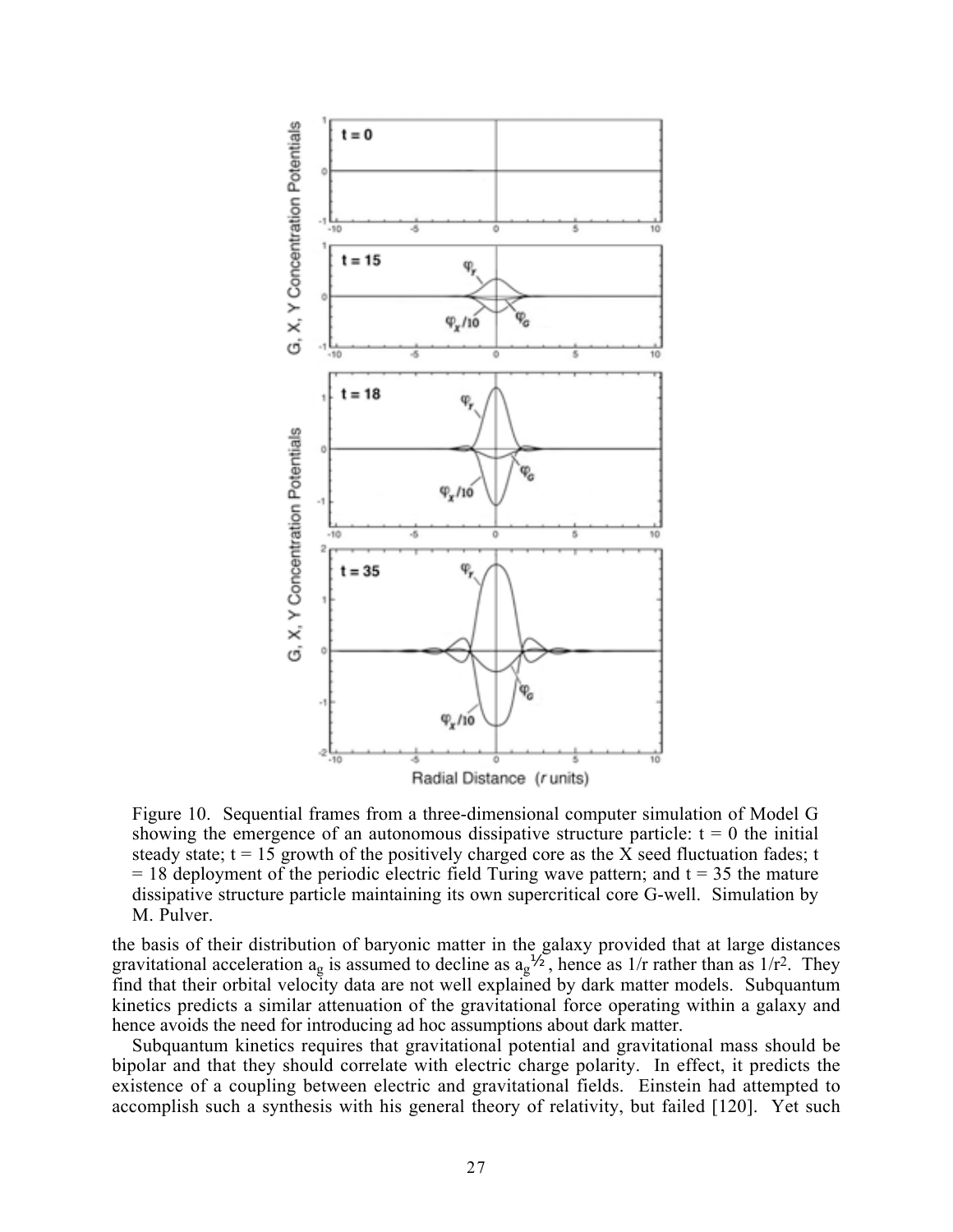electro-gravitic force coupling effects do exist, as revealed in the experiments of T. Townsend Brown [121-123] also confirmed by Cornille [124,125] which show that a capacitor charged to over 30 kv is able to a generate a gravity-like force that acts on the capacitor to push it in the direction of its positively charged plate. Subquantum kinetics has a distinct advantage over conventional quantum field theory in that it is able to account for this effect.

The gravity field of SQK does not warp space as in general relativity; instead it moves bodies by affecting the etheron reactions that collectively maintain their subatomic particle wave patterns, thereby causing those patterns to migrate. Relativistic effects such as relativistic clock retardation and length contraction, gravitational lensing and gravitational time dilation emerge as corollaries of the operation of the Model G reaction system [28]. Hence, unlike general relativity, SQK forms the basis for a true unified field theory with a minimal amount of ad hoc assumptions.

It is a characteristic of Model G that, due to the stochastic nature of its ether reactions, concentration fluctuations in the G, X, and Y media will continually arise throughout space. These are similar to the zero-point energy fluctuations of quantum physics, but they differ in that they emerge either in the matter polarity {high Y, low X) or the antimatter polarity (low Y, high X), but never as paired, matter-antimatter fluctuations. Also the majority will have potential energies far less than the inertial mass equivalent of a subatomic particle. Only on rare occasions will a fluctuation arise that is large enough to surpass the critical threshold and eventually form a neutron. Simulations of Model G have shown that a positively charged fluctuation of sufficient size is able to nucleate a neutron even if its total energy is initially less than the neutron's rest mass energy. Moreover the fluctuation must be of a positive matter polarity since those of negative polarity that would normally lead to the antineutron state spontaneously self destruct, a result that follows naturally from Model G. Hence SQK is able to account for the apparent absence of antimatter galaxies, something that the big bang theory has difficulty explaining.

Nonconservative Photon Behavior. In SQK, the gravity field directly affects the criticality of space. Model G is a nonlinear system that can operate either in a subcritical or supercritical mode depending on the ambient gravitational potential value,  $\varphi_{g}(r)$ , relative to a critical threshold value,  $\varphi_{gc}$ . That is, Model G becomes subcritical when  $\varphi_{g}(r) > \varphi_{gc}$  and supercritical when  $\varphi_{g}(r)$  $<\varphi_{\rm gc}$ ; see Figure 11. When the reaction system is subcritical, energy fluctuations progressively regress in size, and when it is supercritical, they spontaneously amplify in size. Energy would be perfectly conserved over time only in the special case where  $\varphi_{\varphi}(r) = \varphi_{\varphi c}$ .

Subquantum kinetics presumes that before matter and energy quanta had emerged, the X, Y, and G concentrations were homogeneously distributed throughout space and that the ether



Figure 11. Photons blueshift in regions near galaxies and redshift in intergalactic space.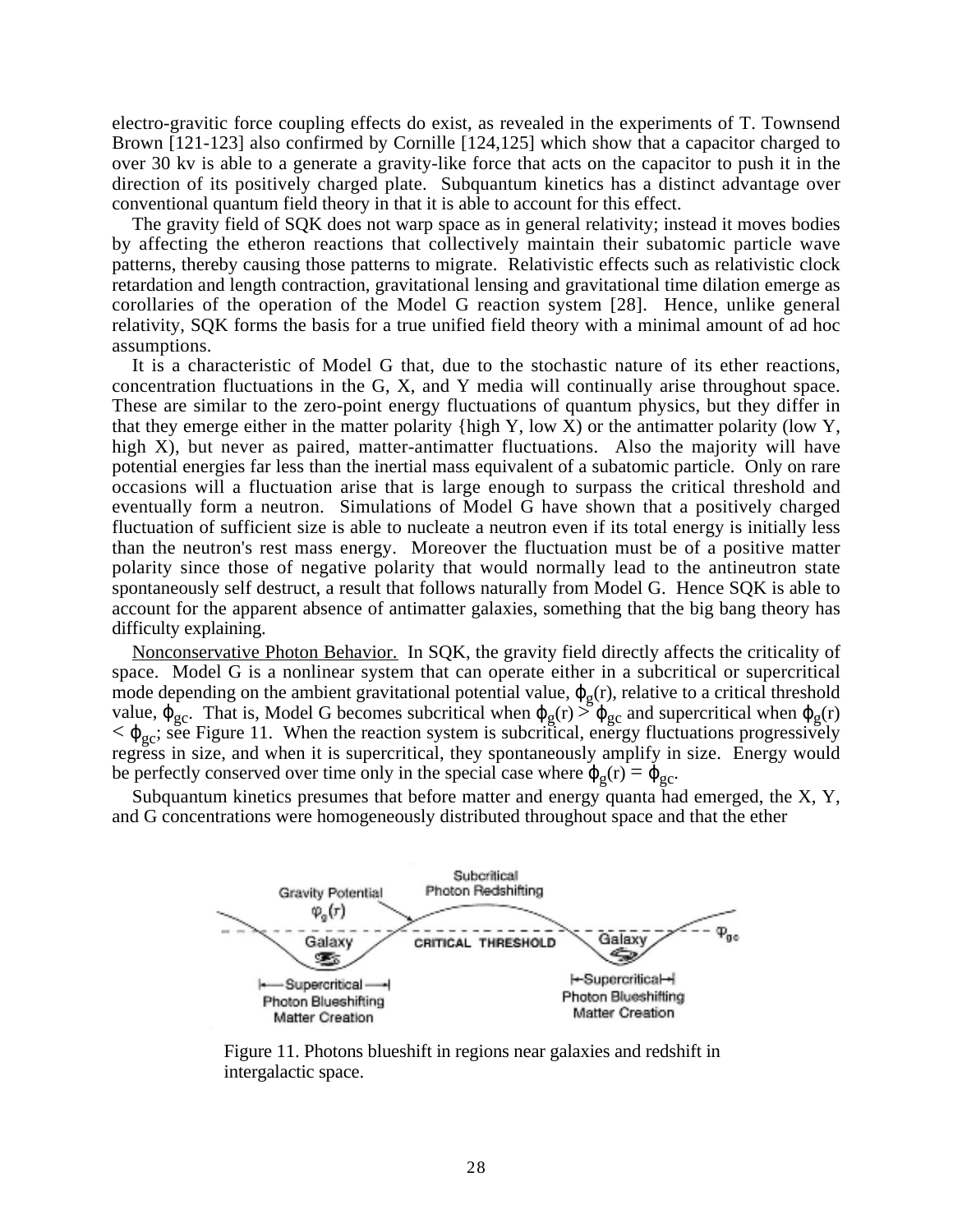medium was operating in a subcritical state, very close to its critical threshold. For a fluctuation to grow and form a particle of matter, it must be of a critical size and must arise in a supercritical region, or in a subcritical region that lies close to the critical threshold. A positive polarity electric potential fluctuation that emerges will then be able to progressively grow in size, Y increasing and X decreasing until a new periodic steady state is reached with the nucleation of a nascent neutron (Figure 10). In other words, SQK predicts that neutrons should occasionally pop into existence from the ether; i.e., from *seemingly* empty space. This continuous creation process occurs as a natural consequence of the operation of the Model G reaction-diffusion system. No other assumptions are needed.

Model G of SQK also offers a reasonable explanation for the periodic variation in the concentration of galaxy clusters which is observed to extend over billions of light years and can also account for the immense ring patterns observed in the CMBR discussed earlier. Such organized structures of multi-megaparsec dimensions could form if the concentration of either reactant A or B in Model G were to be characterized by a very large but finite diffusion coefficient, allowing its concentration to vary through space with a wavelength of cosmic proportions. So in this case, either A or B would become a fourth variable in the Model G reaction system. Since the concentrations of these reactants control the criticality of the ether, their value would determine the rate at which matter is able to materialize, the local temperature of the CMBR, and the number density of galaxies that would eventually form in that particular locale. Hence these cosmic structures could be smoking gun proof that the universe operates on a very large scale as an immense reaction-diffusion system. Such variations in criticality would also shape the structure of the universe, and ultimately be responsible for its foam-like appearance.

According to SQK, when a neutron transforms into a proton through beta decay, the  $\varphi$ <sub>v</sub> potential in its core spontaneously adopts a positive bias, and the  $\varphi_x$  potential a negative bias, relative to their former values, this field biasing representing the creation of electrostatic charge. As a result of this biasing relative to the ambient,  $\varphi_{\rm v}$  diffuses radially outward and  $\varphi_{\rm x}$  diffuses radially inward, thereby establishing the proton's 1/r electric potential field [28,113]. Beta decay also involves the production of the electron beta particle as a byproduct, whose negative charge is exhibited by a downward biasing of its  $\varphi_{v}(r)$  field and upward biasing of its  $\varphi_{x}(r)$  field, thereby conserving charge in the transition. This transition to the nucleon's charged state, with the concomitant production of a beta particle and neutrino, would occur in stochastic fashion as a "secondary bifurcation" of Model G's primary branch mathematical solution.

Subquantum kinetics identifies a particle's inertial mass with the wavelength of its Turing wave pattern, shorter wavelengths corresponding to larger inertial masses. Spin is identified with the vortical movement of the G, X, and Y etherons around a particular axis of the particle. The concentration fluctuation that initially forms the particle may be theorized to arise as an etheron vortex which imprints its vortical motion on the particle's wave pattern. Magnetic forces would be produced by  $\varphi_v$  and  $\varphi_x$  fields that have a relative motion.

The Negative "Hubble Constant." Subquantum kinetics models intergalactic space as being subcritical for the most part. This leads to its prediction, mentioned earlier, that photons traveling through such subcritical regions should undergo a tired-light energy loss that varies with distance as described by Equation 1. It does not specify a particular value for attenuation coefficient  $\beta$ ; i.e., for the rate of redshifting as a function of distance. It basically takes a modeling approach and adopts the value derived from astronomical observation. That is, Model G parameters, such as reactant concentrations, kinetic constants and diffusion coefficients, may be adjusted to give proper values for the speed of light and rate of photon energy loss in intergalactic space matching observation. The big bang theory similarly does not predict a specific value for the Hubble constant, but adopts a value based on astronomical observation.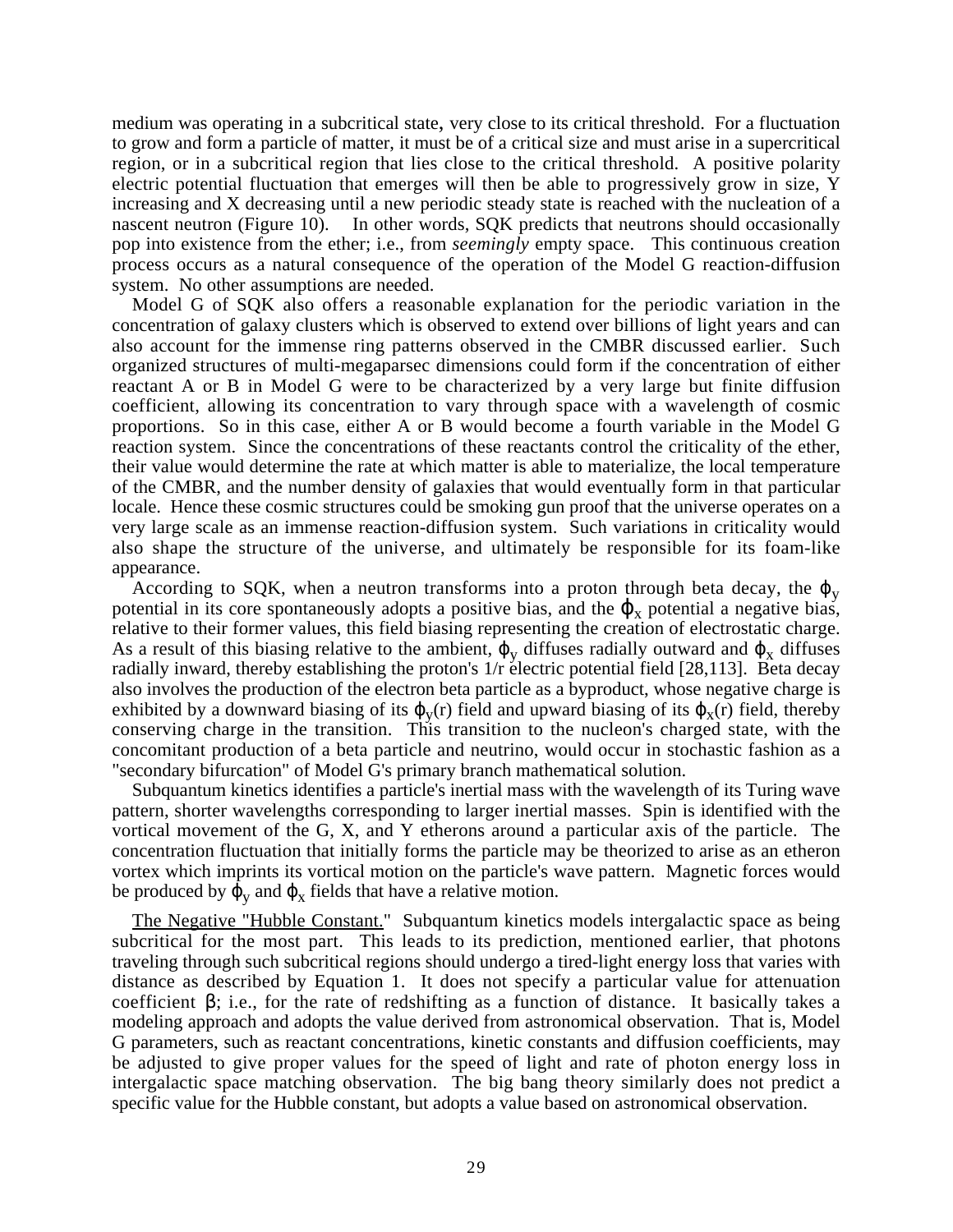But, tired-light redshifting is only half of the story. Subquantum kinetics also predicts that photons traveling through *supercritical* regions of space should gradually increase their energy over time; i.e., undergo cosmological blueshifting, a kind of reverse tired-light effect. This would be equivalent to the assumption that photons exhibit a negative Hubble constant in such regions of space. The relation expressing how photon energy would increase over time would be like that shown in Equation (1), but with a positive exponent. Photon blueshifting is predicted to occur within all galaxies and galaxy clusters, as well as inside planets, stars, and galactic cores. This photon blueshifting would generate an excess energy flux, termed *genic energy*, this being later confirmed by the discovery that the mass-luminosity coordinates for the major planets lie along the lower main sequence stellar mass-luminosity relation. Hence this indicates that planets and main sequence stars are powered in the same fashion by a source of energy that is neither nuclear nor primordial heat [126]. This blueshifting effect also accounts for the Pioneer effect [127]. Hence the reality of the SQK cosmological blueshifting effect has been verified independently of its application to cosmology.

### **5. Non-velocity Photon Blueshifting in Galaxy Clusters and Excess Redshifting in Voids**

According to SQK, the value of the gravity potential at a given location in space governs the rate of photon energy nonconservation at that location, whether it be a progressive energy loss or progressive energy gain. Photons undergo redshifting in regions of space where the gravity potential is "positive", where  $\varphi_{g}(r)$  lies above its  $\varphi_{g0}$  critical threshold value and undergo blueshifting in regions of space where the gravity potential is "negative", where  $\varphi_{\varphi}(r)$  lies below its  $\varphi_{g0}$  critical threshold value, as within galaxies and galaxy clusters. Let us now consider the cosmological implications of the SQK cosmological blueshifting effect, something that is predicted by neither the concordance cosmology nor by other tired-light theories.

Virgo Cluster Blueshifting. As mentioned above, SQK predicts that photons should progressively blueshift over time when transiting the gravity wells of galaxies and galaxy clusters. This is significant because no other cosmology has predicted that photon cosmological redshifting can change over to photon blueshifting in certain regions of space; i.e., adopt a negative value for the Hubble constant. Also unique is its prediction that the Hubble constant should be able to vary in amount and in sign, its value being determined by the value of the gravity potential in the photon's vicinity. As a result, SQK is able to explain a variety of "peculiar" spectral shift phenomena that otherwise would be puzzling.

As shown below, a study of the Virgo cluster confirms this unusual blueshifting prediction. The Virgo cluster, which lies about 16.5 Mpc away, is the largest galaxy cluster within 100 Mpc of our Local Group (LG). Figure 12 plots the spectral shifts of galaxies observed in and near the Virgo cluster as a function of distance for a line-of-sight directed through the cluster's center as taken from Figure 12 of the paper by Mei et al. [128]. Those authors plot their galaxy spectral shift data transformed from the heliocentric rest frame of the observer to the cosmic microwave background rest frame relative to which the Milky Way has a moderate velocity. The solid line seen here is a least squares fit redshift-distance trend line for galaxies lying outside of the immediate vicinity of the Virgo cluster, as adapted from the paper of Tonry, et al. [129]. Whereas Tonry et al. plot their data to show redshift increasing with increasing distance from Earth, here the curve is inverted to show how the frequency of a photon changes when it journeys towards Earth from a distance of 40.5 megaparsecs where the photon's redshift is arbitrarily set to zero for the purpose of illustration.

The redshift-distance relation for galaxies located both behind and in front of the cluster relative to our line of sight are seen to conform to a Hubble constant of approximately  $78 \pm 2$ km/s/Mpc. This is close to the 72 km/s/Mpc average observed further out. Interestingly,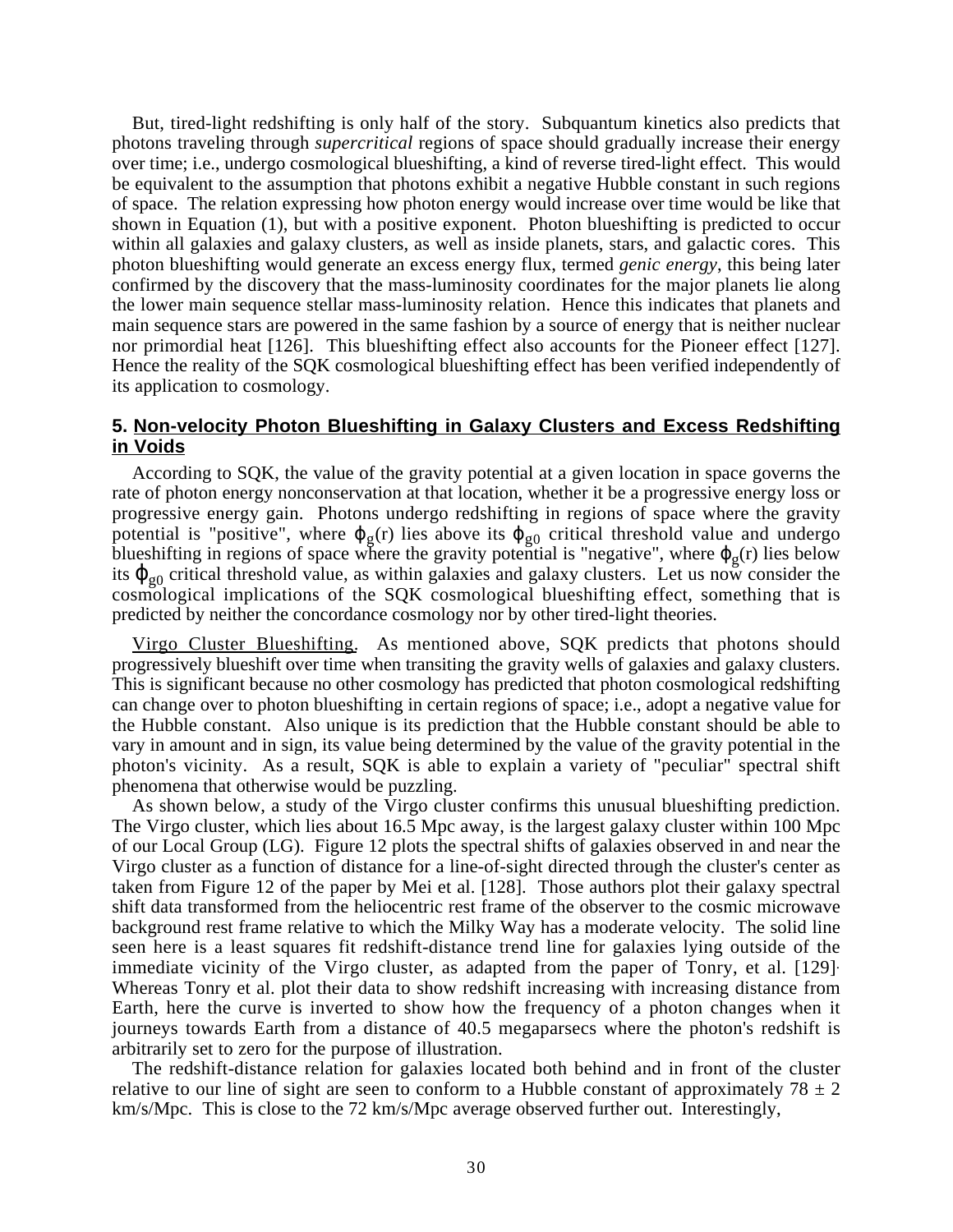

Figure 12. Tired-light redshifting and temporary blueshifting experienced by distant photons as they traverse through the Virgo cluster.

however, these two trend lines are seen to be displaced relative to one another as if the spectra of galaxies on the far side of the cluster had been collectively blueshifted! This presents an insurmountable difficulty for standard interpretations which attempt to explain the anomalous redshifts and blueshifts seen in the vicinity of the Virgo cluster as being due to the peculiar velocities of galaxies that exhibit a velocity component along our line of sight. For, if these galaxies were moving in symmetric fashion around Virgo's center of mass, one would expect an equal proportion of redshifted and blueshifted galaxies. Instead, we see that galaxies whose lineof-sight position lies close to the cluster center have an imposed blueshift bias. Neither can this discrepant blueshift be realistically explained by an assumed motion of the Local Group toward Virgo. So the observed blueshift offset remains unexplained by standard theory.

The S-shape of Virgo's redshift-distance relationship is telltale evidence that the Virgo cluster resides in an energy-amplifying supercritical region as predicted by SQK. Suppose that a photon begins its journey toward us from a distance of 40.5 Mpc initially losing energy at the rate of 8% per billion light-years travel distance, and hence redshifting at a rate of +78 km/s/Mpc. Upon nearing the Virgo cluster, and beginning around 3.7 Mpc from the cluster's center, prevailing supercritical conditions cause this redshifting trend to reverse and turn into a blueshifting trend, the redshift-distance relation within the cluster now yielding a slope of roughly -120 km/s/Mpc; see Figure 12. Once the photon has passed through the cluster and reached the side of the cluster facing the Milky Way, this blueshifting trend begins to taper off and finally reverse into a redshifting trend (left side of diagram). The redshift-distance relation on the near side of the Virgo cluster now converges to the same value it exhibited on the far side: +78 km/s/Mpc.

The total energy gain for the photons in their passage through the cluster amounts to an increase of 0.28 percent (or to an apparent velocity change of -850 km/s). This is arrived at by measuring the amount of vertical displacement between the two redshift-distance relations seen in seen in Figure 12, the relation for the photons approaching Virgo relative to that for the photons departing from Virgo. The cosmological blueshifting, at the rate of -120 km/s/Mpc, which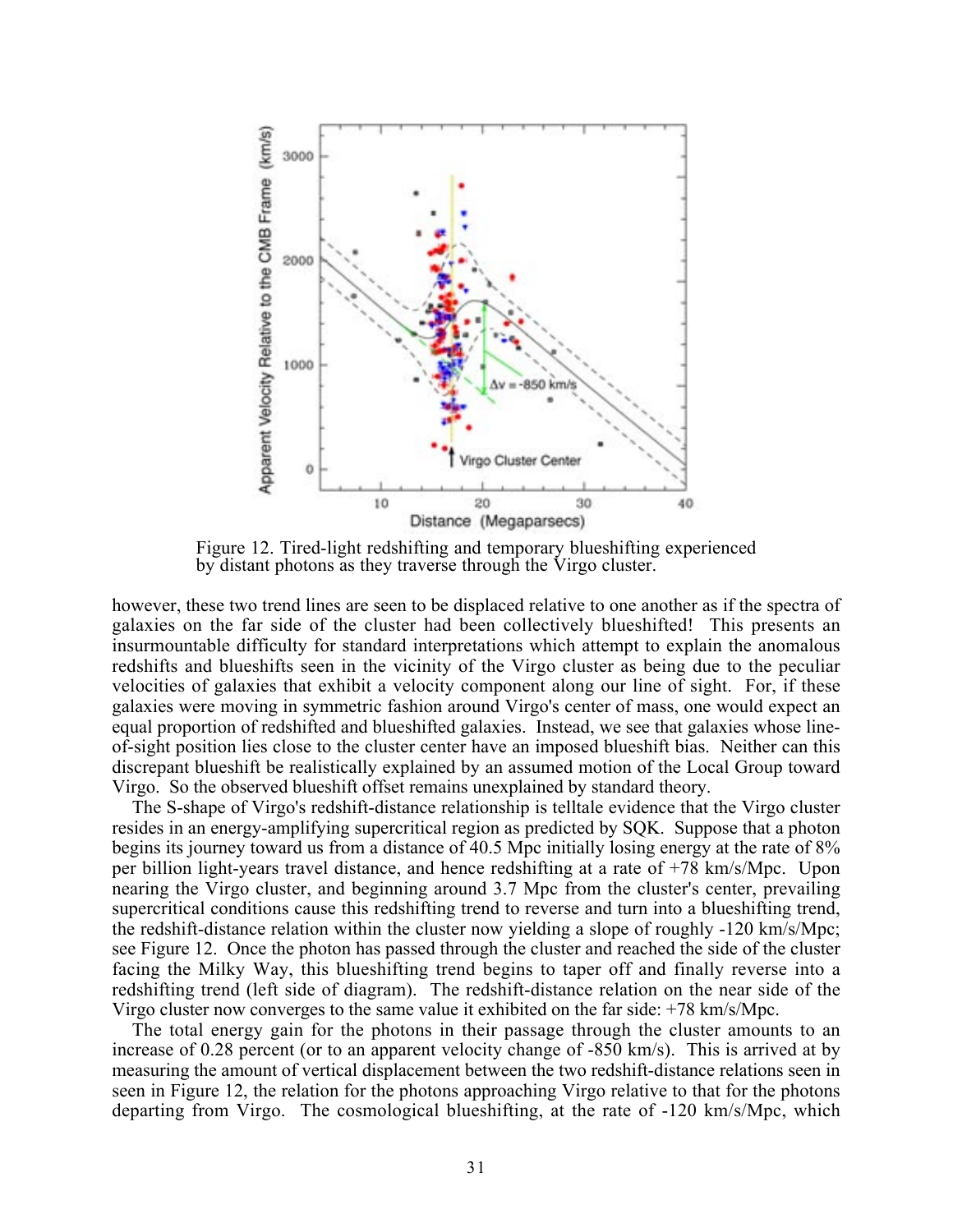photons undergo as they pass through the cluster, translates into a frequency blueshifting rate of  $\mu = -3.9 \times 10^{-18}$ /s [28]. This is about 2.5 times the photon blueshifting rate that SQK estimates for the Earth's vicinity [28].

In the SQK cosmology, each galaxy cluster resides in its own supercritical gravity well, a region where the G etheron concentration falls below its critical threshold. Such cluster gravity wells would have existed even before the emergence of the matter within them. They would have been present in primordial times due to the large scale steady state concentration inhomogeneities in the ether. For example, as mentioned earlier, such fertile regions in the ether could be created by quasi periodic variations in the B reactant concentration over a multi megaparsec scale [28]. No dark matter is required to explain the presence of such gravity wells. Once a number of galaxies self-emerge in this gravity well to form a galaxy cluster, the gravity wells produced by the baryonic matter in each galaxy will help to collectively maintain the cluster gravity well by consuming G etherons and locally lowering the cluster's collective  $\varphi_{g}(r)$  potential. A photon traversing this cluster gravity well will undergo cosmological blueshifting at a rate that depends on the depth of the gravity well encountered, whether its trajectory takes it through the deeper central part or through its shallower more peripheral regions.

In addition, as a result of its baryonic matter, each galaxy will surround itself with a localized gravity well that will deepen the ambient potential of the cluster gravity well at the galaxy's location; the more massive the galaxy, the deeper and more extensive will be its gravity well. Upon leaving its origin galaxy, a photon would first pass through the galaxy's local supercritical gravity well and undergo a rate of cosmological blueshifting that would be proportional to the galaxy's mass. Blueshifting would continue at a somewhat lower rate as the photon traversed the surrounding galaxy cluster gravity well.

The galaxy spectra in the Virgo cluster span a range  $\Delta v = 2875$  km/s. If we suppose that 950 km/s of this amount is due to the cosmological blueshift that photons acquire in passing through the Virgo supercritical region (source galaxy gravity well and cluster gravity well), this leaves a total spectral shift spread of about  $\Delta v = 1525$  km/s which can be attributed to cluster kinematics; i.e., to galaxies having peculiar motions of about  $\pm 760$  km/s. This is about half of Virgo's currently assumed peculiar velocity dispersion which implies a dynamical mass for Virgo that is about 25% of its currently estimated mass. This in turn reduces the need to assume the presence of large amounts of dark matter to keep the Virgo cluster together. The centripetal force exerted by the outer wall of Virgo's gravity well would also help to shepherd galaxies inward. Arp [130] has commented that there is only weak evidence that the redshifts in Virgo are quantized. This may be because the large peculiar velocities of Virgo galaxies tend to erase any quantization patterns that may be present.

Conventional practice has been to interpret Virgo cluster's blueward spectral shift kinematically, which leads to the implication that the Milky Way and local cluster galaxies are falling towards Virgo. But this spectral bias toward the blue could instead be considered as evidence of the SQK blueshifting effect operating in the Virgo cluster as was discussed above. As a result, galaxies located in the Virgo cluster would exhibit a net blueshift as their photons pass through the Virgo cluster supercritical region.

Gravitational Redshifting. In all of these examples it is important to consider also the effect of the gravitational redshift. For example, a star in a galaxy in the Virgo cluster would likely have a gravity potential that is much more negative than Earth's. Hence photons arriving from that galaxy, and which have undergone cosmological photon blueshifting on their way to us, will necessarily also exhibit a gravitational redshift that subtracts from that amount. Cappi [131] has estimated the gravitational redshift of galaxy clusters by assuming a de Vaucouleurs profile. A cluster that has a galaxy apparent velocity dispersion of  $\sim$ 1000 km/s is estimated to have a gravitational redshift of  $\sim 80$  km/s, and for a cluster having an apparent velocity dispersion of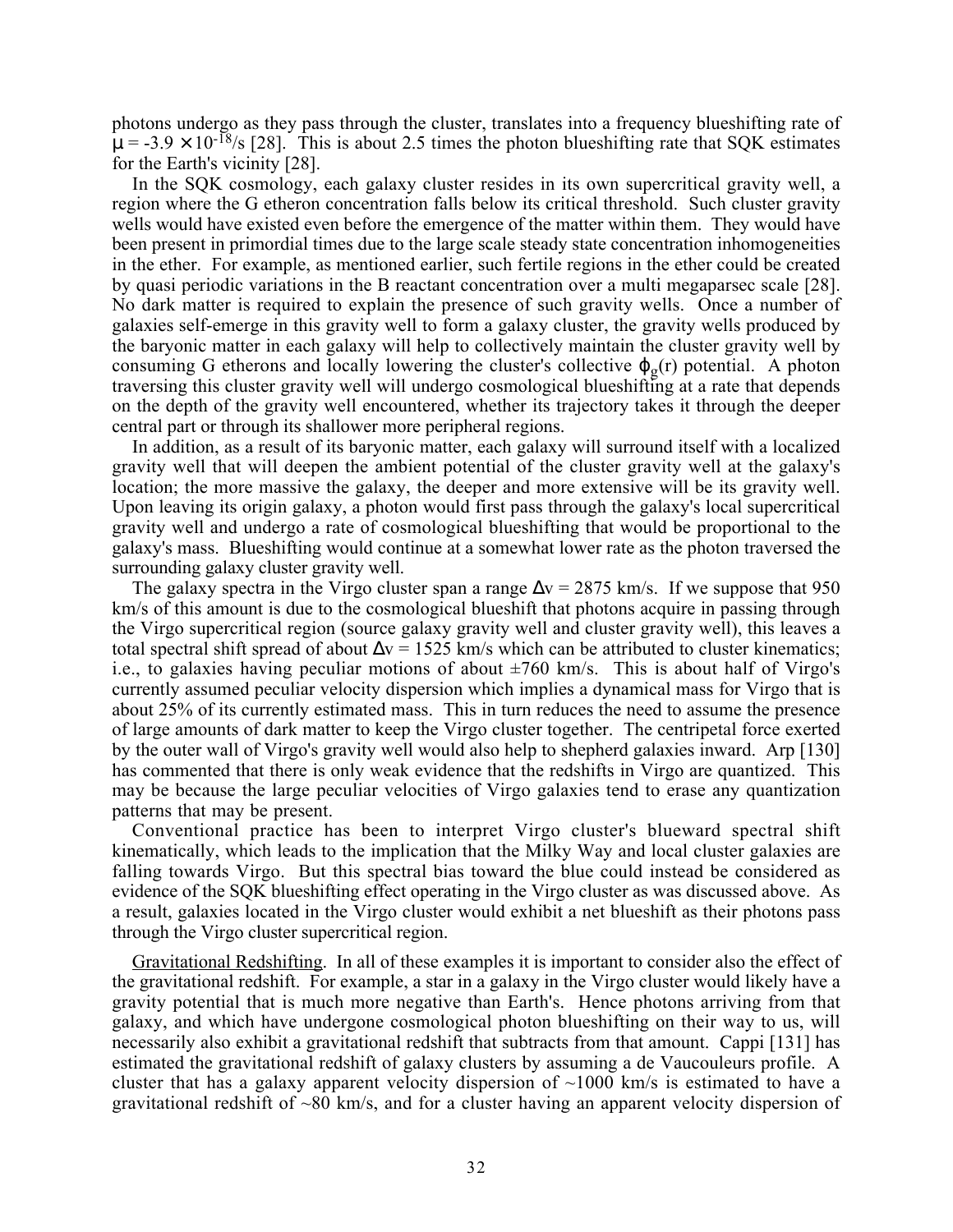$\sim$ 1400 km/s is estimated to have a gravitational redshift of  $\sim$ 150 km/s. So it is apparent that this is a nonnegligible effect for some of the larger clusters. Also Stiavelli and Setti [132] have studied the radial velocity profiles of 24 individual galaxies to estimate their gravitational redshifts. As an example, two giant elliptical galaxies in the Pegasus constellation, NGC 7626 and NGC 7619 believed to have masses of 2 X 10<sup>12</sup> M<sub>o</sub> and 10<sup>12</sup> M<sub>o</sub>, are estimated to have gravitational redshifts of 16 km/s and 7 km/s respectively.

The Fingers of God Effect and the Kaiser Effect. When the spectral shifts of cluster galaxies are mapped out in redshift space to form a wedge diagram, like that for the Virgo cluster shown in Figure 13 [133], they are found to adopt an elongated, appendage-like distribution. This is termed the *Fingers-of-God* effect since the axis of the distribution always appears to be directed towards Earth, as if by divine plan. The standard explanation is that the galaxies in the cluster have random peculiar motions with velocity components being directed both towards and away from the observer. However, in the case of the Virgo cluster, the inferred peculiar velocities are  $\pm$ 1450 km/s, so high that gravitational attraction due to visible matter is unable to hold the cluster together. To retain the assumption that these spectral shifts are due to peculiar velocities and to avoid the ultimate dispersal of the galaxies, the assumption is made that the cluster contains large amounts of dark matter. But this is essentially an ad hoc fix since there is no way to independently verify whether dark matter really exists.

This Doppler shift assumption runs into even more trouble when larger more distant clusters are considered. For example the wedge diagram for the Shapley supercluster shows galaxy redshifts extending from less than 1000 km/s out to 60,000 km/s. This velocity spread is so large



Figure 13. Wedge diagram for the Virgo cluster (after Arp, 1994). Crosses represent spiral galaxies Sc or later. Symbol size is proportional to apparent magnitude. Note the long vertical distribution of galaxies in redshift space. Galaxies situated further from the line of sight, hence toward the edge of the cluster's gravity well, display higher redshifts with a slight drift toward lower right ascension.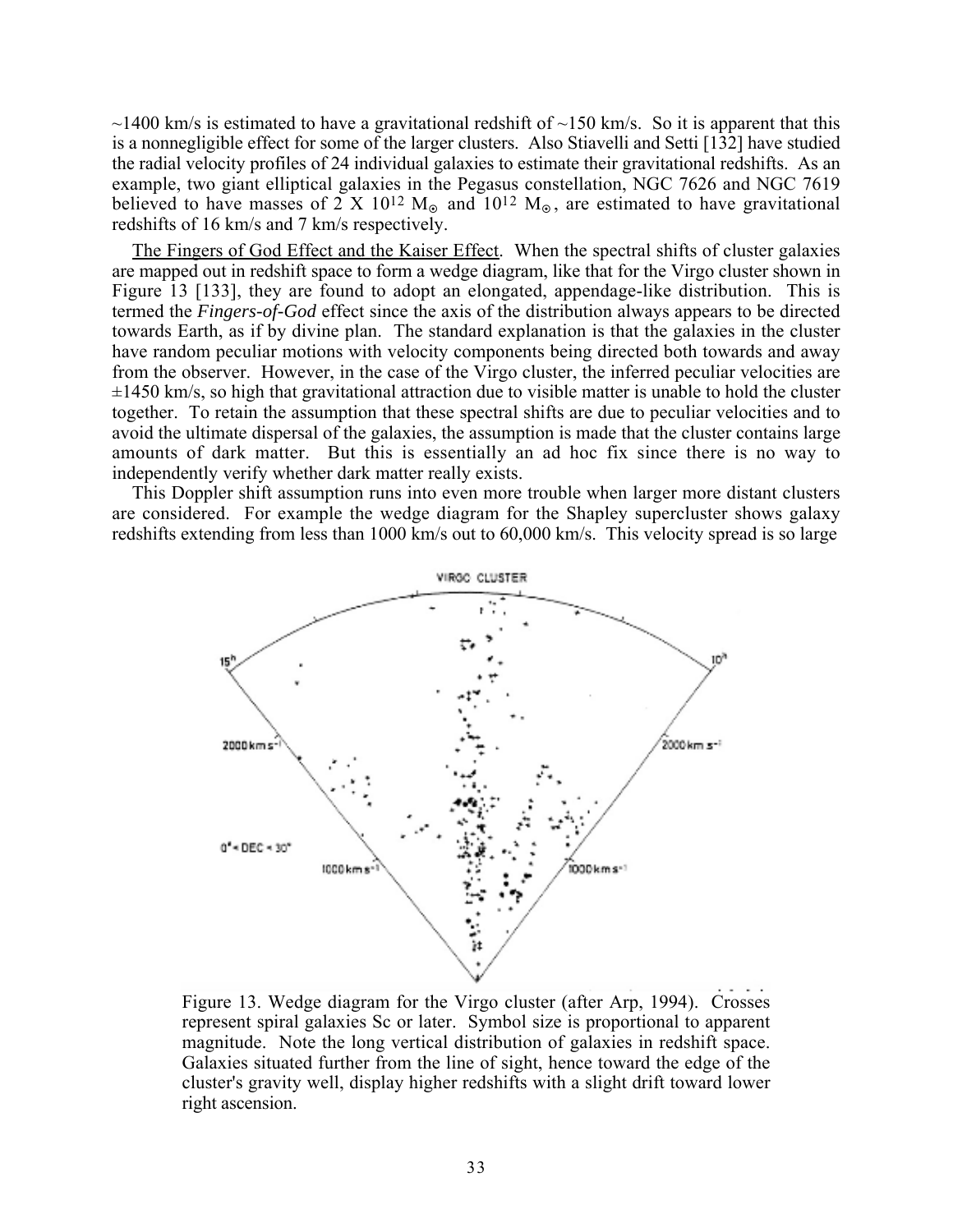that assumptions about dark matter are of no help. Standard cosmology is then forced to assume that these redshifts are mainly cosmological in nature and that the cluster is shaped like an immense sausage whose axis is oriented along our line-of-sight. Using the adopted value for the Hubble constant (72 km/s/Mpc), this leads to the conclusion that the Shapley supercluster extends from the solar neighborhood out to a distance of 800 Mpc, with galaxies at the far end of the cluster receding from the cluster's low redshift galaxies at almost 20% c. Over such large distances cluster gravity fields would be ineffective at keeping the galaxies together as a cluster even if dark matter were included. So, we are asked to believe that this supercluster actually extends over this great distance and is physically oriented so that it points directly towards us. Suggestions that this orientation is due to chance are inadequate since this supercluster is just one of many galaxy clusters that exhibit highly extended Fingers of God effects. The only way to avoid the problem is to admit that the redshifts of these galaxies are not entirely Doppler in nature, which in turn requires that we abandon the expanding universe assumption.

The SQK cosmological blueshifting effect may offer a solution. It predicts that since photons traveling towards us from galaxies either located within the cluster core or on the far side of the cluster will necessarily traverse the cluster's supercritical gravity well. Galaxies situated centrally on the far side of the cluster would be blueshifted to such an extent as to appear greatly displaced toward the observer in redshift space, adopting a very elongated appendage-like distribution, as shown in Figure 14 (left).

Subquantum kinetics also predicts why the Fingers of God redshift distribution is cusp shaped. That is, galaxies aligned with our line-of-sight to the cluster's center will be seen to exhibit the greatest displacement in redshift space with either very low redshifts, Photons coming to us from peripheral galaxies positioned on either side of the line-of-sight are predicted to undergo a lesser amount of blueshifting because their trajectories take them through the fringe of Virgo's gravity well where the ether is not as supercritical and the blueshifting rate is lower. Hence those galaxies will appear further away from us in redshift space, while at the same time the cluster will appear pancaked toward the observer, adopting the shape of an oblate ellipsoid; see Figure 14 (left). Such pancaking is in fact observed and is referred to as the Kaiser effect [134]. Standard cosmology attributes the Kaiser effect to coherent peculiar motions of the galaxies. Thus whereas the Fingers of God effect is conventionally attributed to random peculiar



Figure 14. A typical galaxy cluster plotted in redshift space showing how the Fingers of God elongation effect and Kaiser pancaking effect are created when photons coming from the far side of an approximately spheroidal galaxy cluster undergo cosmological blueshifting during their passage through the cluster's supercritical region.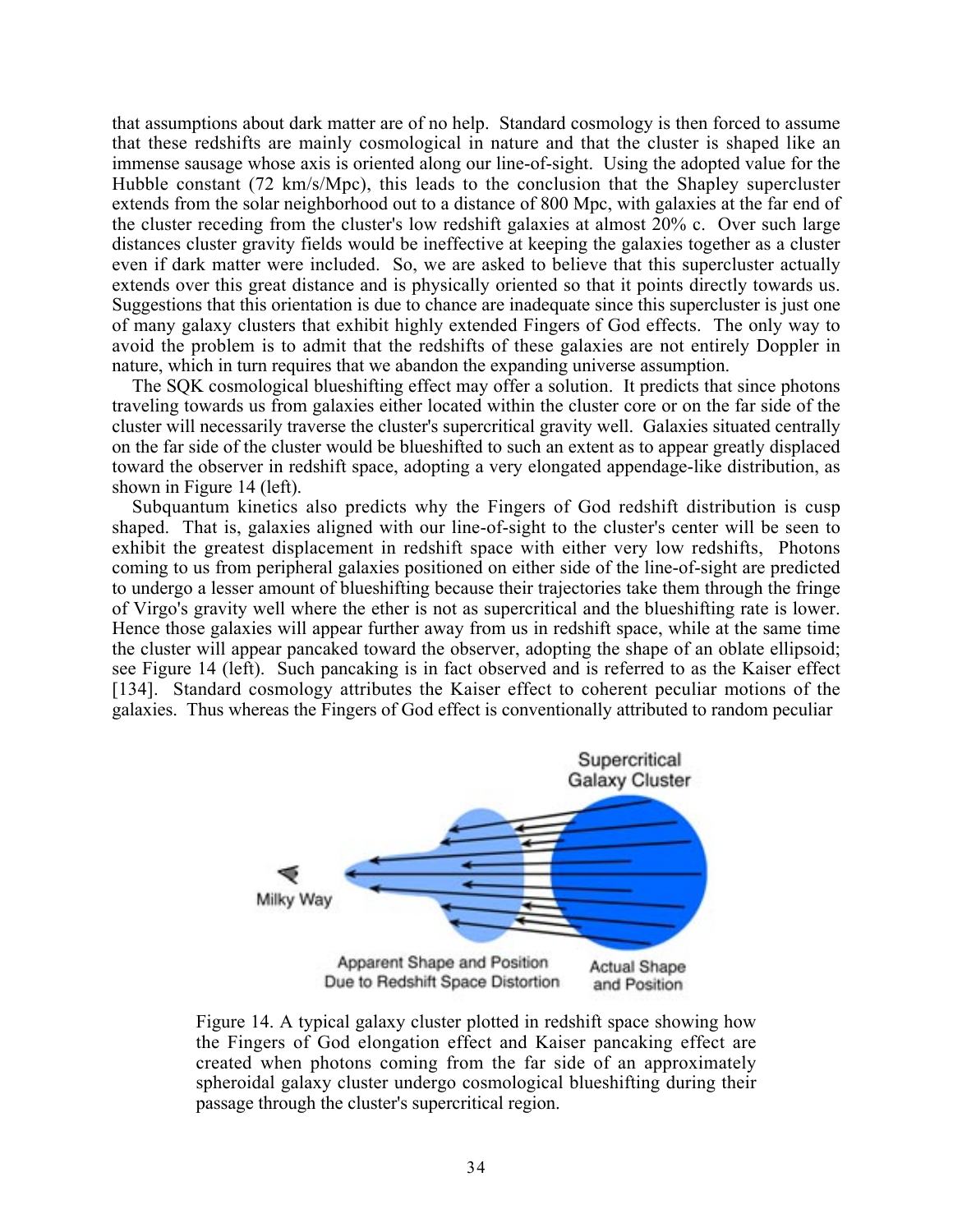motions, just a bit further out toward the periphery of the same cluster we are asked to believe that these peculiar motions now become coherent in such a way as to explain this pancaking effect. Thus standard theory is burdened with assumptions in order to explain these effects.

Subquantum kinetics also predicts a redshift inversion effect since galaxies residing on the far side of the cluster will have their spectra blueshifted more than galaxies residing on the cluster's near side and hence would appear closer to us in redshift space. For example, blueshifted galaxies like M86 and M90, which have apparent velocities of around -350 km/s, are predicted to lie on the far side of the cluster their light traversing the entire Virgo cluster supercritical region. The Seyfert galaxy NGC 4388, which has one of the largest redshifts observed in the Virgo cluster, about +2525 km/s, would actually be situated on the near side of the cluster. If we assume that 760 km/s of this amount is due to peculiar recessional motion, 100 km/s is due to a gravitational redshift contribution due to photons climbing out of Virgo's gravity well, and 360 km/s is due to an intrinsic redshift of the sort that Arp [133] has proposed, this would leave about 1300 km/s to be attributed to a cosmological tired-light effect as the photons journeyed to us.

Cosmic Voids. Subquantum kinetics predicts that cosmic voids also should exhibit a form of the Fingers of God effect, but in this case due to excessive redshifting. Voids would be regions where the ether reactions are more subcritical than in surrounding regions of space. Hence photons traveling to us through such voids would redshift (lose energy) more rapidly than in surrounding regions of intergalactic space, causing galaxies on the void's far side to appear to lie further away from us in redshift space. This would cause the voids to appear elongated along our line of sight as shown in Figure 15. In fact, void elongation is confirmed by observation. A study of the shapes of voids concludes that they appear roughly as prolate ellipsoids with ellipticities averaging around 0.35 when plotted in redshift space [135,136]. That is, in redshift space, they will appear about 1.5 times longer in the radial direction than in the transverse direction. Like the elongation effect observed in galaxy clusters, the voids give the impression that they are all "pointing" towards us.

The standard explanation is that this distortion arises because galaxies at the void boundaries have coherent peculiar velocities causing them to move as a group away from the void's center. This though creates a mystery as to what force would be pulling them all away from these centers. Gravity itself is not strong enough unless one is willing to assume unreasonably large quantities of dark matter lurking beyond the void walls. The other suggestion that has been made to account for this phenomenon is to claim that the expanding universe deceleration parameter  $q_0$ becomes negative inside voids, on the assumption, for example, that the void contains dark



Figure 15. The apparent elongation of cosmic voids in redshift space as predicted by subquantum kinetics.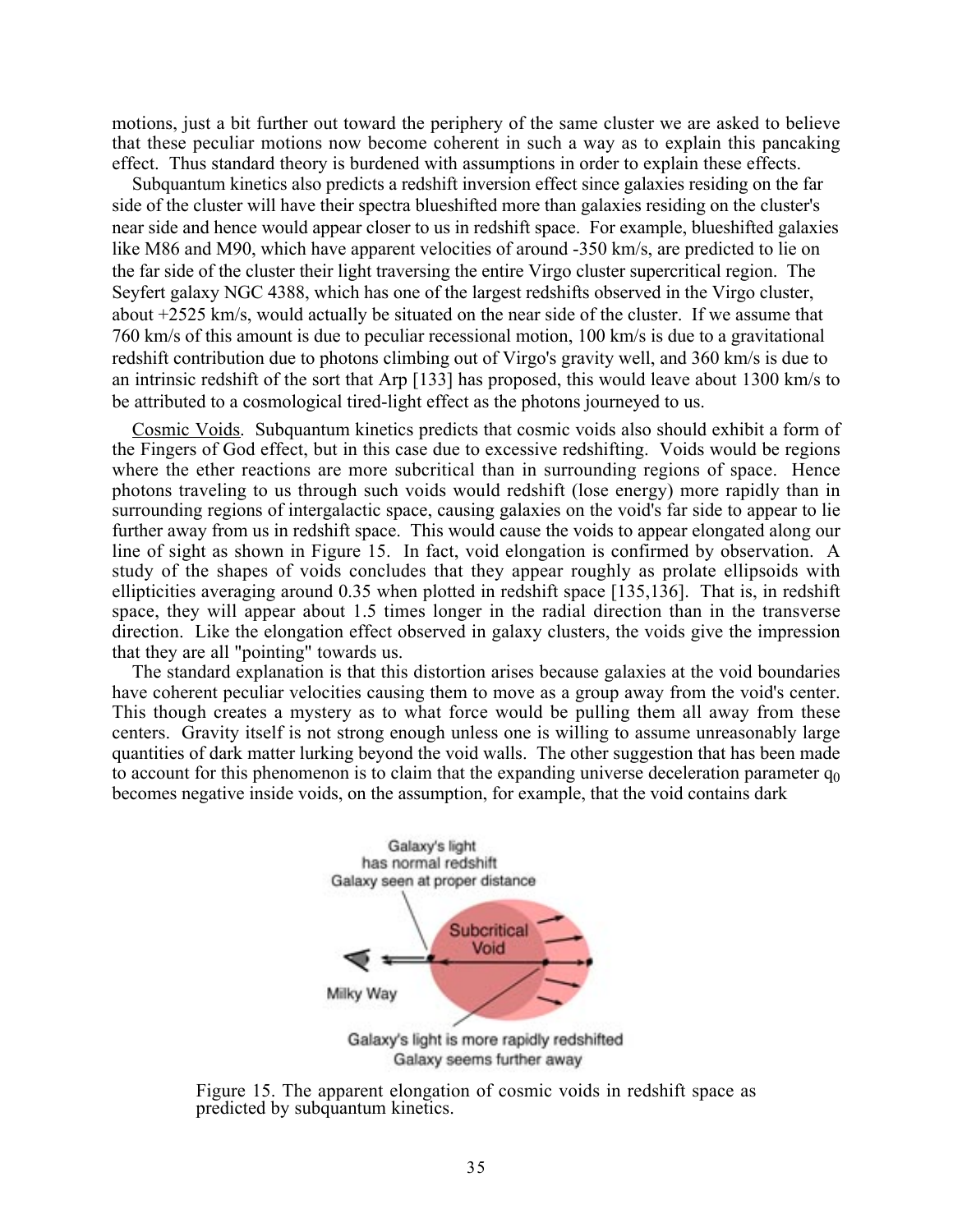energy that causes it to expand more rapidly than surrounding regions of space [137]. However, such hypotheses are introduced ad hoc in order to explain how a spheroidal shaped void might appear elongated in redshift space. Subquantum kinetics, on the other hand, predicts this phenomenon, as well as the Fingers of God and Kaiser effects, without additional assumptions.

Voids by definition are regions with fewer galaxies. According to SQK this has occurred because subatomic particles have more difficulty nucleating there because the ether is more subcritical there. Also matter creation would proceed far more slowly there. In addition, galaxies residing in cosmic voids are found to be subluminous. Hoyle, et al. [138] have compared the luminosity distributions of distant void galaxies to distant wall galaxies and have found that on average void galaxies are dimmer; see Figure 16. Murawski [139] has studied the void between the Virgo and Coma clusters suggests that the dimming may be due to an intergalactic gas cloud causing 0.45 mag of absorption. However, according to SQK, void galaxies would be dimmer because galaxies there would form gravity wells that are less supercritical than in other regions of space, and hence due to a slower rate of photon blueshifting, stars in such galaxies would generate *genic energy* at a slower rate. Since genic energy is predicted to account for all the energy output of lower main sequence stars, and for part of the energy output of upper main sequence stars [28], the luminosity of such galaxies would accordingly be lower when compared with galaxies located in a cosmic wall where the ether environment would be more supercritical.

The Local Void, the one that is closest to us, measures about 60 Mpc in size and its nearest side lies about 2 Mpc away from us with the LG lying in the bordering cosmic wall. Some have suggested that the void is exerting a pressure on LG cluster galaxies, pushing them away toward the Virgo cluster which lies in the opposite part of the sky. Our galaxy, for example, is estimated to be moving away from the void at about 260 km/s [140]. Subquantum kinetics, on the other hand, suggests that much of the excess redshift normally attributed to peculiar galaxy recession



Figure 16. A comparison of the distribution of absolute magnitudes of void galaxies (shaded) to wall galaxies (after F. Hoyle, et al.).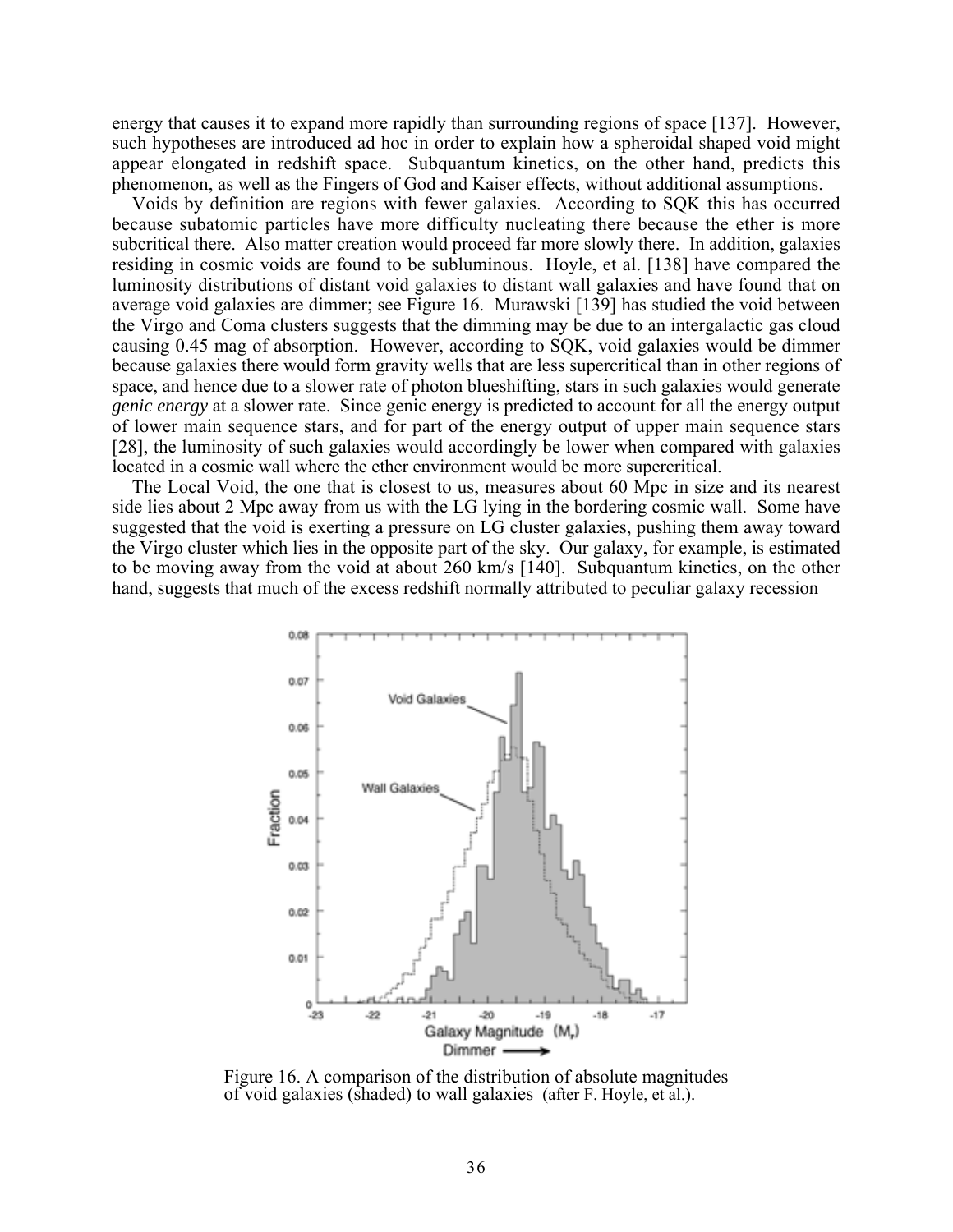could instead be an artifact of the excess redshifting that photons are undergoing as they journey to us through the void.

Local Blueshift Biasing. According to SQK, photons should undergo cosmological blueshifting as they pass through the supercritical gravity well of our LG cluster. Such local blueshifting is indicated by the finding that the redshift-distance regression line for dwarf galaxies, which is linear at distances greater than 2 Mpc, bends downward to negative apparent velocities as the LG cluster is approached; see Figure 17, after Karachentsev, et al. [141]. Given that zero distance along the x-axis marks the location of the LG centroid, then the downward sloping regression line projects a negative spectral shift of -140 km/s at the centroid location. For the Milky Way, which is stated to lie 0.43 Mpc from the centroid, the trend line projects a spectral shift of -75 km/s. M31 would be located at a distance of 0.35 Mpc from the centroid, but on the opposite side of the centroid from the Milky Way. The Hubble flow trend line, which is represented by the downward sloping solid line, projects a zero redshift value at a distance of  $\sim$ 1 Mpc from the cluster barycenter. Although, in the present context of interpreting spectral shifts in nonvelocity spectral shifts, the term "Hubble flow" would be a misnomer in that galaxies in this context would not be "flowing" away from us. The diagram also plots the spectral shifts of LG galaxies that are members of the Local Group but places those galaxies, including M31, as having an average distance from the Local Group centroid as that of the Milky Way.



Figure 17. Spectral shifts and distances to various galaxies within 3 Mpc of the Local Group centroid (x-axis 0). The solid line plots the regression fit to the Hubble flow data. The inclined dotted line above it represents the linear Hubble relation for  $H_0 = 78$ km/s/Mpc. The horizontal line is the zero-velocity line. After Karachentsev, et al. [141]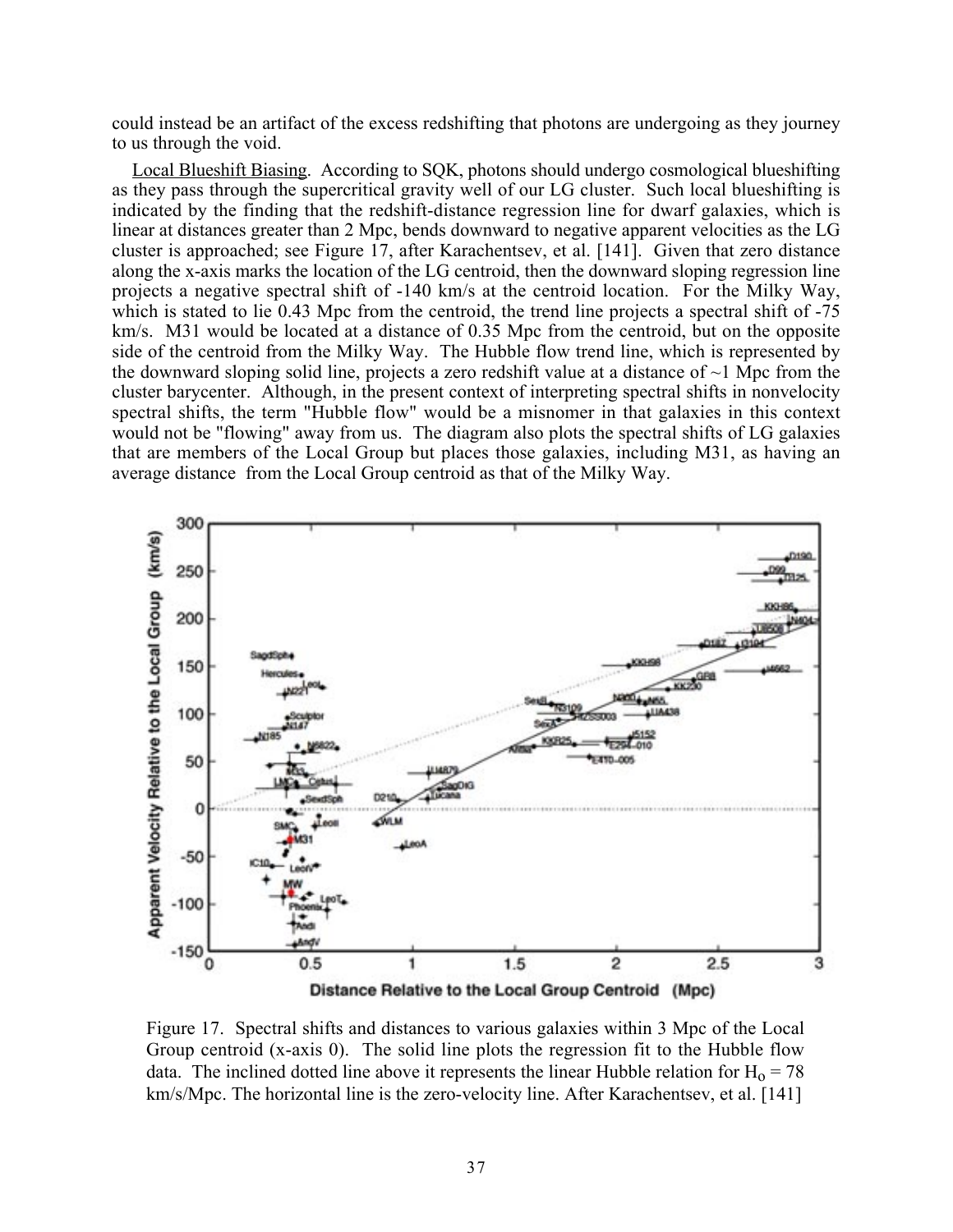According to SQK, the LG's supercritical region would have a radius of about 1 Mpc which is far smaller than that of the Virgo cluster which likely has a radius of about 4 Mpc. Also Virgo's gravity well would be much deeper than that of the LG which explains why the Virgo cluster exhibits a far greater degree of blueshifting. The conventional kinematic interpretation of Figure 17 is that the Hubble flow begins about 1 Mpc from the LG centroid. But, the absence of cosmological expansion in the LG is not predicted by standard big bang theory and requires ad hoc assumptions to account for it.

Another concern for the concordance cosmology is that the local Hubble Flow is so cold, galaxies having very little dispersion around their trend line,  $\pm 2$  km/s. This has led Sandage [142] to comment "...the explanation of why the local expansion field is so noiseless remains a mystery." Also Karachentsev, et al. [143] write, "The most enigmatic property of the local Hubble flow turns out to be its 'coldness'." This mystery evaporates when the local Hubble flow is understood to be due to tired-light energy loss in a cosmologically static universe. In particular, in SQK the redshifting rate is related to the criticality of the ether, which changes in the vicinity of clusters or voids, but attains an average value when large distances are spanned.

Subquantum kinetics also predicts that photons coming to us from the Andromeda galaxy should be blueshifted as they successively pass through Andromeda's supercritical gravity well, the LG cluster gravity well, and finally the Milky Way's gravity well. In fact, Andromeda is seen to exhibit a substantial blueshift. Here we adopt the value of –86 km/s measured by Arp [88, 144] which is based on his conclusion that the Sun has a Galactic orbital velocity of 220 km/s [89]. Traditionally, Andromeda's blueshift has been interpreted kinematically as evidence that the galaxy has a velocity component directed toward the Milky Way. However, Arp's [88] findings that the spectral shifts of Local Group companion galaxies relative to that of M31 are quantized in 72 km/s steps with a standard deviation of  $\pm$ 17 km/s around those periodic values has led him to conclude that the peculiar velocities of our neighboring galaxies should be no greater than this  $\sigma$  value. Moreover Karachentsev's observation that the local Hubble flow exhibits a standard deviation of only  $\pm 25$  km/s supports Arp's thesis. So Arp appears to be correct in his suggestion that M31's blueward spectral shift is for the most part non-velocity in origin.

The solution predicted by SQK is that Andromeda's blueshift is due to cosmological photon blueshifting taking place within the supercritical gravity wells of both the Andromeda galaxy as well as within that of our own galaxy. If we adopt the intergalactic blueshifting rate between M31 and the Milky Way as averaging -75 km/s/Mpc, we arrive at a blueshift of about 58 km/s. The remaining 28 km/s could be attributed to blueshifting occurring within M31 as well as within our own galaxy.

Nonvelocity Blueshifting Influenced by Galaxy Mass and Morphology. Arp [145] has studied galaxy groups consisting of a primary galaxy with interacting companions and has shown that companion galaxies had redshifts averaging 122±34 km/s higher than that of the dominant galaxy, i.e., higher than that of the more luminous and massive galaxy in the cluster. Regarding the spectral shift bias seen in the LG cluster, Arp [144] has stated that if the shifts are interpreted as peculiar velocities of the companions there is only one chance in 4 million that we would be viewing the cluster at a privileged time when all of its satellite galaxies happen to be collectively receding from us. Since 1970, at least 18 studies of this redshift anomaly have been carried out and all show the effect to be real. This has long been a thorn in the side of conventional astronomy since the concordance cosmology has no explanation for it. Bottinelli and Gouguenheim [146] have studied 20 galaxy groups containing 52 companion galaxies and confirmed that companion galaxies have redshifts that are systematically higher by about  $90 \pm 8$ km/s. But, they also considered the reverse, namely the lack of redshift in the main galaxy relative to the companion galaxies, and as expected found the main galaxy's redshift is generally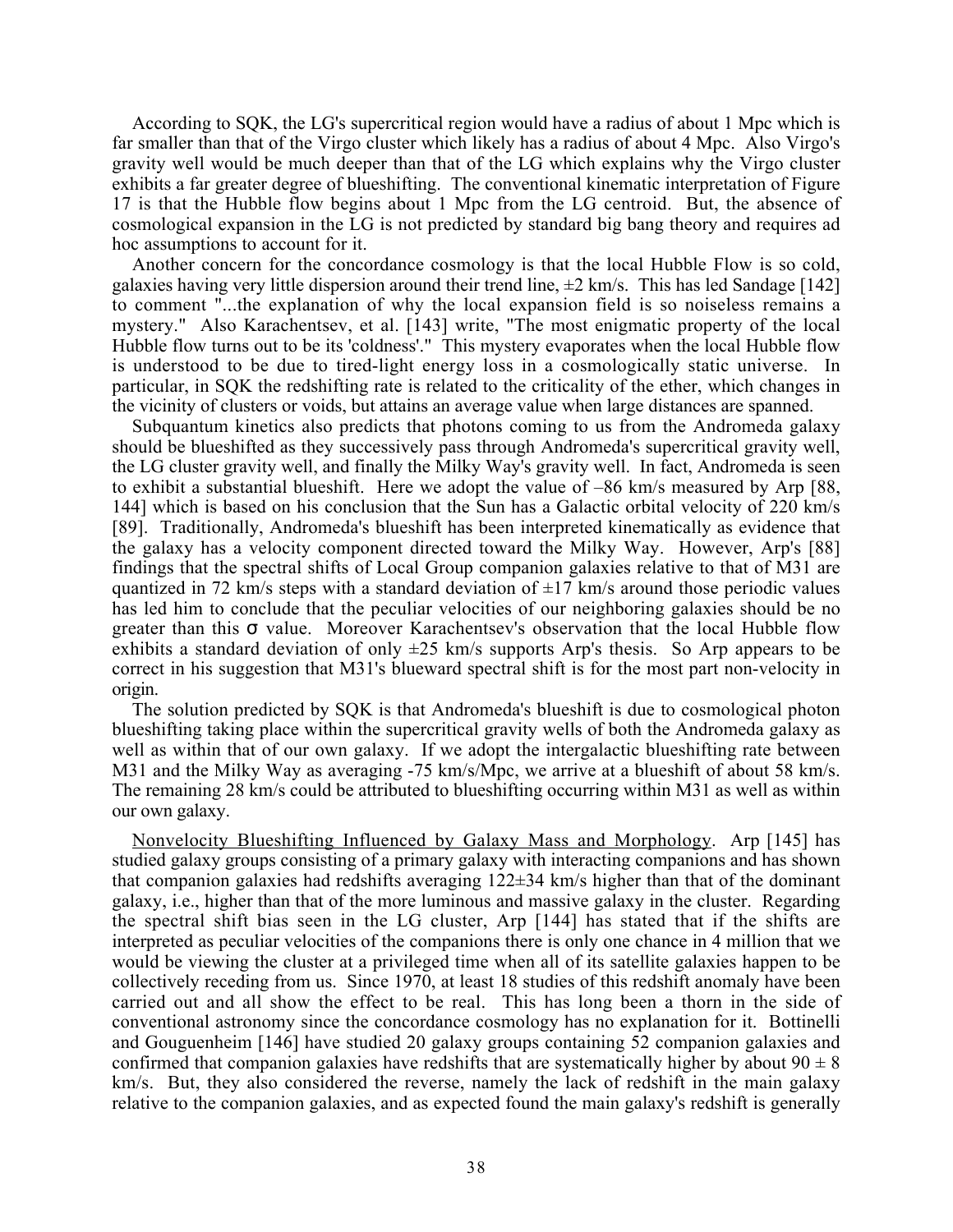lower by about 90 km/s, hence blueshifted relative to the companion galaxy spectra.

Arp and Sulentic [144] have proposed that the companion galaxies are the ones with the anomalous spectral shifts, whereas SQK proposes just the opposite, that the primary galaxies instead have intrinsic blueshifts relative to their low-redshift companion galaxies According to this theory, the more massive older galaxies, such as giant ellipticals, should have deeper gravity wells and hence should undergo greater photon blueshifting than companion galaxies which are less massive and have shallower gravity wells. Also primary galaxies are usually found at the cluster's center, hence in a region of more negative gravity potential, and this in turn would cause their spectra to be blueshifted to a much greater extent.

So which interpretation is the more correct? The redshift quantization findings suggest that the intrinsic blueshift interpretation may be more correct. Arp and Sulentic [144] report finding a 72 km/s quantization interval when considering redshifted companions to the M31 and M81 primary galaxies. This matches the quantization interval that Tifft, Cocke, and others have reported for more distant galaxies. But no quantization is seen in either of these galaxy clusters when considering galaxies that have *blueshifted* spectra. Also Napier and Guthrie [85] have found a strong 71.1 km/s quantization in the Virgo cluster when galaxies near the core were avoided, i.e., they obtained good quantization results by avoiding galaxies having blueshifts and low redshifts. This outcome, though, may be understood from the perspective of SQK. The blueshifted galaxies would be the ones whose spectra have been most altered by cosmological photon blueshifting. Hence, any spectral quantization pattern that otherwise would have characterized the galaxy would become erased by such blueshifting which would be different for each galaxy. Only the redshifted companions, those whose rate of photon spectral shifting has been least altered by the gravity well of the cluster and primary galaxy would be the ones to reveal their tired-light quantization pattern in an "undisturbed" state. Taking into consideration the spectral quantization observations, we are led to conclude that it is more proper to regard the more massive, more blueshifted galaxies in the cluster to be the ones having the anomalous spectral shifts.

Arp and others [133, 147, 148] also report the presence of a redshift discrepancy that depends on galaxy morphology. They find that Sc and Scd "late type" galaxies have an excess redshift when compared to earlier type companion galaxies of Sa and Sb morphology. Part of this morphology-dependent redshift effect is anticipated by SQK. Sc and Scd spirals, for example, have arms that are more loosely wrapped and hence distribute their galaxy's mass over a large area thereby producing a relatively shallow gravity well in the vicinity of the galaxy's disc. Sa galaxies on the other hand, have their arms more tightly wrapped around the galaxy's bulge, hence concentrating most of their mass in a much smaller volume and resulting in a deeper gravity well. Sb galaxies have properties intermediate between Sa and Sc, but still their gravity wells would be deeper than those of Sc galaxies. Hence because Sa and Sb galaxies have deeper gravity wells, they would undergo the greater amount of photon blueshifting and hence should exhibit a smaller redshift than Sc galaxies, as is observed. However, in the larger galaxy clusters, such as the Virgo and Abell clusters, this redshift discrepancy between Sc and Sb galaxies is particularly large, of the order of 1000 km/s or more, far too great to be accounted for by differences in photon blueshifting rates within the respective galaxies. Neither does the concordance cosmology offer any suggestions.

Alternatively, Arp and Narlikar [87] have proposed a variable mass theory to account for the intrinsic redshifts of quasars and companion galaxies, linked with Arp's suggestion that the high redshift companion galaxies grew from matter that was formerly ejected from the nucleus of a nearby primary galaxy [88]. They have accordingly proposed that the subatomic particles, and in particular electrons, forming the newly created matter in these companion galaxies are initially less massive than particles making up the matter of the primary galaxy and that their inertial masses gradually increase as the companion galaxies age. Accordingly, the younger galaxies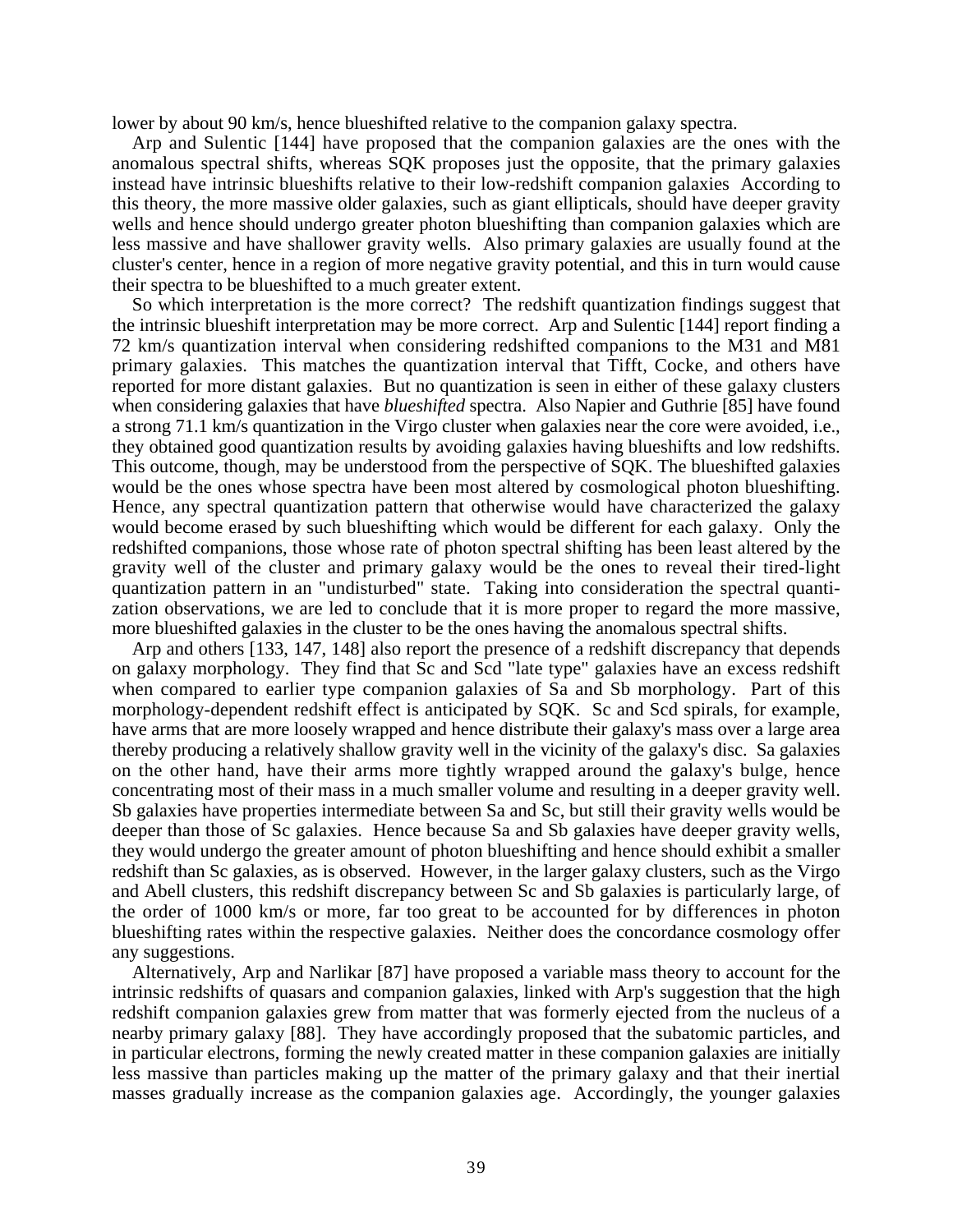would initially have elevated Rydberg constants, causing their stellar spectra to be more redshifted as compared with to those in the primary galaxy and would gradually decrease over time to eventually approach the spectral shift of the primary galaxy as they develop into normal spiral galaxies. But, if this were the case, and assuming that the core of our Galaxy also produces new matter which it continually expels, why then do we not see high redshift absorption lines in the vicinity of Sgr A\*.

## **6. Cosmogenesis, Quasar Evolution, and Quasar Redshifts**

Arp [150] has provided extensive observational evidence of X-ray quasars being aligned within 20° of the minor axis of active galaxies with the implication that they were once ejected from the parent galaxy's core. He also has shown evidence of companion galaxies lying within a 35° cone angle of the galaxy's minor axis with a probability of one in nine million that these alignments are due to chance [133]. He concludes that the alignments indicate that quasars have been ejected from the core of the primary galaxy, the ejections occurring at spaced intervals as a result of recurrent activity of the primary galaxy's core. He finds that the following evolutionary sequence leading from quasars to companion galaxies: ejected quasar → BL Lac object → bright disturbed companion galaxy → normal companion galaxy. Accordingly he suggests that ejected quasars gradually grow in size and brightness by continuously generating and expelling gas which over time comes to form a surrounding stellar population. Eventually, the quasar is proposed to develop into a BL Lac object, which is a relatively compact body with spectral properties reminiscent of a quasar, but showing evidence of being surrounded by a fuzz. As more gas is expelled from the central condensed mass, a BL Lac object is theorized to later develop into a disturbed companion galaxy with a more extended stellar population, which later grows into a normal companion galaxy.

The above evolutionary sequence suggests that the supermassive core of the primary galaxy is continuously creating matter, some of which is expelled from the core as a stellar wind, some of which remains to increase the core's mass, and some of which is ejected as a clump of matter; i.e., a quasar, when the core is particularly active. Furthermore this matter creation process is theorized to continue within the ejected quasar, some matter being retained within the quasar to cause it to grow in size and some being expelled to eventually form a surrounding disc and spiral arms. Others who have suggested that matter is created in galactic cores and ejected to eventually form companion galaxies include Jeans [110], Ambartsumian [151,152], McCrea [111], Sersic [153], and Hoyle and Narlikar [154]. Like Arp, all arrived at their conclusions on the basis of observation.

The observational evidence that Arp has gathered suggests that galaxies proliferate in a manner that resembles asexual biological reproduction, the primary galaxy being the mother, the ejected quasar being its birthed embryo, and the companion galaxy that the quasar eventually evolves into being the daughter galaxy that develops. This scenario may sound a bit strange to astronomers. But, with the demise of the big bang theory, it will be necessary to think in different terms. The new paradigm of continuous creation will be one in which existing matter generates new matter, where galaxies birth daughter galaxies, and where the universe functions as an *open* system. In this new view, astrophysics will ultimately come to have much in common with the life sciences.

The Model G ether reaction system of SQK predicts a similar continuous creation scenario, but approaches it from the side of theory. According to SQK, neutrons are not only created from zero point energy fluctuations of critical size but also nucleate rapidly in the vicinity of existing subatomic particles, a process that has been confirmed in simulations of the Model G reaction system. Subquantum kinetics represents the rate of matter creation per unit mass M of existing matter as: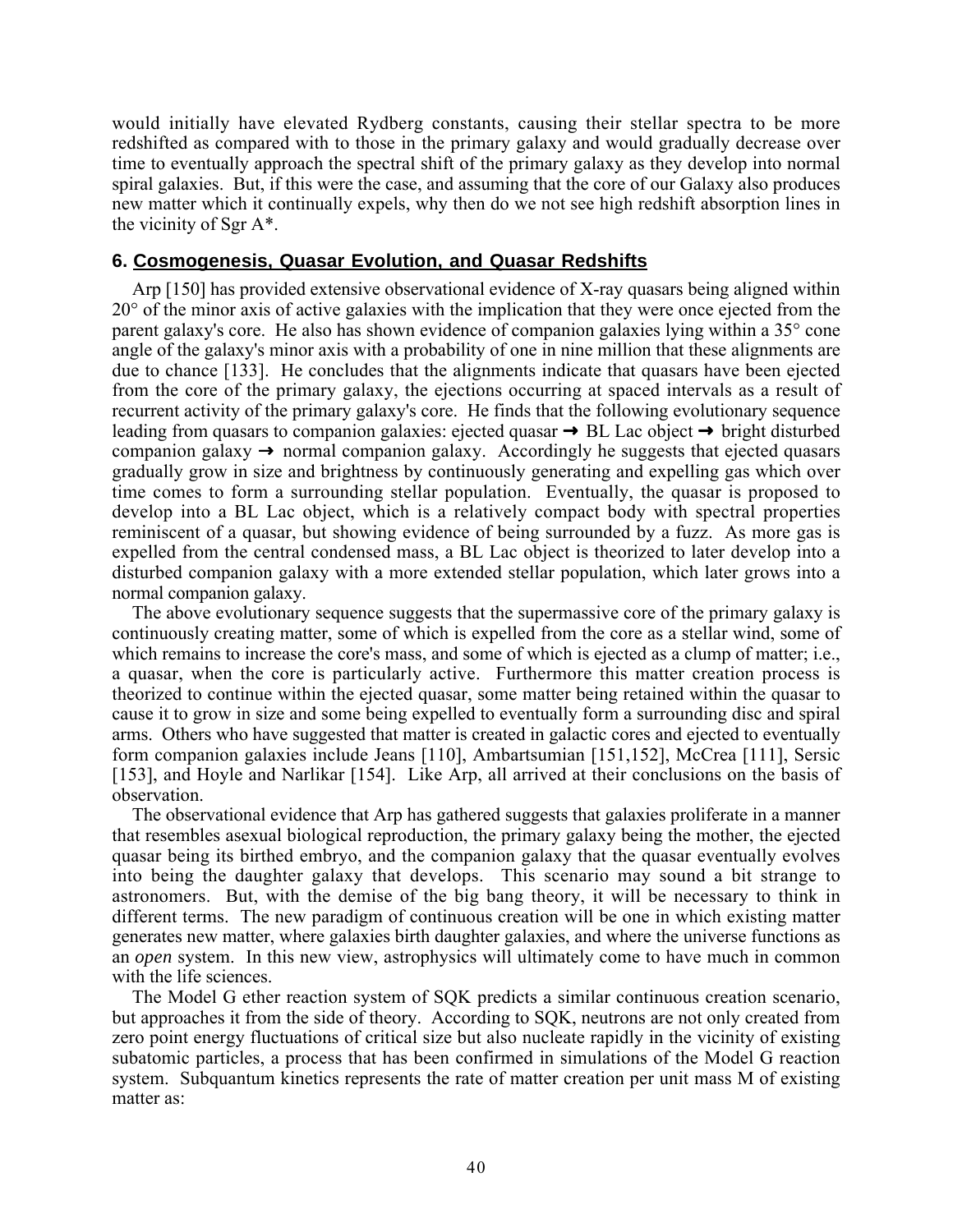$$
(dM/dt)/M = k_g \bullet \phi_g \bullet T^{0.5}, \qquad (17)
$$

where  $k_g$  is the constant of proportionality,  $\varphi_g$  is the ambient gravitational potential, and T is the ambient temperature; see chapter 8 of LaViolette [28]. Whereas in the early universe matter creation proceeded relatively slowly as particles gradually nucleated from zero point energy fluctuations, once hydrogen had accumulated in space, had formed stars, and eventually evolved into supermassive cores, matter creation was able to proceed far more rapidly. According to relation (17), a planet should have a greater rate of matter creation per unit mass than an intergalactic hydrogen gas cloud, a star should have a still greater rate of matter creation per unit mass, and a quasar or galactic core should have by far the highest rate of matter creation per unit mass. In fact, according to one estimate, the core of our galaxy, Sgr A\* comprises less than 0.01% of the Galaxy's mass, yet produces over 99.9% of the Galaxy's matter [28].

The core of a primary galaxy would not only expel quasars, but also globular clusters and dwarf spheroidal galaxies as well, both of which would harbor quasar-like bodies at their centers [28]. As Arp has noted, ejections that leave the primary galaxy have a trajectory aligned close to the galaxy's polar axis. Those that instead emerge along the galaxy's equatorial plane would become disrupted by orbiting stars, and would ultimately become entrained in the galaxy's disc. This equatorially expelled matter ultimately increases the galaxy's diameter and contributes to the formation of spiral arms. Subquantum kinetics proposes that galaxies evolve from dwarf spheroidals to dwarf ellipticals to spirals to giant ellipticals in a manner depicted by Edwin Hubble's tuning fork diagram with the exception that giant ellipticals would be a late stage of galaxy evolution developing from spiral galaxy precursors.

Subquantum kinetics proposes that the same outpouring of genic energy that is responsible for the radiation coming from quasars also provides the internal pressure necessary to allow a galactic core to fission and expel part of itself as a quasar. Standard astrophysics fails to explain this since it models a galactic core as a black hole which is only able to acquire energy by pulling in matter from its environment. The problem is that there is little evidence that matter falls into galactic cores; in most cases matter is seen to be energetically expelled. The same source of energy theorized to cause masses to be ejected from a core are also able to account for the energy that powers supernova explosions, even the very energetic hypernovae; see LaViolette, section 9.14 [28]. Standard physics leaves the source of this energy unexplained.

Another puzzle that needs explaining is the high intrinsic redshifts of quasars. In the quasargalaxy associations which Arp has studied, the quasars are seen to have redshifts far in excess of those of the primary galaxy that had ejected them. Arp regards these as non-velocity redshifts that are intrinsic to the quasars and not Doppler shifts of cosmological origin as conventional cosmology maintains. One explanation offered by SQK is that a quasar's highly discrepant redshift is due to gravitational redshifting as its radiation emerges out of its gravity well. Hoyle [155] and Clube [156] have also proposed that quasar redshifts are of gravitational origin. According to SQK, radiation can emerge from a quasar and be seen because a quasar is not a black hole as is conventionally assumed. In SQK, a quasar is a late stage in the evolution of a star, the growth sequence being: planet  $\rightarrow$  brown dwarf  $\rightarrow$  red dwarf  $\rightarrow$  main sequence star  $\rightarrow$  mother star. A *mother star* is essentially a bare stellar core, similar to a white dwarf or neutron star, but of far greater mass in excess of the Chandrasekhar limit. Mother stars can range in mass from a few solar masses to billions of solar masses depending on how much matter they have been able to spawn.

In SQK a stellar core is unable to collapse into a black hole singularity for two reasons. First, it never stops creating energy. Not only is matter continuously created within them, thereby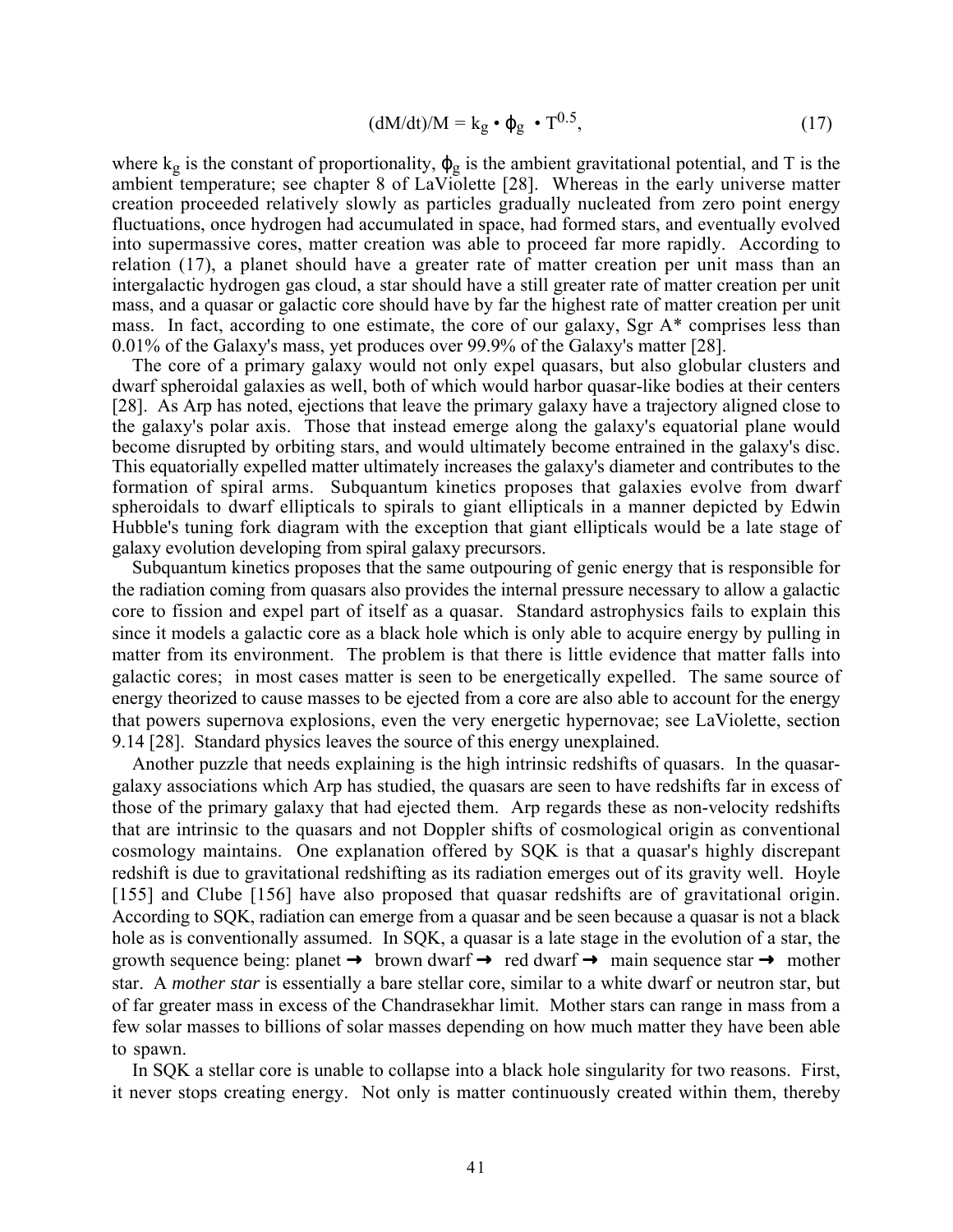providing a continual supply of fuel for fusion, but more importantly they continuously generate *genic energy* due to the photon blueshifting that takes place within them. Since the rate of photon blueshifting within a star depends on its gravity potential and since the gravity potential well of a mother star is many orders of magnitude deeper than that of main sequence stars, the resulting extreme supercritical state within will cause it to produce energy in its interior at a very high rate. As the star's core radius R diminishes during collapse, the genic energy radiation pressure increases as  $1/R<sup>4</sup>$ , countering the inward pull of gravity which increases only as  $1/R<sup>2</sup>$ ; see LaViolette, section 9.13 [28]. A core would ultimately cease its collapse at a radius where the two forces balanced. This equilibrium would be reached regardless of whether the star is non degenerate, at which point it would have evolved into a mother star.

Another reason why black holes are not able to form in SQK is because according to this physics the gravitational field potential within a subatomic particle should taper to a zero gradient at the particle's center, as shown in Figure 10. Hence as particles within a collapsing stellar core are pressed increasingly close together, the gravitational force attracting them to one another approaches zero. There is observational evidence to support such a gravity field configuration within subatomic particles. We know from the particle scattering experiments of Kelly [118] that the charge distribution within a neutron or proton rounds off in hill-like fashion at the particle's center. Also, as mentioned in Section 4, we know from the research of T. Townsend Brown and others that the gravitational and electric fields are coupled, that gravitational potential correlates with electric potential [121-125], a phenomenon also predicted by SQK. Hence given that the electric field potential plateaus at the particle's center, it follows that the gravity potential field should also plateau, just as Model G predicts.

As one example of a redshifted mother star, consider quasar  $4C + 37.03$  which is located about 3.7° of arc from M31 along the galaxy's minor axis [157] and which has a redshift of 1.7. If this were interpreted as a gravitational redshift, it would be about 6300 times greater than the redshift of 80 km/s seen at the surface of the white dwarf Sirius B. Hence the quasar's emission line radiation would be coming from a region whose gravity potential is 6300 times more negative than Sirius B. Given that Sirius B has a mass-radius ratio of  $M/R = 3.3 \times 10^{23}$  kg/m, the emission from 4C +37.03 would be coming from a region where M/R is 2.1 x  $10^{27}$  kg/m. Assuming for the purpose of illustration that the quasar has a mass of  $10^6$  M<sub> $\odot$ </sub>, a redshift of 1.7 would be seen if its emission came from a radius of about 1.4  $R_{\odot}$  presumably near the star's surface. This is far smaller than the gravitationally lensed Schwarzschild radius for a one million solar mass black hole, which would lie at about 23  $R_{\odot}$ . But in SQK such a restriction does not exist, since it proposes that gravity wells do not warp space, as general relativity proposes, so radiation would be able to emerge from a mother star and be visible, although it would be highly redshifted due to the gravitational redshift effect [28]. Since the wavelength of the redshifted line would depend on the depth in the gravity well where the emission originated, emission coming from various depths in the quasar's gravity well would cause broadening of the quasar's emission line spectrum, as is observed. If this mother star had a mass of 10<sup>6</sup> M<sub>o</sub> and a radius of 1.4 R<sub>o</sub>, it would have an average density of 5.6 x  $10^8$  kg/m<sup>3</sup>, which is about one fourth of the density of Sirius B.

Arp has noted that quasars ejected from the core of a primary galaxy, over time increase in diameter and decrease in redshift. He finds that an ejected quasar typically has an intrinsic redshift which ranges from about  $z = 2$  to  $z = 0.3$ , that the growing quasar eventually evolves into a BL Lac object which would have a redshift ranging from  $z = 0.3$  to 0.1, and then develops into a disturbed companion galaxy with a redshift ranging from  $z = 0.09$  to 0.005. Finally, as the galaxy continues to mature, it would evolve into a more normal companion galaxy with a redshift that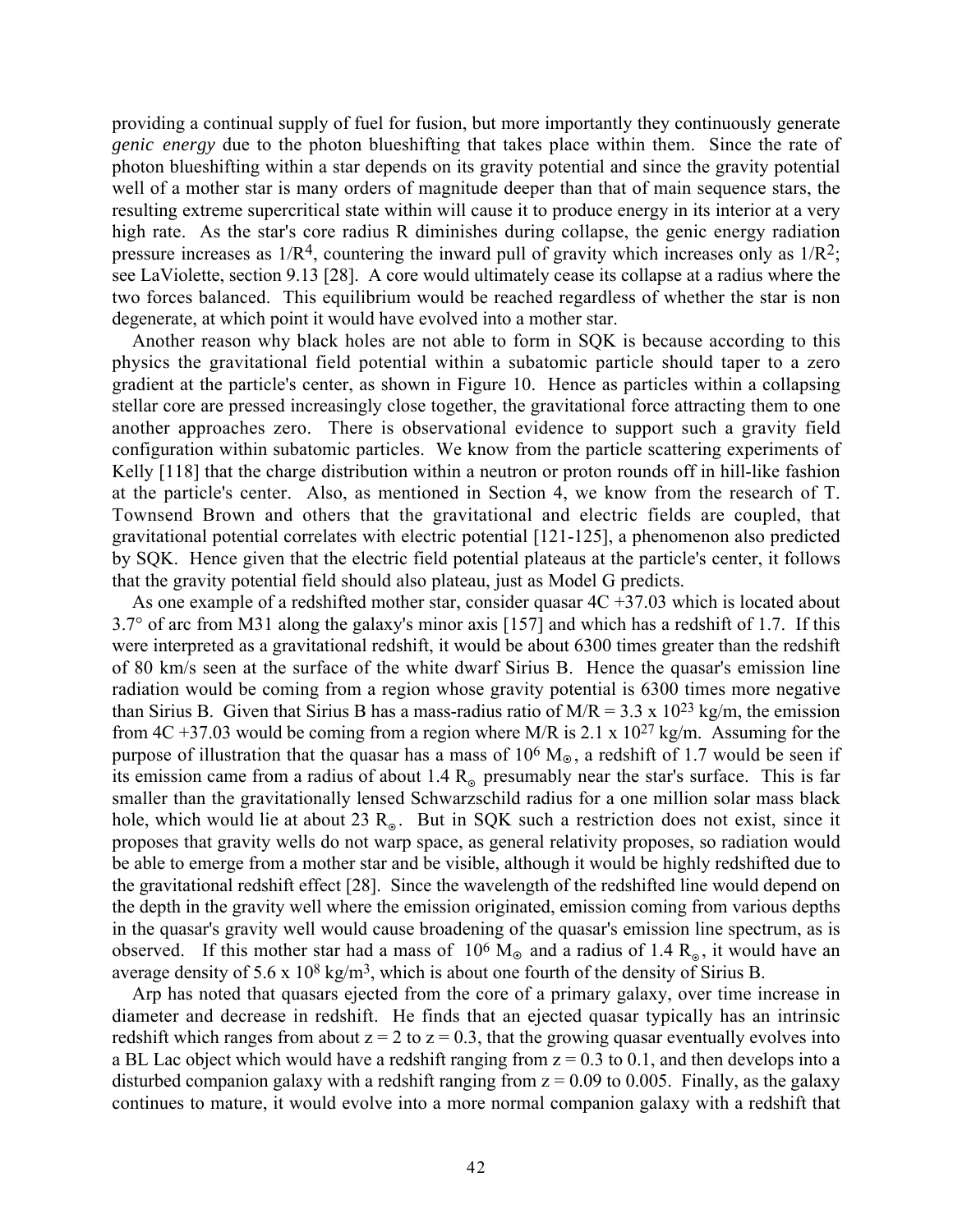ranges from slightly higher than that of the main galaxy on up to  $z = 0.005$ . The progressive drop in redshift that Arp describes in the evolutionary sequence from quasar to companion galaxy could be due to the quasar's emission region migrating outward from its surface as the quasar grows in size and gradually develops into a galaxy.

But an explanation of the quasar redshifts must grapple with the finding that their spectra are quantized in increments of  $z = 0.3$  and greater forming a redshift sequence that conforms to the Karlsson formula [158, 159]. If the intrinsic redshifts of quasars are gravitational in origin, further thought needs to be given to explain why they happen to be quantized, and why they are quantized in increments far larger than those characterizing the cosmological redshift of distant galaxies. Might this be due to the existence of metastable states in the radius of a quasar/mother star and hence in the value of the gravitational potential prevailing near its surface?

Marmet has also proposed his photon scattering explanation to account for the intrinsic redshifts of quasars as well as galaxies. So, besides the gravitational redshift mechanism, this could be another explanation for the intrinsic redshifts of quasars. Also there is the variable mass theory of Arp and Narlikar discussed in Section 5 that has been proposed to explain the high intrinsic redshifts of quasars.

# **7. Conclusion**

Arp [160] has stated that the observational evidence against the big bang theory has become overwhelming and that the theory in reality has been toppled. This is also the conclusion arrived at in the present overview. As shown above, the no-evolution, tired-light model makes a better fit than the expanding universe hypothesis when compared to the observational data of six cosmology tests. Also it has been shown that the supernova light curve test of Goldhaber, et al. is flawed by selection effect biases. Studies of x-ray bursts and gamma ray bursts also show no evidence of time dilation with increasing redshift. So based on the current evidence which indicates that there is no time dilation one may conclude that the universe must be cosmologically stationary. Furthermore the finding that the cosmological redshift values are quantized introduces a serious impediment to the Doppler interpretation of the redshifts. The tired-light theory fares much better since discrete transitions are a common phenomenon at the quantum level. Hence it is not a very big jump to imagine that tired-light photon's also exhibit this phenomenon when they spontaneously lose energy. Arp finds that in the Local Group and Sculptor Group the differential galaxy redshifts of companion galaxies relative to the main galaxies are quantized which indicates that these companion galaxies cannot have peculiar velocities greater than  $\pm 17$  km/s. This in turn presents a serious challenge to the concordance cosmology to interpret these galaxy redshifts in velocity terms.

Furthermore the finding that the microwave background radiation is much smoother than was originally thought leads to the conclusion that dark matter and dark energy are not present in the universe, which presents a significant problem for the big bang theory. Moreover since continuous creation cosmologies like SQK are able to adequately account for the microwave background radiation through the mechanism of beta particle emission from nascent neutrons, there is no need to consider a big bang as being the only explanation. The concordance cosmology also has great difficulty in explaining the heating of the WHIM, whereas beta particle emission from continuously created neutrons provides an adequate explanation. In addition, the discovery of megaparsec sized ring patterns in the cosmic background data presents a major problem to the concordance cosmology, but is easily explained by the continuous creation cosmology of SQK. Similarly, the concordance cosmology offers no explanation for the regular periodicity in galaxy cluster density that spans more than 5 billion light years, whereas this phenomenon is readily explained by SQK. The discovery of galaxies as far away as  $z = 11.9$  also presents a serious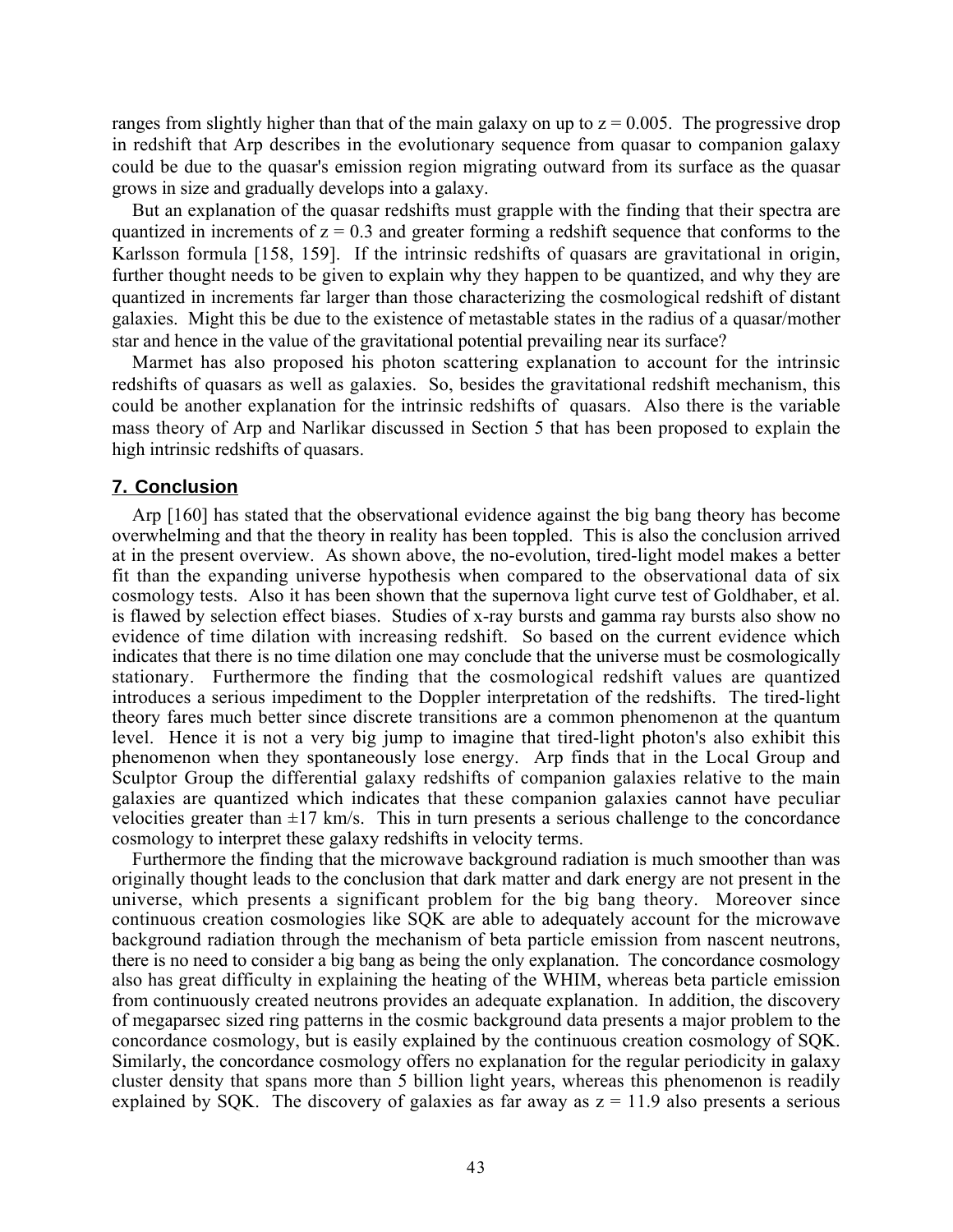problem for the big bang theory since such galaxies would need to be fully formed at just 350 million years after the big bang, and before the beginning of the reionization period. This implies that the stars composing this galaxy would have begun their formation before the time of the purported big bang.

The continuous creation physics of SQK has been shown to have other advantages as well. It not only predicts a tired-light effect for photons traveling through intergalactic space, but also provides a mechanism for the continuous creation of matter. While other tired-light theories account for the cosmological redshift, they do not simultaneously provide a mechanism for the creation of matter. Furthermore SQK has been shown to spontaneously produce only matter and not antimatter, something that the big bang theory fails to do. This solves the mystery of why no antimatter galaxies have been found. Moreover SQK also predicts that a galaxy's gravity potential field should eventually plateau to the local extragalactic gravity potential, beginning to depart from a Newtonian relation at distances greater than about 3 kpc in a manner similar to MOND. This not only provides an answer as to why the universe does not spontaneously undergo gravitational collapse, but also makes unnecessary assumptions about the presence of dark matter in galaxies.

In addition to the tired-light effect, SQK also predicts a photon blueshifting effect, a kind of negative Hubble constant, occurring within the gravity wells of galaxies and galaxy clusters. This effect is able to explain the blueshifting of galaxy spectra seen in clusters such as the Virgo cluster as well as within smaller clusters such as the Local Group. The same blueshifting phenomenon predicts the Fingers of God effect as well as the Kaiser pancaking effect seen when galaxy cluster spectra are plotted in redshift space. It also explains why massive primary galaxies in a cluster are blueshifted relative to their companion galaxies. Subquantum kinetics, also explains why cosmic voids appear pancaked when plotted in redshift space. It also accounts for why galaxies residing in cosmic voids are dimmer and why those located in the centers of galaxy clusters are brighter than average. Finally, it predicts a mechanism for the ejection of quasars from galactic cores and also explains why quasars have large intrinsic redshifts, which it ascribes to gravitational redshifting of their radiation. It also provides a theoretical basis for Arp's model where ejected quasars gradually evolve into companion galaxies. In summary, neither the big bang theory nor any other cosmology is able to explain so much without including numerous ad hoc assumptions.

It may be correctly said that the big bang theory has been disproved for some time now, but much of the astrophysical community has yet to become aware of the fact. The concordance cosmology is essentially a leaky ship that has had many ad hoc patches applied to keep it afloat, and its crew fears to abandon it because they are unaware that there are theories that could replace it. Another impediment is that in abandoning the big bang theory, one is inevitably led to a theory in which matter is continuously created, which in most cases requires that one abandon the tenet that the First Law is universally valid. The violation of energy conservation, however, is not a problem in SQK since this theory requires that the universe functions as an open system.

#### **References**

- 1. Maxwell, J.C. *A Treatise on Electricity and Magnetism*. Vol. II. Reprint of 1891 edition; Dover: New York, 1954, 431 p.p.
- 2. Monti, R. The electric conductivity of background space. In *Problems in Quantum Physics; Gdansk '87*; World Scientific: Teaneck, New Jersey, 1988.
- 3. Nernst, von W. *The Structure of the Universe in Light of our Research.* Jules Springer: Germany, 1921, 40 p.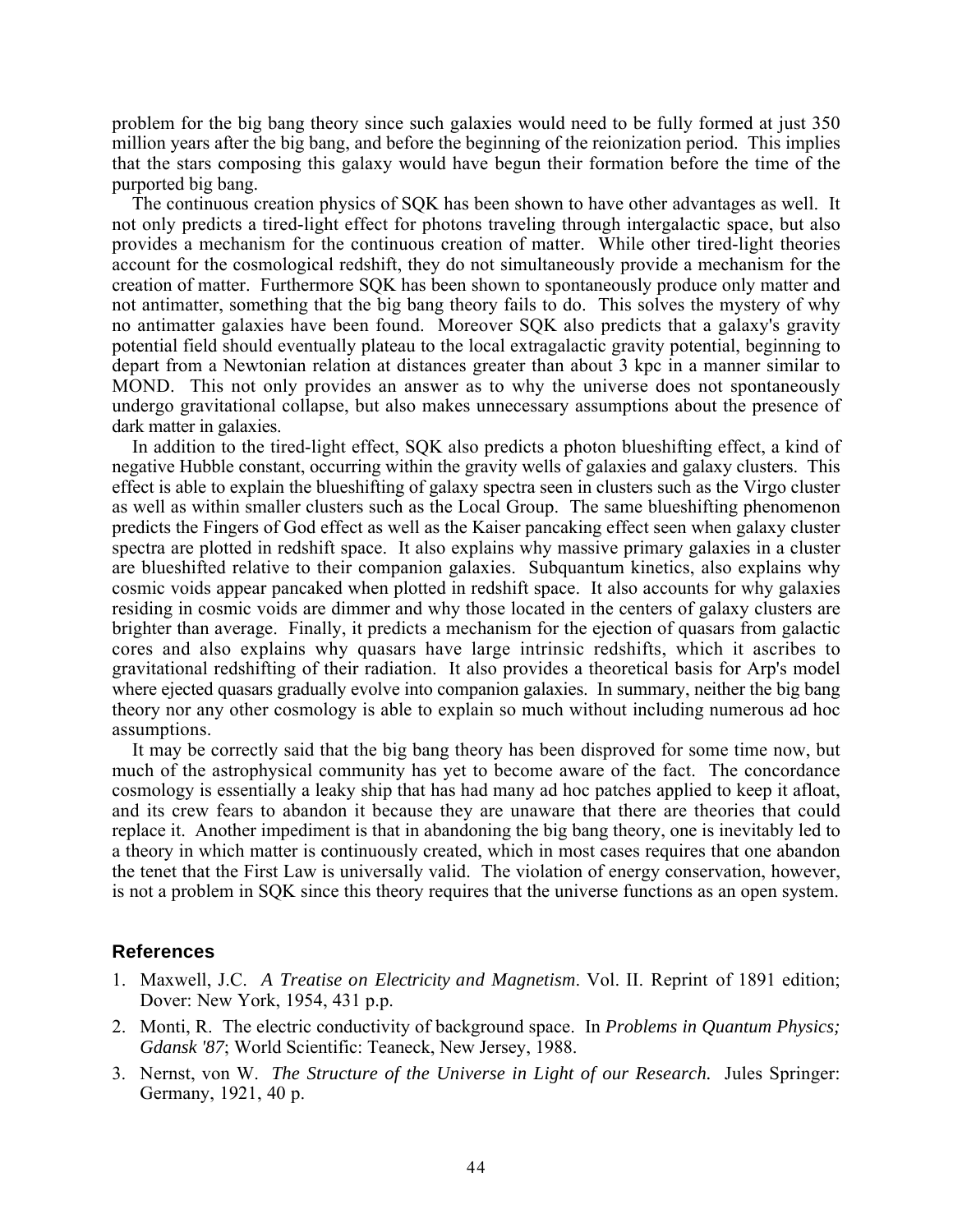- 4. Nernst, W. von. Additional test of the assumption of a stationary state in the universe. *Zeitschrift fur Physik* **1938,** 106, p p . 633-661.
- 5. Monti, R. Albert Einstein and Walther Nernst: Comparative cosmology. *SeaGreen* **1986,** 4, pp. 32-36.
- 6. Vigier, J.-P. Evidence for nonzero mass photons associated with a vacuum-induced dissipative red-shift mechanism. *IEEE Trans. Plasma Sci.* **1990,** 18, pp. 64-72.
- 7. LaViolette, P. A. An introduction to subquantum kinetics. III The cosmology of subquantum kinetics. *Intl. Jour. General Systems* **1985,** 11, pp. 329-345.
- 8. LaViolette, P. A. Is the universe really expanding? *Ap.J.* **1986,** 301, pp. 544 -553.
- 9. Zwicky, F. On the red shift of spectral lines through interstellar space. *Proc. Nat. Acad. Sci.* **1929,** 15, pp. 773-779.
- 10. Pecker, J.-C.; J.-P. Vigier. A possible tired-light mechanism. In: *Observational Cosmology*, Proceedings of the IAU Symposium, Beijing, People's Republic of China, Aug. 25-30, 1986 (IAU Symp., No. 124), edited by A. Hewitt, et al.; D. Reidel Publishing Co.: Dordrecht, 1987, pp. 507-511.
- 11. Marmet, P. *A New Non-Doppler Redshift.* Universite Laval, Dept. of Physics: Quebec, 1981, 64 pp.
- 12. Marmet, P. A new non-Doppler redshift. *Physics Essays* **1988,** 1, pp. 24-32.
- 13. Marmet, P.; Reber, G. Cosmic matter and the nonexpanding universe. *IEEE Trans. Plasma Sci.* **1989,** 17(2), pp. 264-269.
- 14. Zheng, Y. The propagation of photons in the dilute ionized gas. 2013, arxiv: 1305.0427, unpublished.
- 15. Narlikar, J. Noncosmological redshifts. *Space Sci. Rev.* **1989**, 50, pp. 523-614.
- 16. Freedman, W., et al. Final results from the Hubble Space Telescope key project to measure the Hubble constant. *Ap.J.* **2001** 553, p p . 47-72.
- 17. Hickson, P. The angular-size redshift relation. I. Sizes and shapes of nearby clusters of galaxies. *Ap.J.* **1977,** 217, pp. 16-23.
- 18. Hickson, P. The angular-size redshift relation. II. A test for the deceleration parameter. *Ap.J.* **1977,** 217, pp. 964-975.
- 19. Bruzual, A.G.; Spinrad, H. The characteristic size of clusters of galaxies: A metric rod used for a determination of  $q_0$ . *Ap.J.* **1978**, 220, pp. 1-7.
- 20. Hickson, P.; Adams, P.J. Data reduction and the cosmological constant. *Ap.J.* **1979,** 234, pp. L87-L89.
- 21. Hickson, P.; Adams, P.J. Evidence for cluster evolution from the q-z relation. *Ap.J.* **1979,** 234, pp. L91-L95.
- 22. Goldhaber, G., et al. Timescale stretch parameterization of type I-a supernova *B*-band light curves. *Ap.J.* **2001,** 558, pp. 359-368.
- 23. Gott, R.J.; Gunn, G.E.; Schramm, D.N.; Tinsley, B.M. An unbound universe? *Ap.J.* **1974,** 194, pp. 543-553.
- 24. Bahcall, N.A. The mass-density of the universe and the distribution of dark matter. IAU Symposium No. 201, August **2000**.
- 25. Tifft, W.G. Discrete states of redshift and galaxy dynamics. II. Systems of galaxies. *Ap.J.* **1977,** 211, pp. 31-46.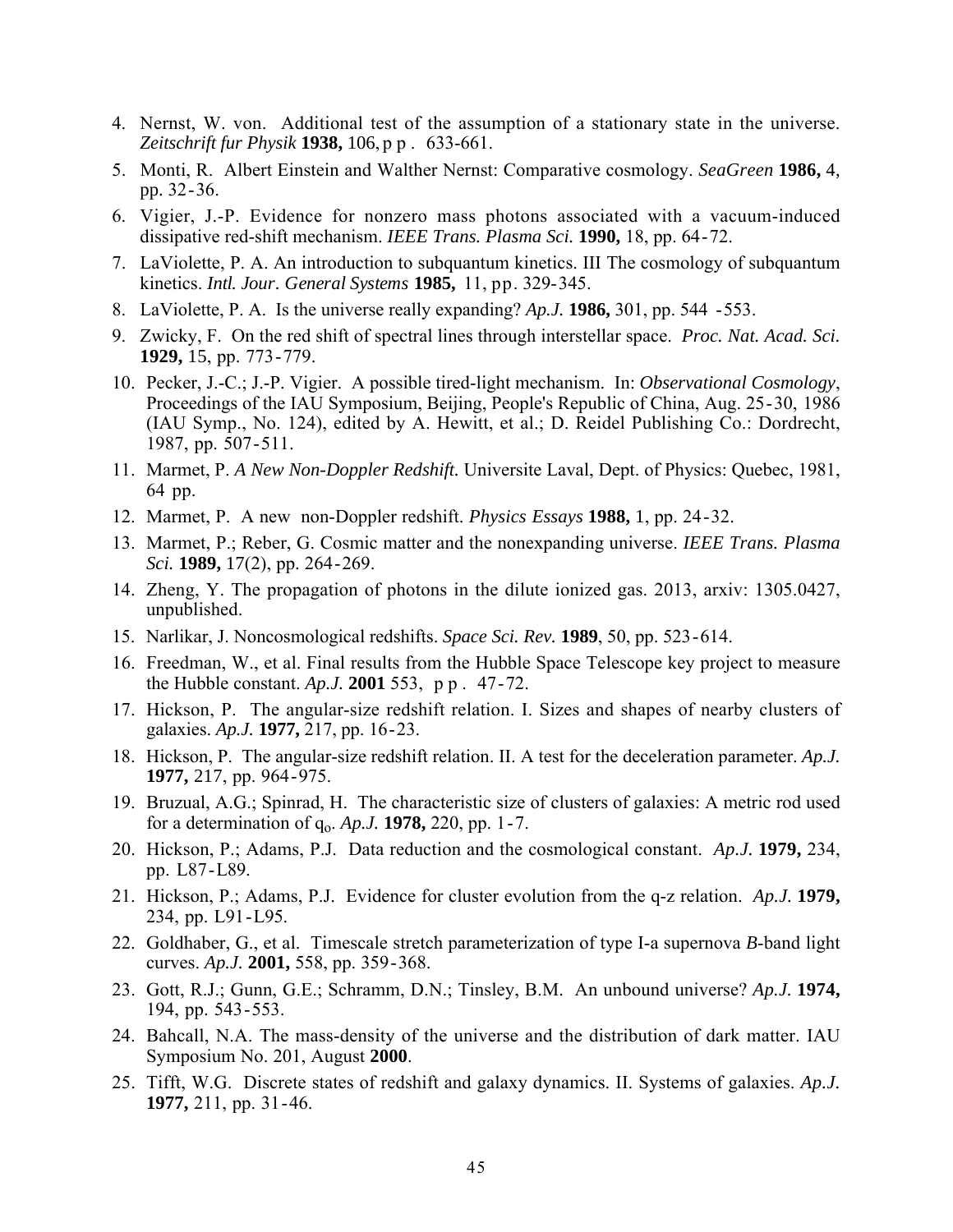- 26. Buitrago, F., et al. Size evolution of the most massive galaxies at 1.7 < *z* < 3 from GOODS NICMOS survey imaging. *Ap.J.* **2008,** 687, pp. L61-L64.
- 27. Trujillo, I., et al. Strong size evolution of the most massive galaxies since *z ~* 2. *MNRAS* **2007,** 382, pp. 109-120.
- 28. LaViolette, P.A. *Subquantum Kinetics: A Systems Approach to Physics and Cosmology*. 4th ed., Starlane Publications: Niskayuna, NY, 2012.
- 29. Lopez-Corredoira, M. Angular size test on the expansion of the universe. *Intern. J. Mod. Phys. D.* **2010,** 19, pp. 245-291.
- 30. Miley, G. The radio structure of quasars A statistical investigation. *MNRAS,* **1971,** 152, pp. 477-490.
- 31. Kellermann, K.I. Radio galaxies, quasars, and cosmology. *A.J.* **1972,** 77, pp. 531-542.
- 32. Ubachukwu, A.A.; Onuora, L.I. Radio source orientation and the cosmological interpretation of the angular size-redshift relation for double-lobed quasars. *Astrophys. Space Sci.* **1993,** 209, pp. 169-180.
- 33. Hoyle, F. In *Radio Astronomy*, IAU Symp. No. 9; R.N. Bracewell, Ed.; Stanford Univ. Press: Stanford, CA, 1959, p. 529.
- 34. Sandage, A. Observational tests of world models. *Ann. Rev. Astron. Astrophys.* **1988,** 26, pp. 561-630.
- 35. Lopez-Corredoira, M. Angular size test on the expansion of the universe. *Intern. J. Mod. Phys. D,* **2010,** 19, pp. 245-291.
- 36. Kapahi, V.K. The angular size redshift relation as a cosmological tool. In: *Observational Cosmology*, Proceedings of the IAU Symposium No. 124; A. Hewitt et al. Eds. D. Reidel Publishing Co.: Dordrecht, 1987, pp. 251-266.
- 37. Andrews, T.B. Derivation of the Hubble redshift and the metric in a static universe. 1st Crisis in Cosmology Conference (AIP Conf. Ser. 822(1)); Lerner, E.J., Almeida, J.B. Eds. AIP: Melville, 2006, pp. 123–143.
- 38. Nabokov, N.V., Baryshev, Yu.V. Classical cosmological tests for galaxies of the Hubble Ultra Deep Field. Astrophys. Bull. **2008**, 63, pp. 244–258.
- 39. Lerner, E. Surface brightness of galaxies and the evidence against the Concordance Model. Paper presented at the Observational anomalies challenging the Lambda-CDM cosmological model. Special Session 2, EWASS 2015, Tenerife, Spain, 22 June 2015.
- 40. Kristian, J.; Sandage, A.; Westphal, J. A. The extension of the Hubble diagram. II. New redshifts and photometry of very distant galaxy clusters: First indication of a deviation of the Hubble diagram from a straight line. *Ap.J.* **1978,** 221, pp. 383-394.
- 41. Lubin, L.M.; Sandage, A. The Tolman surface brightness test for the reality of the expansion. IV. A measurement of the Tolman signal and the luminosity evolution of earlytype galaxies. *A.J.* **2001,** 122, pp. 1084-1103.
- 42. Geller, M.J.; Peebles, P.J.E. Test of the expanding universe postulate. *Ap.J.* **1972,** 174 , pp.  $1 - 5$ .
- 43. Totani, T., et al. Near-infrared faint galaxies in the Subaru Deep Field: Comparing the theory with observations for galaxy counts, colors, and size distributions to  $K \sim 24.5$ . *Ap.J.* **2001**, 559, pp. 592-605.
- 44. Tolman, R. On the estimation of distances in a curved universe with a non-static line element. *Proc. Natl. Acad. Sci.* **1930,** 16, pp. 511-520.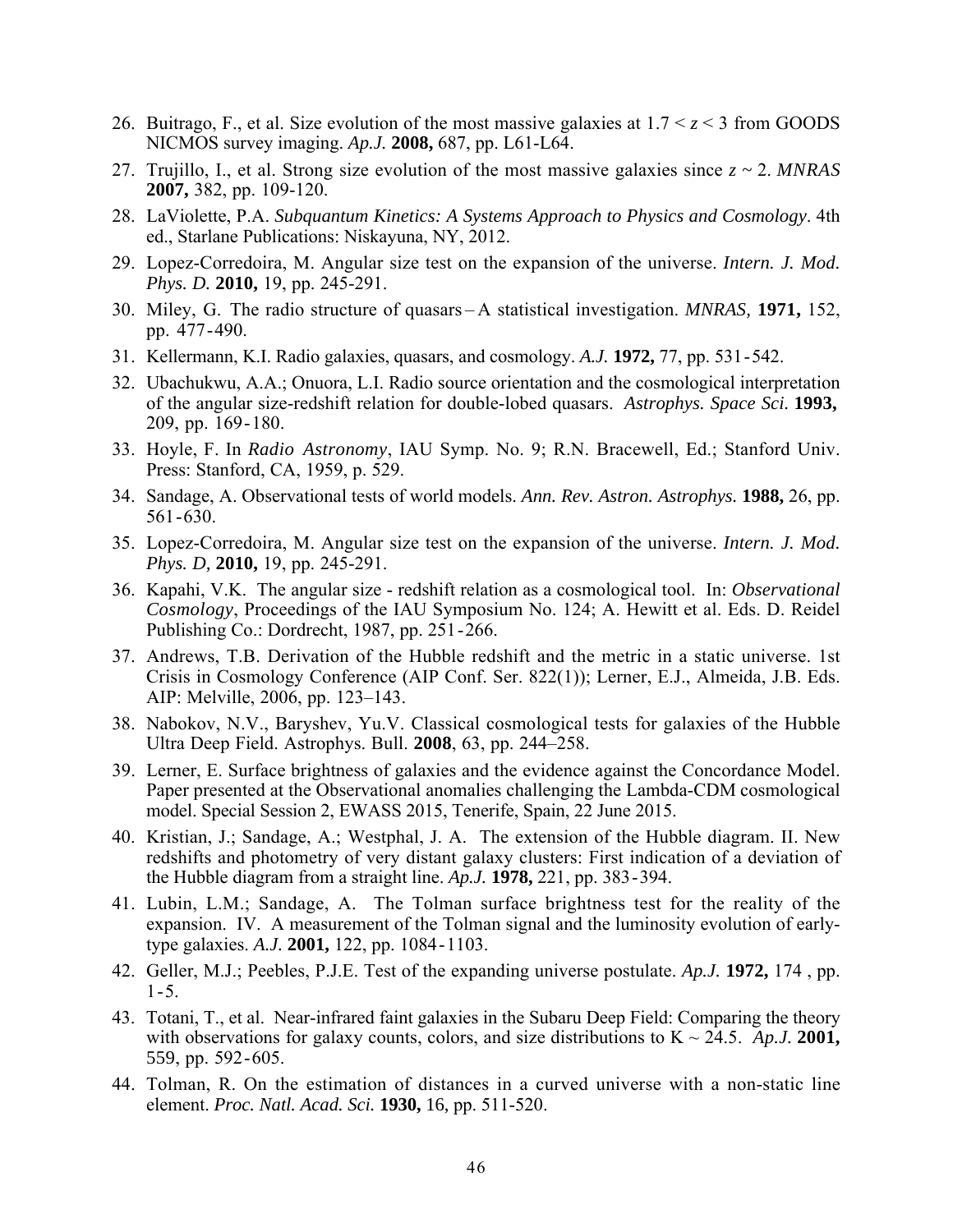- 45. Hubble, E. Effects of red shifts on the distribution of nebulae. *Ap.J.* **1936,** 84, pp. 517-554.
- 46. Lubin, L.M.; Sandage, A. The Tolman surface brightness test for the reality of the expansion. I. Calibration of the necessary local parameters. *A.J.* **2001,** 121, pp. 2271-2288.
- 47. Lubin, L.M.; Sandage, A. The Tolman surface brightness test for the reality of the expansion. II. The effect of the point-spread function and galaxy ellipticity on the derived photometric parameters. *A.J.* **2001,** 121, pp. 2289-2300.
- 48. Lubin, L.M.; Sandage, A. The Tolman surface brightness test for the reality of the expansion. III. Hubble Space Telescope profile and surface brightness data for early-type galaxies in three high-redshift clusters. *A.J.* **2001,** 122, pp. 1084-1103.
- 49. Postman, M.; Lauer, T.R. Brightest cluster galaxies as standard candles. *Ap.J.* **1995**, 440, pp. 28-47.
- 50. Sandage, A. personal communication, March 27, 2002.
- 51. Aguirre, A. Dust versus cosmic acceleration. *Ap.J.* **1999**, 512, pp. L19-L22.
- 52. Aguirre, A. Intergalactic dust and observations of type IA supernovae. *Ap.J.* **1999**, 525, pp. 583-593.
- 53. Goobar, A.; Bergström, L.; Mörtsell, E. Measuring the properties of extragalactic dust and implications for the Hubble diagram. *A&A* **2002,** 384, pp. 1-10.
- 54. Rowan-Robinson, M. Do type Ia supernovae prove L > 0? *MNRAS,* **2002,** 332, pp. 352- 360.
- 55. Lerner, E.J. Evidence for a non-expanding universe: Surface brightness data from HUDF. In: 1st Crisis in Cosmology Conference (AIP Conf. Ser. 822(1)), Lerner, E.J.; Almeida, J.B. Eds. AIP: Melville, 2006, pp. 60–74.
- 56. Lerner, E.J.; Falomo, R.; Scarpa, R. UV surface brightness of galaxies from the local Universe to z ~ 5. *Int. J. Mod. Phys. D*, **2014**, 23, id. 1450058.
- 57. Andrews, T.B. Falsification of the expanding universe model. In 1st Crisis in Cosmology Conference (AIP Conf. Ser. 822(1)); AIP: Melville, 2006, pp. 3–22.
- 58. López-Corredoira, M. Tests and problems of the standard model in cosmology. *Found. Phys.* **2017**, DOI: 10.1007/s10701-017-0073-8.
- 59. Crawford, D.F. Observational evidence favors a static universe. *J. of Cosmology* **2011**, 13, pp. 3875-3946. Eprint: arxiv: 1009.0953.
- 60. Wright, E.L. Source counts in the chronometric cosmology. *Ap. J.* **1987,** 313, pp. 551-555.
- 61. Wright, E.L. personal communication: January 26, 1989.
- 62. Goldhaber, G., et al. Timescale stretch parameterization of type I-a supernova *B*-band light curves. *Ap.J.* **2001,** 558, pp. 359-368.
- 63. Phillips, M.M. The absolute magnitudes of type Ia supernovae. *Ap. J.* **1993**, 413, pp. L105- L108.
- 64. Hamuy, M., et al. The morphology of Type Ia supernovae light curves. *A. J.* **1996**, 112, pp. 2438-2447.
- 65. Quimby, R.M., et al. Hydrogen-poor super-luminous stellar explosions. *Nature* **2011**, 474, pp. 487-489. Eprint: arxiv: 0910.0059.
- 66. Crawford, D.F. Curvature pressure in a cosmology with a tired-light redshift. *Aus. J. Phys*. 1999, 52, pp. 753-777.
- 67. Masreliez, J. Accelerating universe or tired light? October 2002, Eprint: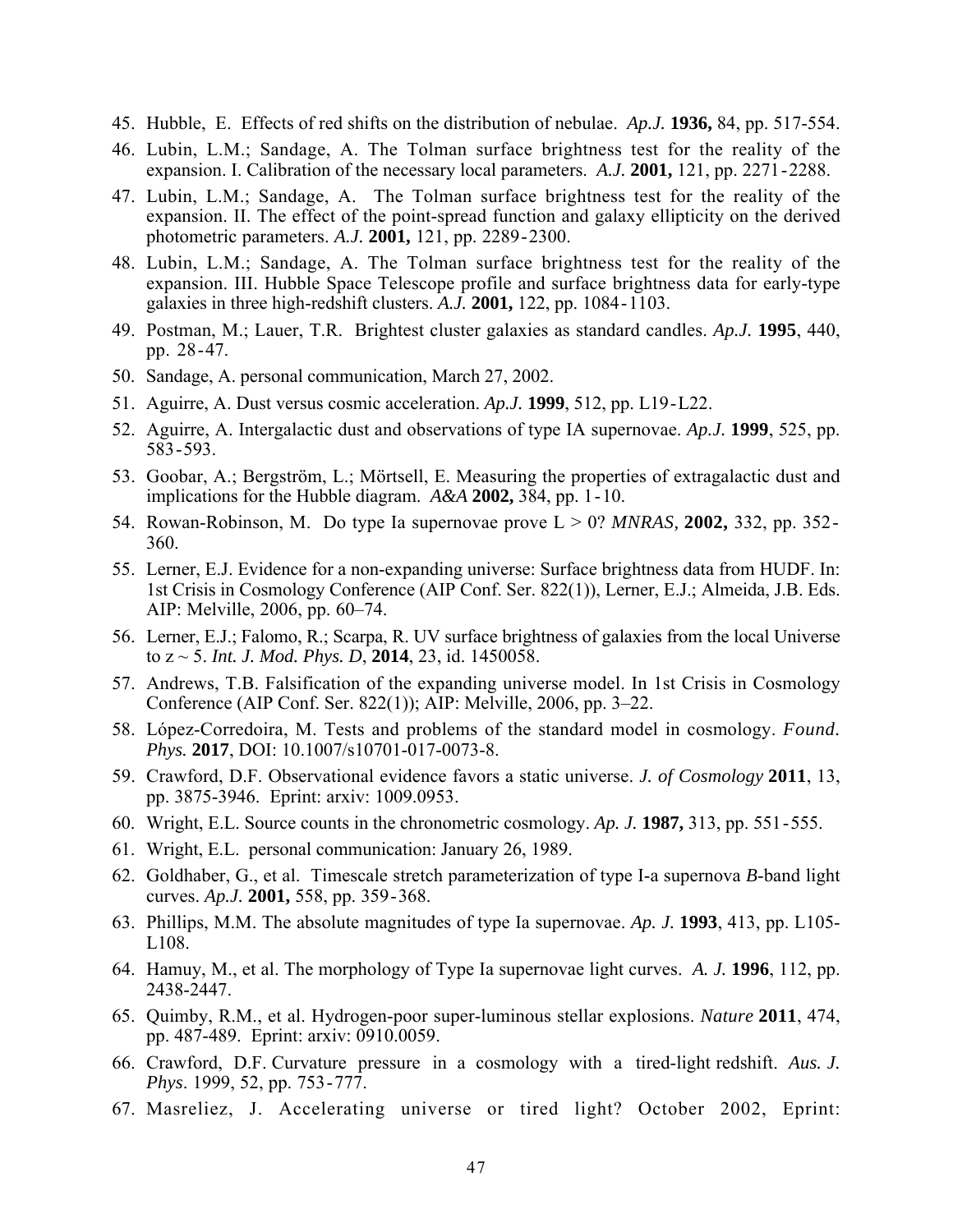http://209.20.219.226/accelerating.htm, unpublished.

- 68. Masreliez, J. The case for tired light cosmological redshift. October 2002, unpublished.
- 69. Sokolov, V.V. On the GRB progenitors: possible consequences for supernovae connection with γ-ray bursts. July 2001, Eprint: arxiv: 0107399 [astro-ph], unpublished.
- 70. X-ray 'gamma-ray bursts'. *Sky and Telescope*, August 2002, p. 20.
- 71. Kocevski, D.; Petrosian, V. On the lack of time dilation signatures in gamma-ray burst light curves. (2011). Preprint: arxiv: 1110.6175, unpublished.
- 72. Crawford, D.F. No evidence of time dilation in gamma-ray burst data. 2009. Eprint: arxiv: 0901.4169, unpublished.
- 73. Hawkins, M. On time dilation in quasar light curves. *MNRAS,* **2010**, 405, pp. 1940-1946.
- 74. LaViolette, P.A. *Subquantum Kinetics: A Systems Approach to Physics and Cosmology*. 2nd ed.; Starlane Publications: Niskayuna, NY, 2003.
- 75. Tifft, W.G. Discrete states of redshift and galaxy dynamics. I. Internal motions in single galaxies. *Ap.J.* **1976**, 206, pp. 38-56.
- 76. Tifft, W.G. The absolute solar motion and the discrete redshift. *Ap. J.* **1978**, 221, pp. 756- 775.
- 77. Tifft, W.G. Periodicity in the redshift intervals for double galaxies. *Ap.J.* **1980**, 236, pp. 70- 74.
- 78. Tifft, W.G. Quantum effects in the redshift intervals for double galaxies. *Ap.J.* **1982**, 257, pp. 442-449.
- 79. Tifft, W.G. Double galaxy investigations. II. The redshift periodicity in optically observed pairs. *Ap.J.* **1982**, 262, p p . 44-47.
- 80. Cocke, W.J.; W.G. Tifft. Redshift quantization in compact groups of galaxies. *Ap.J.* **1983**, 268, pp. 56-59.
- 81. Tifft, W.G., and W.J. Cocke. Global redshift quantization. *Ap.J.*, **1984**, 287, pp. 492-507.
- 82. Cocke, W.J. A theoretical framework for quantized redshifts and uncertainty in cosmology. *Astrophys. Let.*, **1983**, 23, p p . 239-249.
- 83. Tifft, W.G. Properties of the redshift III: Temporal variation. *Ap.J.,* **1991**, 382, pp. 396- 415.
- 84. Guthrie, B.N.G.; Napier, W. Redshift periodicity in the local supercluster. *A&A,* **1996**, 310, 353-370.
- 85. Napier, W.; Guthrie, B.N.G. Quantized redshifts: A status report. *J. Astrophys. Astron.*, **1997**,18, p. 455.
- 86. Narlikar, J. Two astrophysical applications of conformal gravity. *Ann. Phys.,* **1977**, 107, pp. 325-336.
- 87. Narlikar, J., and Arp, H. Flat spacetime cosmology: A unified framework for extragalactic redshifts. *Ap.J.*, **1993**, 405, pp. 51-56.
- 88. Arp, H. *Quasars, Redshifts, and Controversies*. Cambridge Univ. Press: Cambridge, 1987.
- 89. Arp, H. A corrected velocity for the local standard of rest by fitting to the mean redshift of local group galaxies. *A&A.*, **1986**, 156, pp. 207-212.
- 90. Sawangwit, U. et al. Cross-correlating WMAP5 with 1.5 million LRGs: A new test for the ISW effect. *MNRAS*, **2009**, 402, 2228-2244.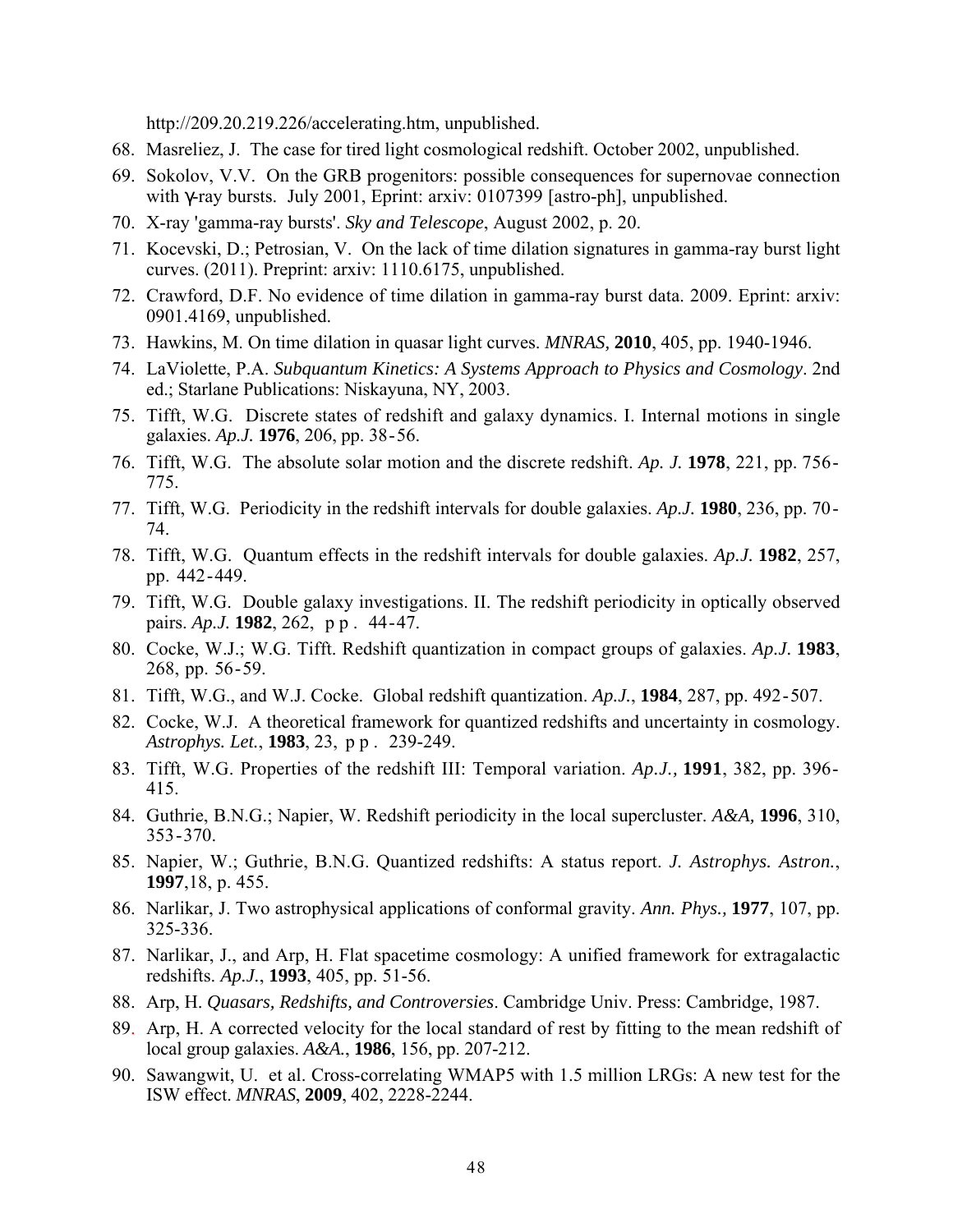- 91. Ijjas, A, Steinhardt, PJ, and Loeb, A Pop goes the universe: Cosmic inflation theory faces challenges. *Sci. Am.*, February, **2017**, pp. 32-39.
- 92. LaViolette, P.A. *Galactic Superwaves and Their Impact on the Earth*, 1983, Appdx B; Ph.D. dissertation (updated). Starlane Publications: Niskayuna, NY, 2010.
- 93. Crawford, D.F. A new gravitational interaction of cosmological importance. *Ap.J..,* **1991**, 377, pp. 1-6.
- 94. Crawford, D.F. Curvature pressure in a cosmology with a tired-light redshift. *Australian* J. *Phys.*, **1999**, 52, pp. 753-780. Eprint: arxiv: 9904131 [astro-ph].
- 95. Crawford, D.F. Diffuse background X rays and the density of the intergalactic medium. *Australian J. Phys.*, **1987**, 40, pp. 49-54.
- 96. Hoyle, F.. A new model for the expanding universe. *MNRAS,* **1948**, 108, pp. 372 382.
- 97. de Turville, C. A note on creation. *Ap.J.*, **1960**, 131, pp. 741-42.
- 98. Lerner, E. *The Big Bang Never Happened*. Vintage: New York, 1992, p. 156.
- 99. Becker, G.D., et al. Detection of extended He II reionization in the temperature evolution of the intergalactic medium. *MNRAS*, **2011**, 410, pp. 1096-1112. Eprint: arxiv: 1008.2622.
- 100. LaViolette, P.A. Cosmic ray volleys from the Galactic Center and their recent impact on the earth environment. *EM&P*, **1987**, 37: pp. 241-286.
- 101. LaViolette, P. A. Galactic core explosions and the evolution of life. *Anthropos*, **1987-1990**, 12: pp. 239-255.
- 102. Gurzadyan, V.G.; Penrose, R. Concentric circles in WMAP data may provide evidence of violent pre-Big-Bang activity. 2010, unpublished. Eprint: arxiv: 1011.3706, astro-ph.
- 103. Gurzadyan, V.G.; Penrose, R. More on the low variance circles in CMB sky. 2010, unpublished. Eprint: arxiv: 1012.1486, astro-ph.
- 104. Gurzadyan, V.G.; Penrose, R CCC-predicted low-variance circles in the CMB sky and LCDM. 2011, unpublished. Eprint: arxiv: 1104.5675, astro-ph.
- 105. Wehus, I.K.; Eriksen, H.K. A search for concentric circles in the 7 year *Wilkinson Microwave Anisotropy Probe* temperature sky maps. *Ap.J. Let.* **2011**, 733, pp. L29-L35.
- 106. Broadhurst, T.J.; Ellis, R.S.; Koo, D.C.; Szalay, A.S. Large-scale Distribution of Galaxies at the Galactic Poles. *Nature*, **1990**, 343, pp. 726-728.
- 107. Oesch, P.A., et al. A remarkably luminous galaxy at  $z = 11.1$ . Measured with Hubble Space Telescope Grism spectroscopy. *Ap.J.*, **2016**, 819, id. 129, 11 pp., Eprint: arXiv: 1603.00461, astro-ph.
- 108. Ellis, R.S., et al. The abundance of star-forming galaxies in the redshift range 8.5 to 12: New results from the 2012 Hubble Ultra Deep Field campaign. *Ap.J. Lett.*, **2013**, 763, id. L7, 6pp. Eprint: arXiv: 1211.6804, astro-ph.
- 109. Plank Collaboration, Ade, P.A.R., et al. Planck 2015 results. XIII. Cosmological parameters. June 20, **2016**. *A&A*, **2016**, 594, id. A13, 63 pp. Eprint: arXiv: 1502.01589, astro-ph.
- 110. Jeans, J. *Astronomy and Cosmogony*. Cambridge University Press: London, 1928, p. 352.
- 111. McCrea, W.H. Continual creation. *MNRAS*, **1964**,128, pp. 335-344.
- 112. Hoyle, F; Narlikar, J.V. On the effects of the non-conservation of baryons in cosmology. *Proc. Royal Soc. A*, **1966**, 290, pp. 143-161.
- 113. LaViolette, P.A. The cosmic ether: Introduction to subquantum kinetics. Space, Propulsion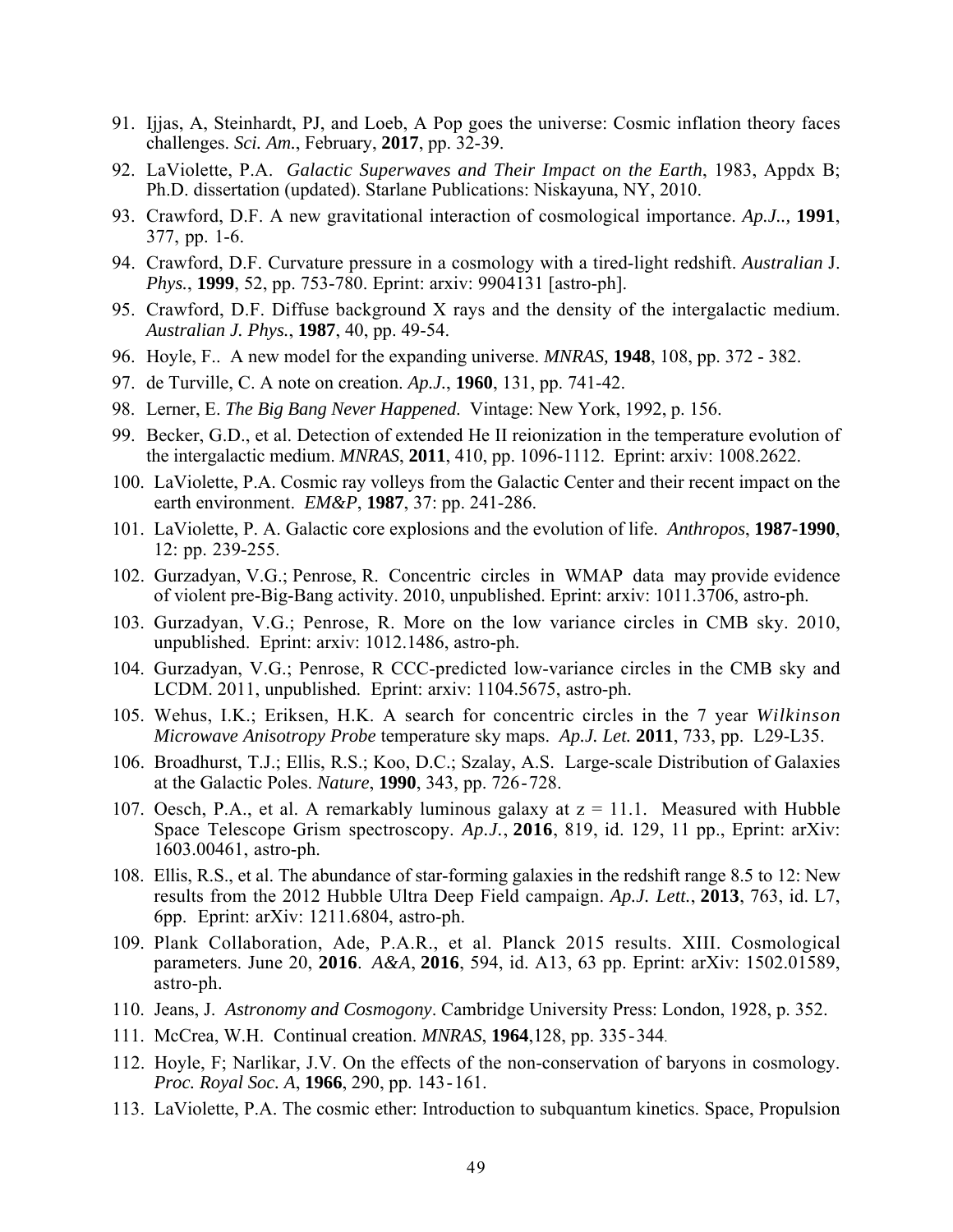& Energy Sciences International Forum – 2012 *Physics Procedia* **2012,** 38, pp. 326-349.

- 114. LaViolette, P.A. An introduction to subquantum kinetics. I An overview of the methodology. *Intl. Jour. General Systems* **1985,** 11, pp. 281-293.
- 115. LaViolette, P.A. An introduction to subquantum kinetics. II An open systems description of particles and fields. *Intl. Jour. General Systems* **1985,** 11, pp. 295-328.
- 116. Coven, J. Meta level science: Example 3 Aether. October 2015, https://www.youtube.com/ watch?v=D0nz-UUKqnI.
- 117. Pulver, M.; LaViolette, P.A. Stationary dissipative solitons of Model G. *Intl. J. Gen. Sys.*, **2013**, 42, pp. 519-541.
- 118. Kelly, J.J. Nucleon charge and magnetization densities from Sachs form factors. *Phys. Rev. C*, **2002**, 66, id. 065203.
- 119. McGaugh, S.; Lelli, F; Schombert, J.M. The radial acceleration relation in rotationally supported galaxies. *Phys. Rev. Lett.* **2016**, 117, id. 201101.
- 120. Einstein, A. On the generalized theory of gravitation. *Sci. Amer.*, **1950**, 182, pp. 13-17.
- 121. Brown, T.T. How I control gravity. *Science and Invention*, August 1929. Reprinted in *Psychic Observer*, **1976**, 37, pp. 14-18.
- 122. Aviation Studies (International) Ltd., Special Weapons Study Unit. *Electrogravitics Systems: An examination of electrostatic motion, dynamic counterbary and barycentric control*. Report GRG 013/56. Gravity Research Group: London, February 1956. Reprinted in LaViolette, P.A. *Secrets of Antigravity Propulsion*, Appdx. C, Bear & Co.: Rochester, VT, 2008.
- 123. LaViolette, P.A. *Secrets of Antigravity Propulsion*. Bear & Co.: Rochester, VT, 2008.
- 124. Cornille, P. Newton's third principle in post-Newtonian physics. *Galilean Electrodynamics,* **1999**, 10, pp. 33-34.
- 125. Cornille, P. Review of the application of Newton's third law in physics. *Progress in Energy and Combustion Science*, **1999**, 25, pp. 161-210.
- 126. LaViolette, P.A. The planetary-stellar mass-luminosity relation: Possible evidence of energy nonconservation? *Physics Essays,* **1992**, 5, pp. 536 - 543.
- 127. LaViolette, P.A. The Pioneer maser signal anomaly: Possible confirmation of spontaneous photon blueshifting. *Physics Essays*, **2005**, 18, pp. 150-163. Eprint: arxiv: 0603191.
- 128. Mei, S., et al. The ACS Virgo Cluster Survey. XIII. SBF distance catalog and the threedimensional structure of the Virgo cluster. *Ap.J.,* **2007**, 655, pp. 144-168. Eprint: arxiv: 0702510, astro-ph.
- 129. Tonry, J.L. The surface brightness fluctuation survey of galaxy distances. II. Local and large-scale flows. *Ap.J.,* **2000***,* 530, pp. 625-651.
- 130. Arp, H. What is the mean redshift of the Virgo cluster? *A&A*, **1988**, 202, pp. 70-76.
- 131. Cappi, A. Gravitational redshift in galaxy clusters. *A&A.* **1995**, 301, pp. 6-10.
- 132. Stiavelli, M.; Setti, G. Non-equilibrium motions in galaxies and gravitational redshift. *MNRAS,* **1993**, 262, pp. L51-L54.
- 133. Arp, H. Companion galaxies: A test of the assumption that velocities can be inferred from redshifts. *Ap.J.*, **1994**, 430, pp. 74-82.
- 134. Kaiser, N. Clustering in real space and in redshift space. *MNRAS,* **1987**, 227, pp. 1-21.
- 135. Masatoshi, S.; Lee, J. Voids in redshift space. 2012, Eprint: arxiv: 1203.0869, unpublished.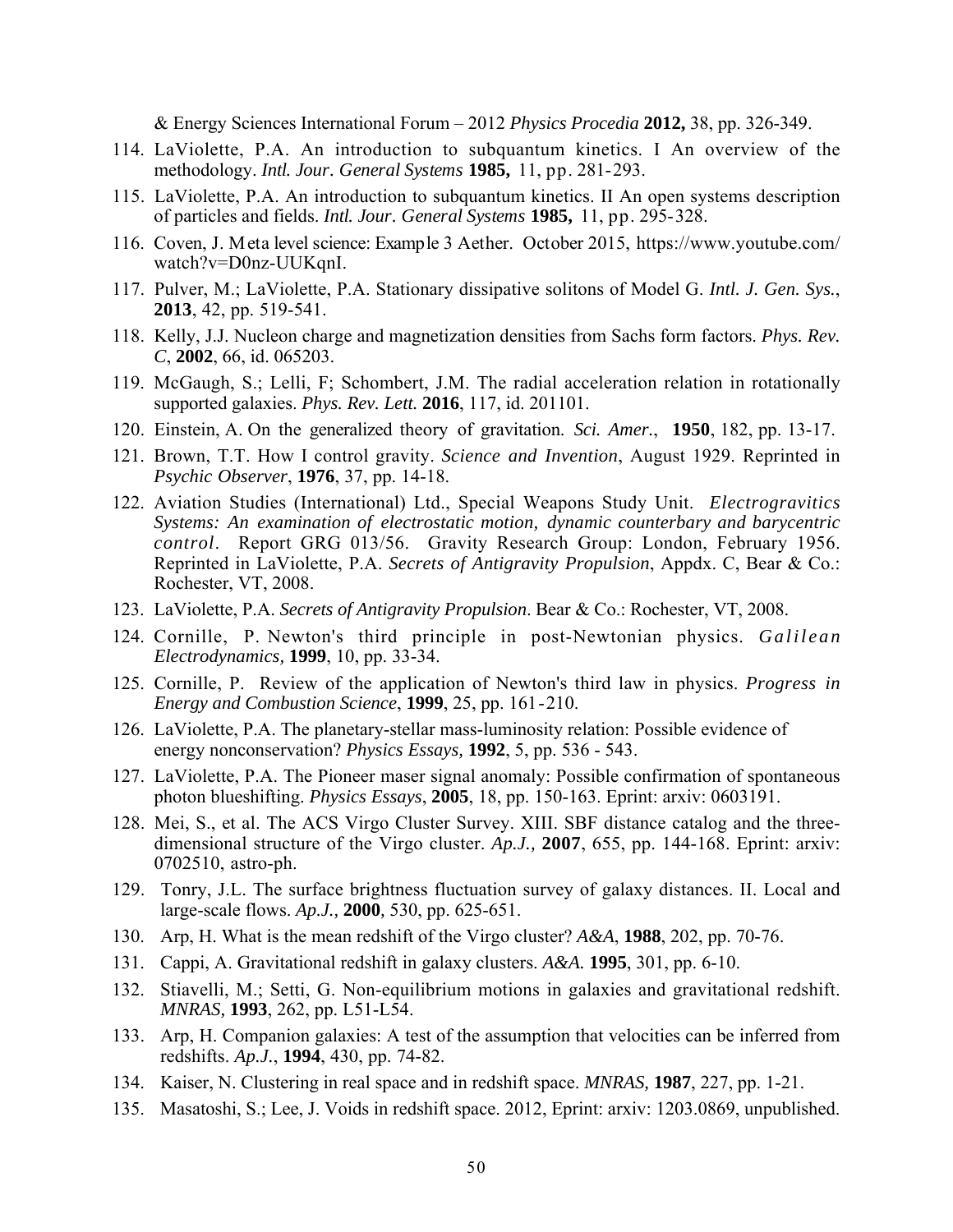- 136. Ryden, B.S.; Melott, A.L. Voids in real space and redshift space. *Ap.J.,* **1996**, 470, pp. 160-171. Eprint: arxiv: 9510108, astro-ph.
- 137. Ryden, B.S. Measuring  $q_0$  from the distortion of voids in redshift space. *Ap.J.*, 1995, 452, pp. 25-32.
- 138. Hoyle, F.; Rojas, R.R.; Vogeley, M.S.;; Brinkmann, J. The luminosity function of void galaxies in the Sloan Digital Sky Survey. *Ap.J.*, **2005**, 620, pp. 618-628. Eprint: arxiv: 0309728, astro-ph.
- 139. Murawski, W. An entergalactic absorbing cloud in the neighborhood of the north galactic pole. *Acta Cosmologica*, **1983**, 12, pp. 7-26.
- 140. Tully, R.B., et al. Our peculiar motion away from the Local Void. *Ap. J.* **2008**, 676, pp. 184-205. Eprint: arxiv: 0705.4139.
- 141. Karachentsev, I.D.; Kashibadze, O.G.; Makarov, D.I.; Tully, R.B. The Hubble flow around the Local Group. *MNRAS,* **2009**, 393, pp. 1265-1274. Eprint: arxiv: 0811.4610.
- 142. Sandage, A. Bias properties of extragalactic distance indicators. VIII. *Ap.J.*, **1999**, 527, pp. 479-487.
- 143. Karachentsev, I; Chernin, A.; Teerikorpi, P. The Hubble flow: Why does the cosmological expansion preserve its kinematical identity from a few Mpc distance to the observation horizon? *Astrophysics*, **2003**, 46, pp. 399-414.
- 144. Arp, H.; Sulentic, J.W. Analysis of groups of galaxies with accurate redshifts. *Ap.J.*, **1985**, 291, pp. 88-111.
- 145. Arp, H. Characteristics of companion galaxies. *Ap.J.*, **1982**, 256, pp. 54-74.
- 146. Bottinelli, L.; Gouguenheim, L. Redshifts of companion galaxies. *A& A*, **1973**, 26, pp. 85- 89.
- 147. Arp, H. The Hubble relation: Differences between galaxy types Sb and Sc. *Ap.&S.S*., **1990**, 167, pp. 183-219.
- 148. Russell, D.G. Evidence for intrinsic redshifts in normal spiral galaxies. *Astrophys. Sp. Sci.* **2005**, 298, pp. 577-602; Eprint: arxiv: 0408348 [astro-ph].
- 149. Naylor, B.J., et al. A census of the high-density molecular gas in M82. *Ap.J.*, **2010**, 722, pp. 668-681.
- 150. Arp, H. The origin of companion galaxies. *Ap.J.*, **1998**, 496, pp. 661-669.
- 151. Ambartsumian, V.A. On the evolution of galaxies. *Proceedings Eleventh Solvay Conference: Structure and Evolution of the Universe*. Institute Internationale de Physique Solvay, Brussels, 1958, p. 241.
- 152. Ambartsumian, V.A. On the nuclei of galaxies and their activity. In: *Proceedings of the Thirteenth Solvay Conference on Physics, University of Brussels, September 1964: The Structure and Evolution of Galaxies.* Interscience Publishers, London, 1965, pp. 1-16.
- 153. Sérsic, J.L. On the formation of galaxies by fragmentation. *Bull. Astron. Inst. Czech.,* **1968**, 19, pp. 105-110. Eprint: http://adsabs.harvard.edu/full/ 1968BAICz..19..105S.
- 154. Hoyle, F.; Narlikar, J.V. On the effects of the non-conservation of baryons in cosmology. *Proc. Royal Soc. A,* **1966**, 290, pp. 143-161.
- 155. Hoyle, F. A gravitational model for QSO's. Preprint series No. 88, 1983. Dept. of Applied Mathematics and Astronomy, Univ. College, P.O. Box 78, Cardiff, England.
- 156. Clube, S.V.M. An ejection theory of quasars. Liege Intl. Astrophys. Coll. Belgium, June